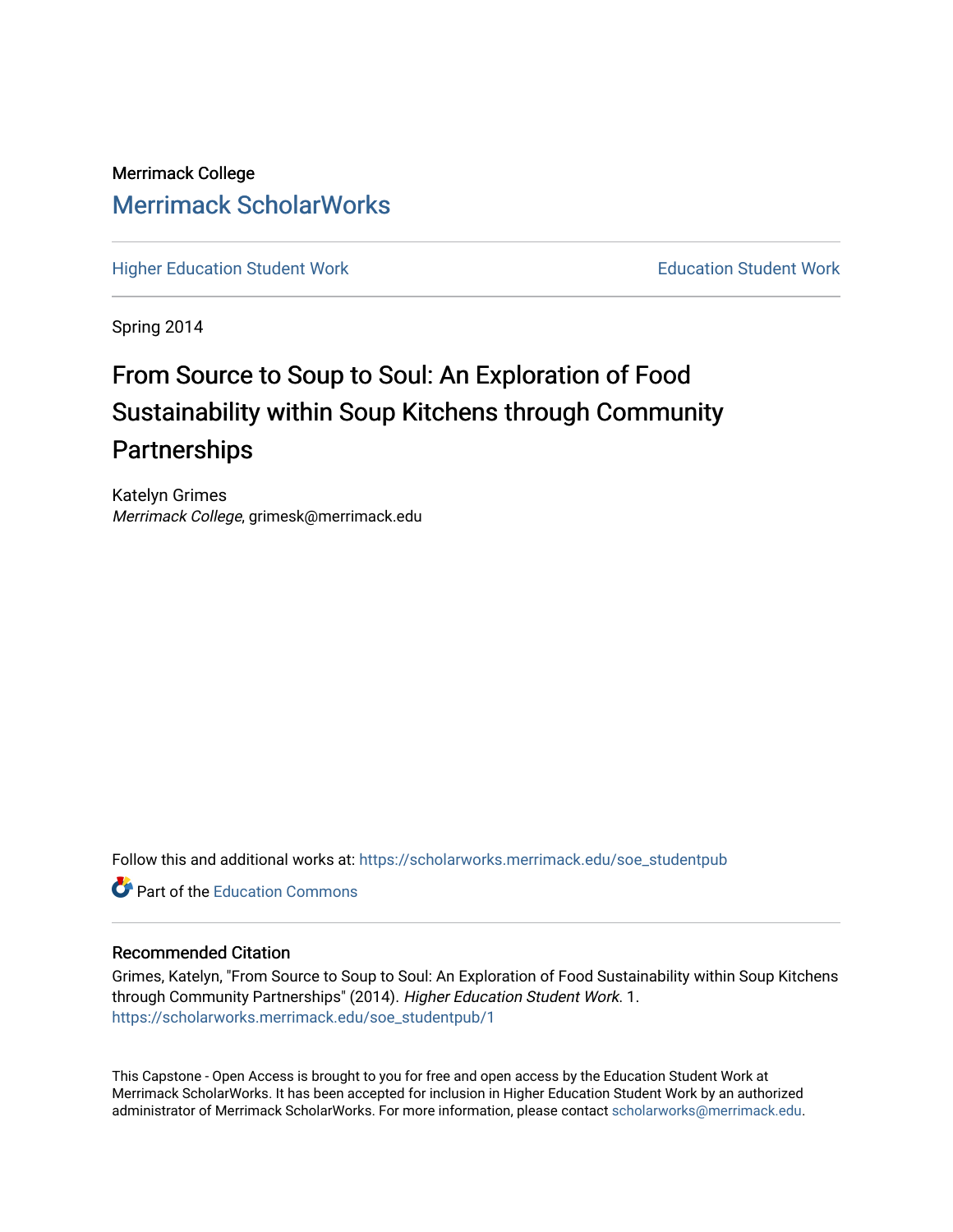From Source to Soup to Soul:

An Exploration of Food Sustainability within Soup Kitchens through Community Partnerships

Katelyn Grimes

Merrimack College

GRAD590 A-Dr. Audrey Falk

April 24, 2014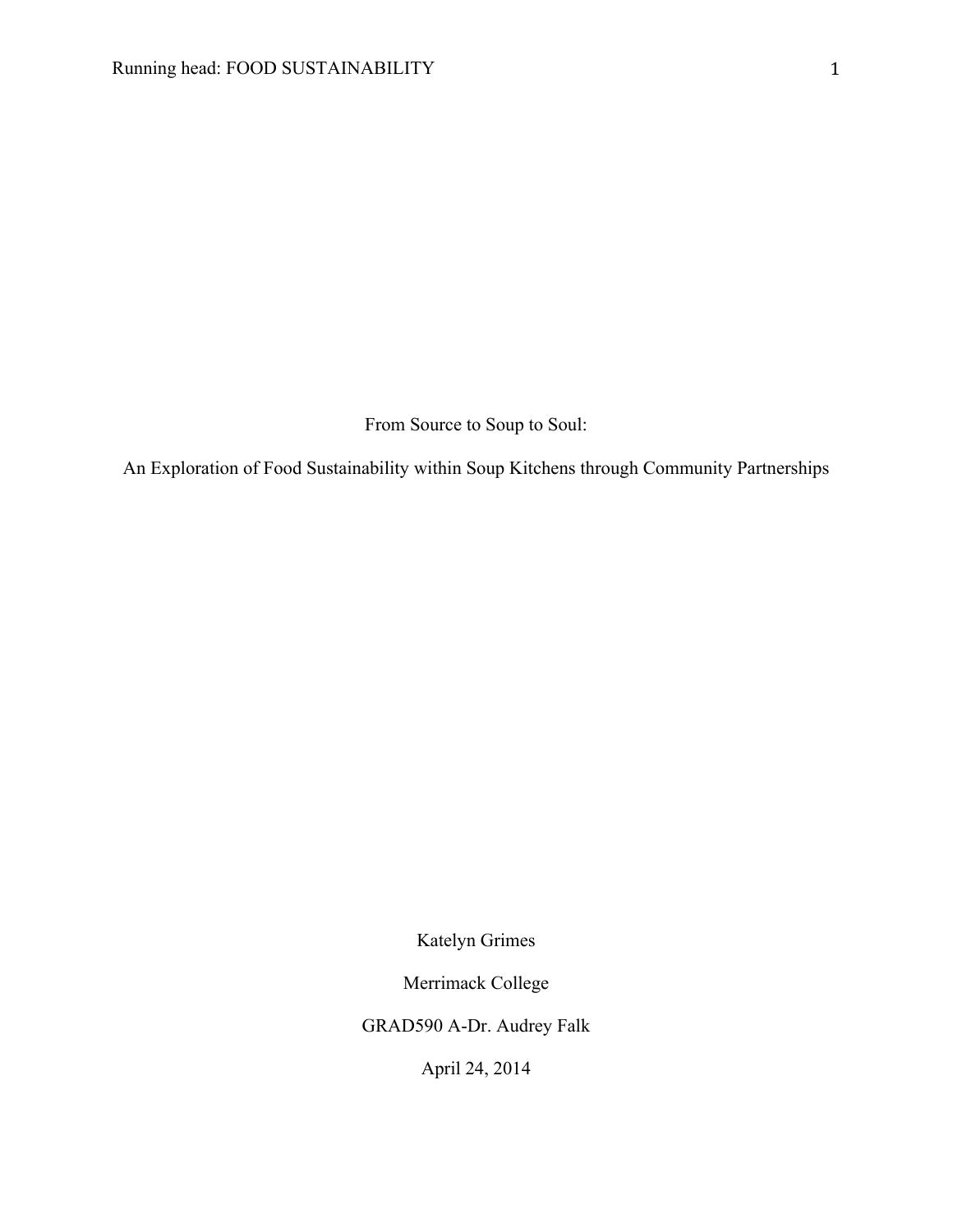#### **Dedication**

This capstone could not have been completed without the support I felt from so many people over the past year. First and foremost, I would like to thank the staff, volunteers, and guests of Bread and Roses who provided me with friendship, inspiration, thoughtful conversation, and flexibility throughout this year. Thank you to my professors, for their continued patience, guidance, and support. I am grateful to the new friends I met in this program, who's continued support this year has been invaluable. Anyone who knows me well knows I cannot forget to thank my cat, Chloe and dog, Sallie Belle, who have both blessed me with their unconditional love, and companionship. Thank you to my friends and family for their ongoing support, understanding, and patience during continued dialogue about my workload, and absence from social events. Last but not least, thank you to my husband for working so hard to support our family while I focused on completing the first step in my a career change. Thank you for listening to me talk through my assignments and keeping me motivated to finish strong.

I love and appreciate you all!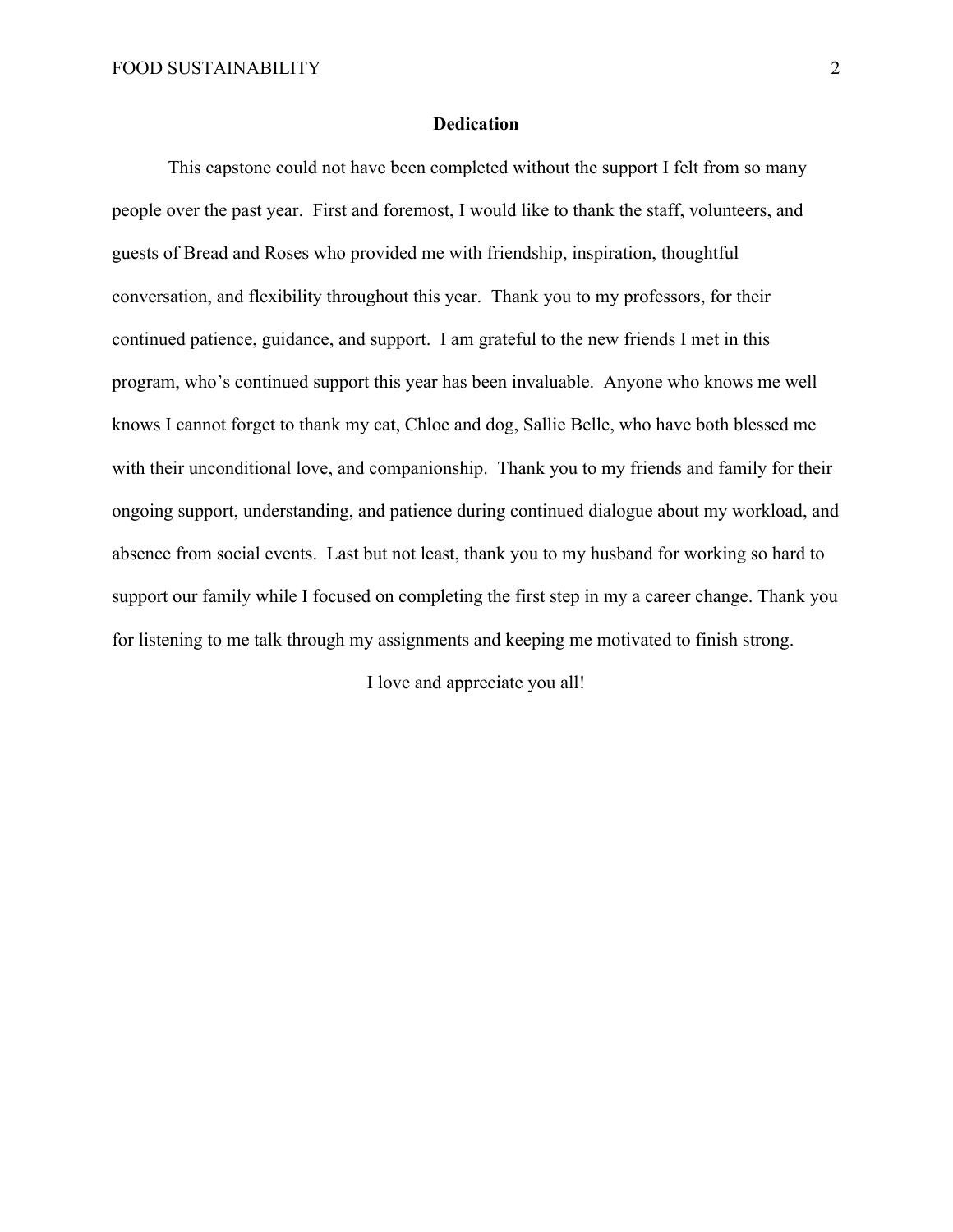#### **Executive Summary**

This study explored the needs, wants and feasibility of community partnerships in order to maintain food sustainability and healthy eating within soup kitchens. Specifically, the focus of this case study was related to partnership development within communities to support soup kitchens in creating proactive solutions to reducing food insecurity in Lawrence, MA. In order to have real-life examples, the partnership between Bread and Roses and Groundwork Lawrence was examined.

Before diving into the research, a review of the existing literature took place. During this review, the following topics were explored: 1) The broad food conversations that are happening, 2) Definitions and examples of food insecurity, food deserts, and food sustainability, 3) Politics of food sustainability, 4) Benefits of community partnerships in general, and 5) The psychological impact having to receive food assistance can have on people.

Specific research questions that were addressed included, 1) Does Bread and Roses currently have community partnerships? If so, do these partnerships contribute to creating food sustainability for both guests and the organization? 2) Do the organizations work together to create and maintain a sustainable and proactive partnership? 3) Is nutrition a consideration when preparing the evening meals at Bread and Roses? 4) Are there psychological impacts to people who receive food assistance?

In order to obtain research data, interviews and surveys were conducted, and researcher observations were made of the organization. Staff members and volunteers of Bread and Roses were interviewed, as well as a staff member from Groundwork Lawrence. Guests of Bread and Roses were also surveyed. All questions involved levels of awareness of community partnerships, longevity with the organization, involvement or potential involvement in the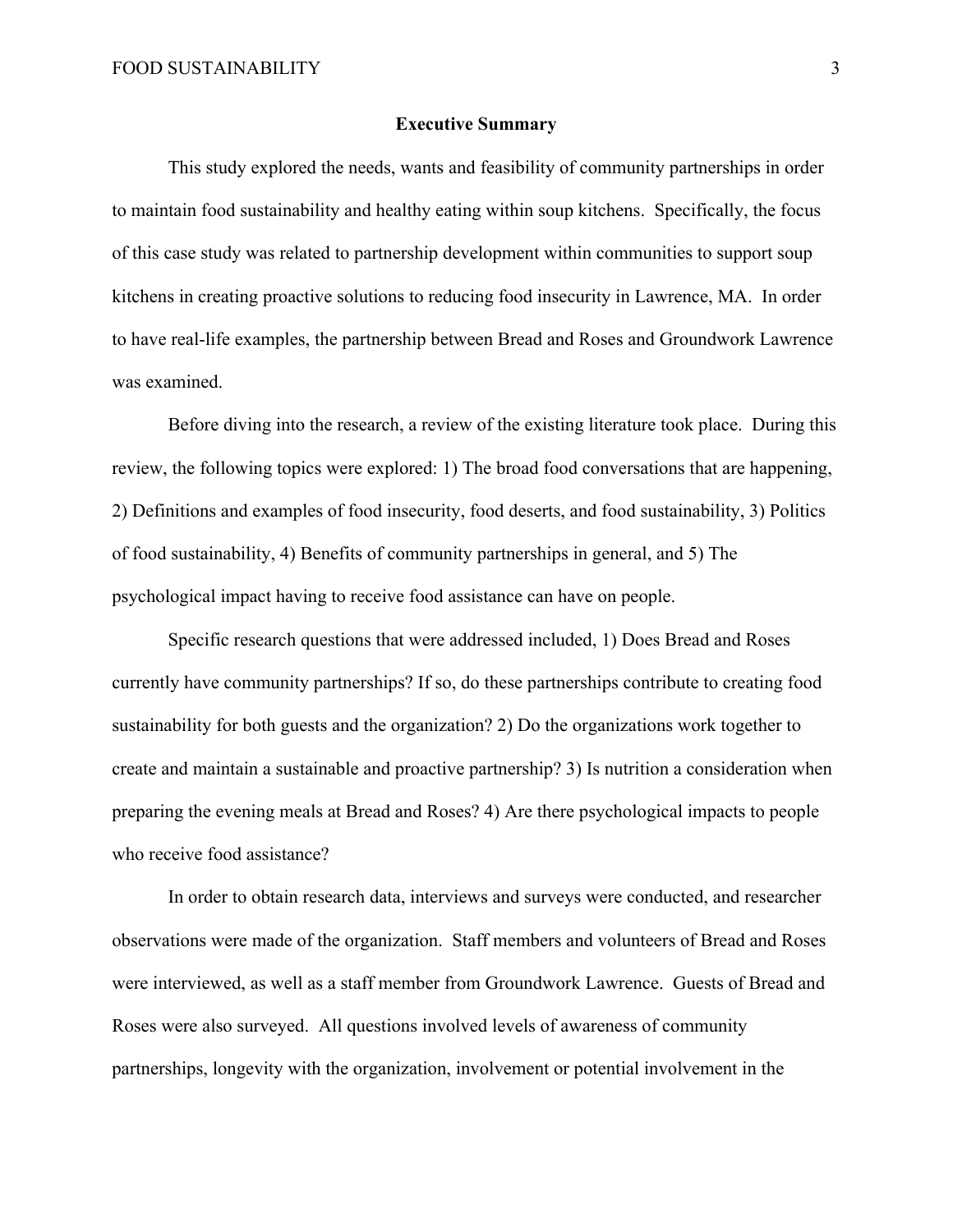#### FOOD SUSTAINABILITY 4

community garden, opinions about current and potential services offered, and knowledge level of nutrition in the evening meals. This study also explored the option of providing prior knowledge of the evening meal as well as gauging the level of interest from all involved in the study for future guest involvement in the local community garden.

While results from the study contained a large amount of useful information, three key themes were common throughout the data: 1) Benefits to soup kitchens of community partnerships, 2) Availability of healthy food donations, and their contributions to meeting nutritional needs within soup kitchens, 3) The psychological benefits that can come from allowing guests to know what they will be eating that evening, and 4) the impact that can be shared with guests through providing opportunities for community involvement.

As a result of this case study, three recommendations were made: 1) include nutrition cards with garden giveaways, 2) provide a menu board on the porch of Bread and Roses, updated daily with that evening's meal described, and 3) create a miniature herb and vegetable garden in front of the Bread and Roses building to showcase the relationship with Groundwork Lawrence. This garden would also seek to encourage guest involvement in harvesting, while providing supplements for the evening meal.

While every attempt was made to make the study as flawless as possible, some events could not be planned for and were considered when reviewing the data. These limitations of the study are described further in the paper. Additionally, while this was a comprehensive study of the topics described, there were areas that became apparent where future research would be beneficial.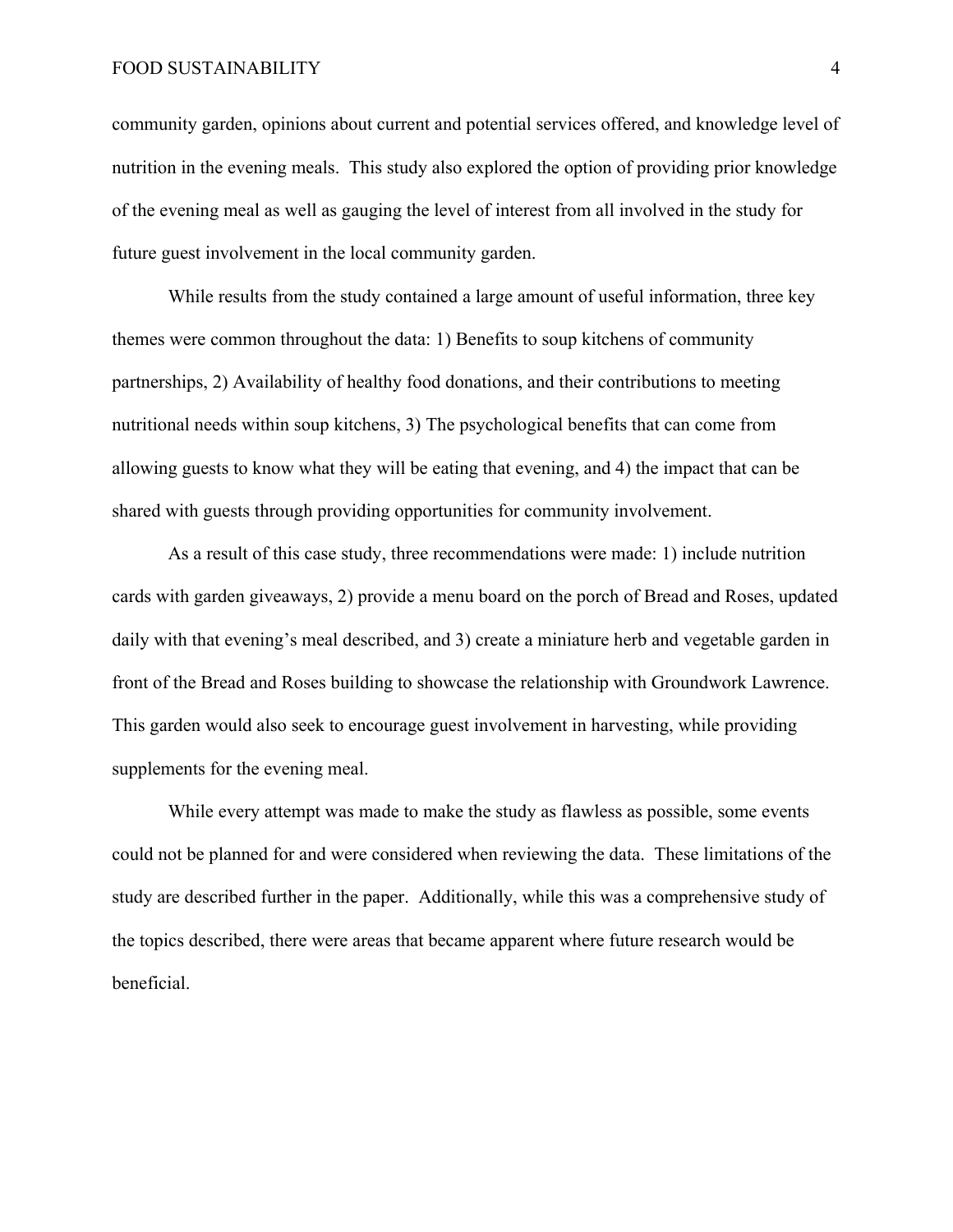# **Table of Contents**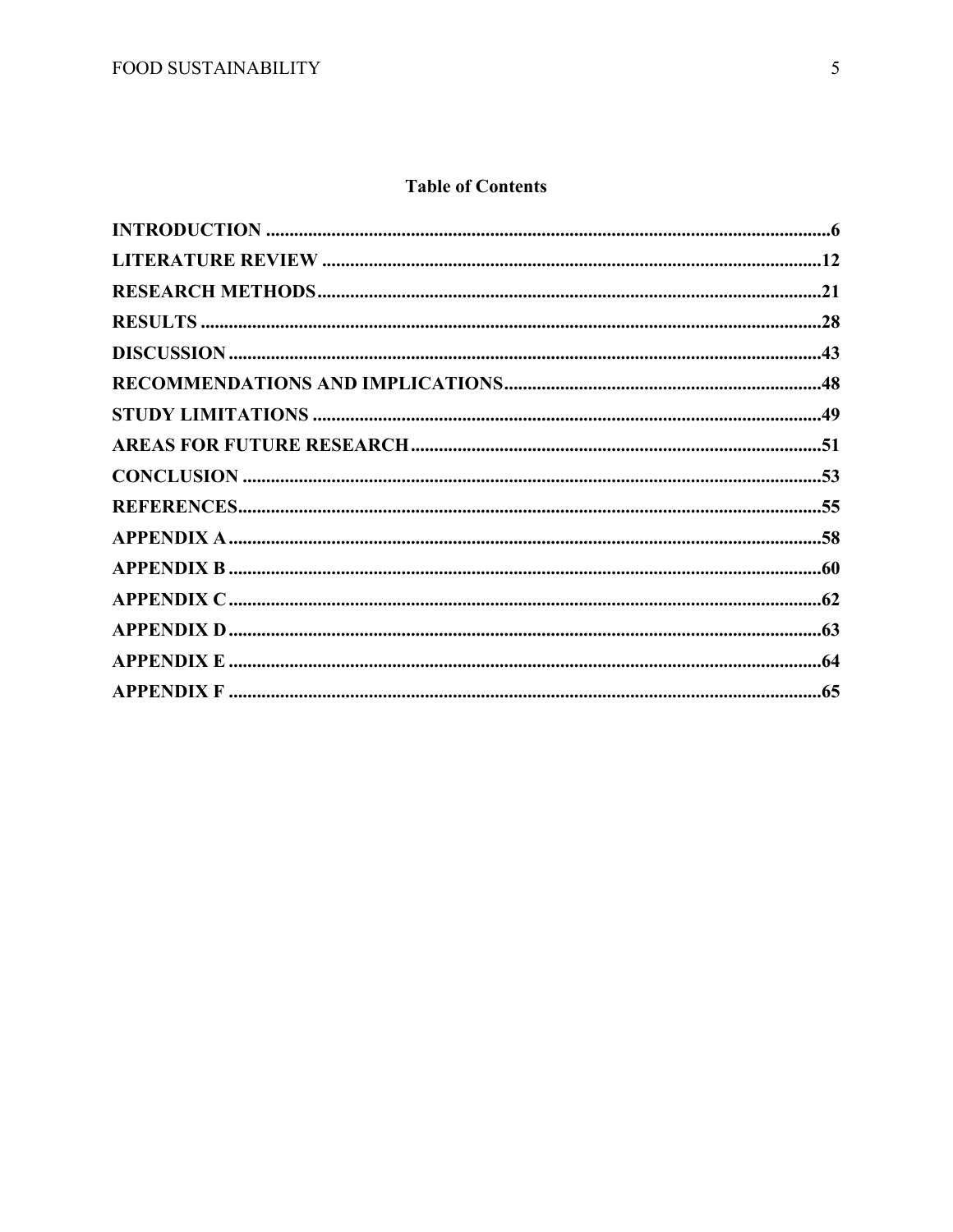#### **Introduction**

This capstone will explore the needs, wants and feasibility of community partnerships in order to maintain food sustainability and healthy eating within soup kitchens. This paper will also discuss what led to conducting a case study about Bread and Roses' partnerships and food sustainability, along with the purpose for the research and methods used. A literature review of research will be conducted around community engagement to food, partnerships between farms, big business and soup kitchens, food sustainability, the government's involvement in these areas, and the psychological aspects of food assistance. Through the discussion of these broad issues, gaps in the literature will be identified.

Through a case study approach, the importance of community partnerships, nutrition within soup kitchens, and the psychological impact to recipients of food support will be explored. As an example, the current partnership between Bread and Roses and Groundwork Lawrence, and its potential for development in the future, will be studied. Current and potential community partnerships beyond Groundwork Lawrence will also be discussed briefly. In order to review the nutritional and psychological aspects of soup kitchens and food assistance, two of the current programs within Bread and Roses will be studied through interviews, surveys and observations: The Evening Meal and The Community Garden. The next section will outline the current issues this capstone will explore.

#### **Role of the Researcher**

As a researcher, I acknowledge my place of privilege coming into this study. While in college, I majored in Psychology, minoring in Business, and have always been interested in the mind, and what makes people act the way they do. I am an educated, white, middle class, young American woman who does not live in Lawrence, MA. Yet, I spend a substantial amount of time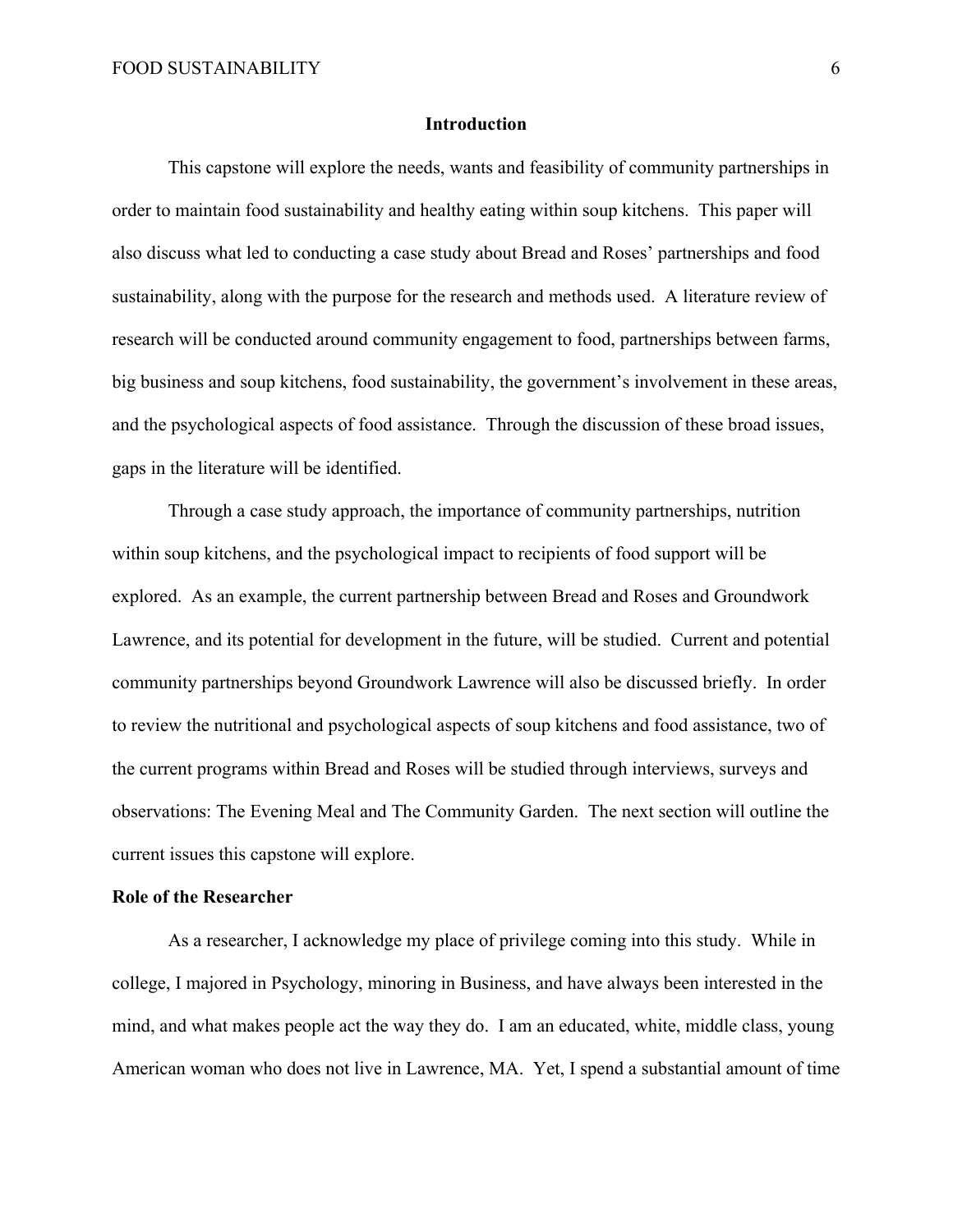#### FOOD SUSTAINABILITY 7

there as a result of participating in the Merrimack College Masters of Education in Community Engagement Fellowship Program. I drive into Bread and Roses three days a week to fulfill my fellowship requirements, having showered and dressed at my home, and return every night to a warm bed and full refrigerator. These are luxuries that most guests of Bread and Roses do not have. While I spend 25 hours a week working in the office, I am able to return home at the end of the day to the comforts of my middle class life.

Bread and Roses feeds between 150 and 250 people a hot meal five nights a week, supplies medical care for those who would normally not receive care, and provides emergency food, clothing and hygiene products to those in desperate need. This organizations prides themselves on being a unique soup kitchen, in that they not only focus on feeding the stomachs of their guests but nourishing their souls as well. They do this by providing a "restaurant style" atmosphere where guests can socialize with friends while also find a community of which they might not already be a part.

During my time working at Bread and Roses since August, 2013, I experienced both the office and the kitchen elements of this organization, having served dinner one night a week. After getting to know the facility and systems a bit, I took notice of what was being served and was curious about the nutritional considerations taken with the meal planning. I also got to know the guests better over time and became interested in the psychological impact having to receive support from a soup kitchen could have on guests. Once I learned of the community garden connection between Bread and Roses and Groundwork Lawrence, I began to wonder about partnerships in general between community organizations and non-profits, specifically soup kitchens. How do partnerships create proactive solutions to food sustainability? Are organizations working together, and using partnerships with each other, to proactively sustain a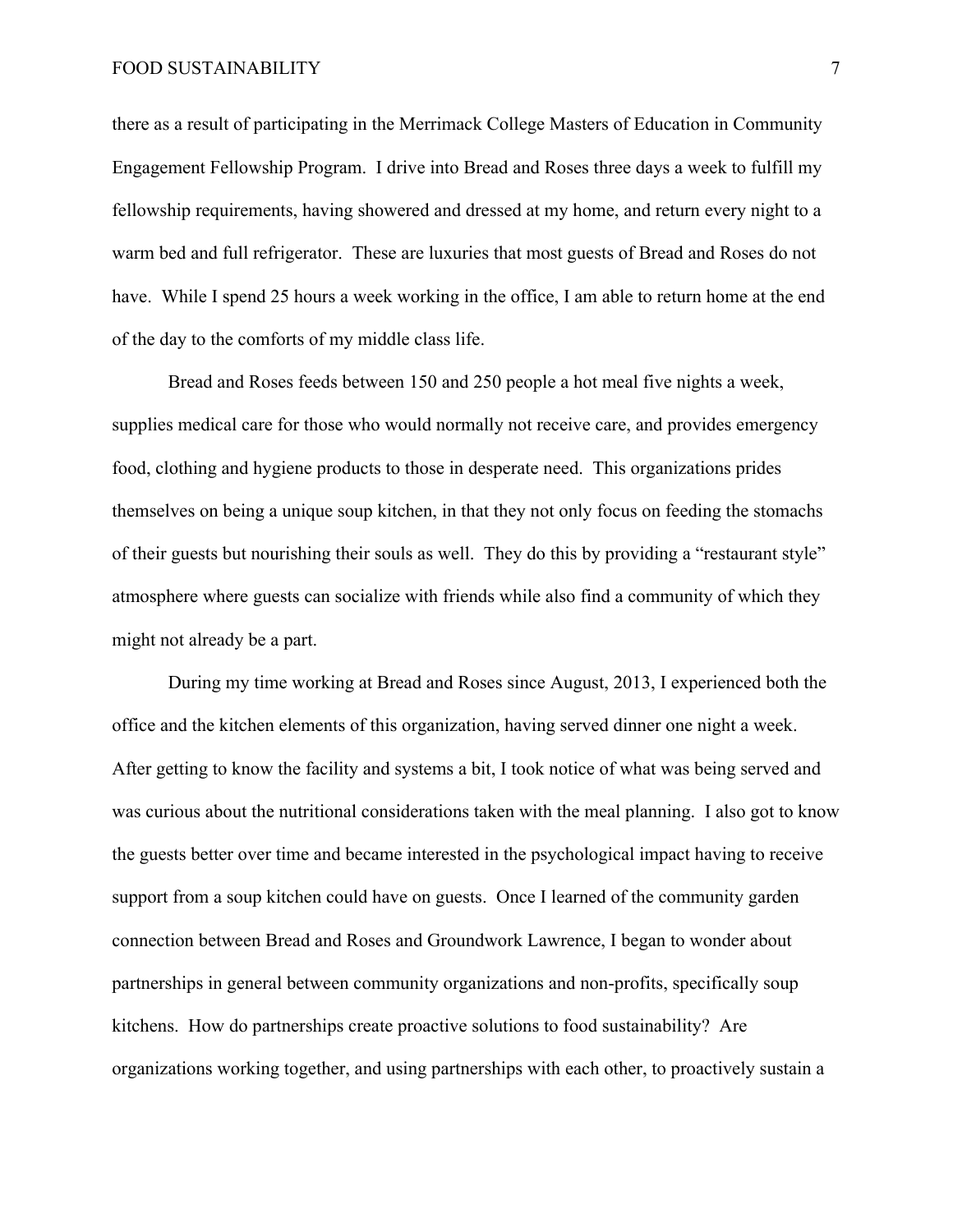consistent level of service while also helping guests find necessary resources and get back on their feet?

Before moving further along, I acknowledge my personal bias and belief that everyone has a right to be treated fairly, a right to have freedom of choice about what they would like to eat, and a right not to be prejudged based on external factors that may affect their existing situations.

#### **Problem Statement**

The topic of food is a common discussion point across most communities. Some people are in the position where they consider themselves "foodies", watching the Food Network and discussing recipes. Others may not like to cook but have no concern with obtaining food, and are able to provide the necessary amount of nutrition each day for themselves and their families. There are many people on the other end of the spectrum, however, who are not as confident when it comes to sourcing their food and strive to be able to provide at least one meal for their family each day. Although food is a common topic between groups, the way these groups interact with food, and the conversations and discussions taking place around this topic vary drastically.

While I agreed with the mission of Bread and Roses to provide hope and caring and "…to ease the hunger of people in our [Merrimack Valley] community by providing a well-balanced, nutritious evening meal" (Bread and Roses, 2013, para. 5), I was curious about how they went about executing their mission on a day-to-day basis. As a result of this curiosity, I explored the approach Bread and Roses took to reducing hunger and maintaining food supply. Also reviewed was the level of nutritional awareness present when discussing the meals.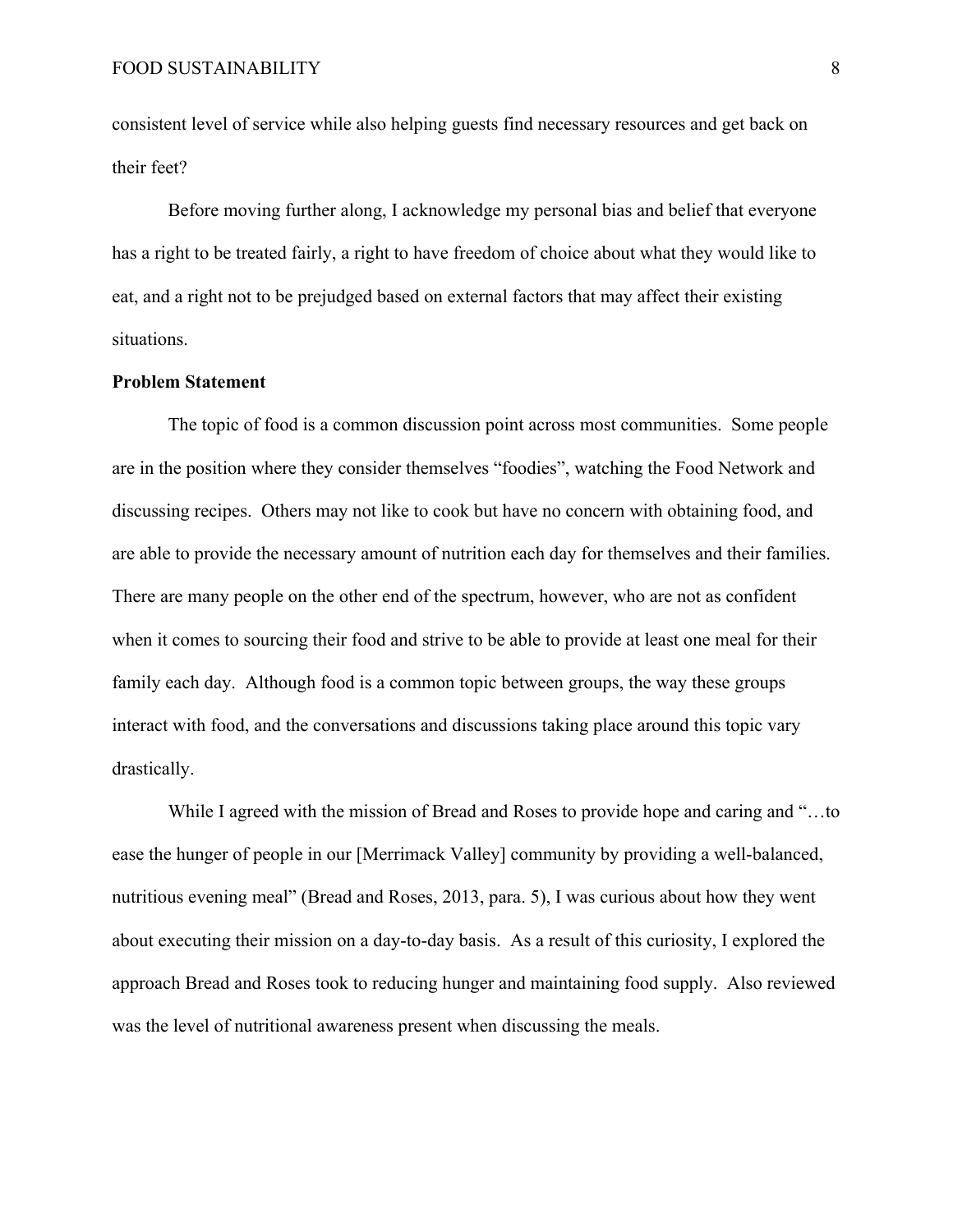When thinking about accessibility, for example, words such as "food desert," "food insecurity," and "food stamps" are common terms, especially when discussing low-income areas where there can be numerous health concerns and limited access to healthy, nutritious food options (Corrigan, 2011; www.examiner.com; www.startsomegood.com). For the purposes of this paper, the term food desert will be summarized as a city or town with limited to no access for residents to affordable, healthy foods such as fruits, vegetables and other similar options (Satija, 2011; Greenberger, 2011; www.startsomegood.com; www.medanth.wikispaces.com).

Also known as hunger, food insecurity can occur when someone is incapable or unsure of how to regularly access the necessary amount of nutritious food to maintain consistent health due to financial constraints or accessibility to resources (Andrews & Nord, 2001; Corrigan, 2011; Loopstra & Tarasuk, 2012). Often people who live in food deserts or experience food insecurity qualify to receive U.S. Government assistance "…through the U.S. Department of Agriculture's nutrition assistance programs" (Andrews & Nord, 2001). There are many government programs available to assist those in need, one of which includes the Food Stamp Program (Andrews  $\&$ Nord, 2001).

While there currently is a partnership with Groundwork Lawrence and Bread and Roses, the vegetables obtained from the garden go towards dinner meals and sometimes are given out at the end of the night to guests. However, information is not provided about the vegetables such as how to prepare them or what they taste like. Additionally, guests are not provided with a choice in the food they receive since Bread and Roses primarily provides what is donated.

There is an opportunity to partner with community organizations, such as the Merrimack Valley Food Cooperation, to create more sustainable food sources. This partnership could potentially provide educational opportunities for guests, including choices in what they eat,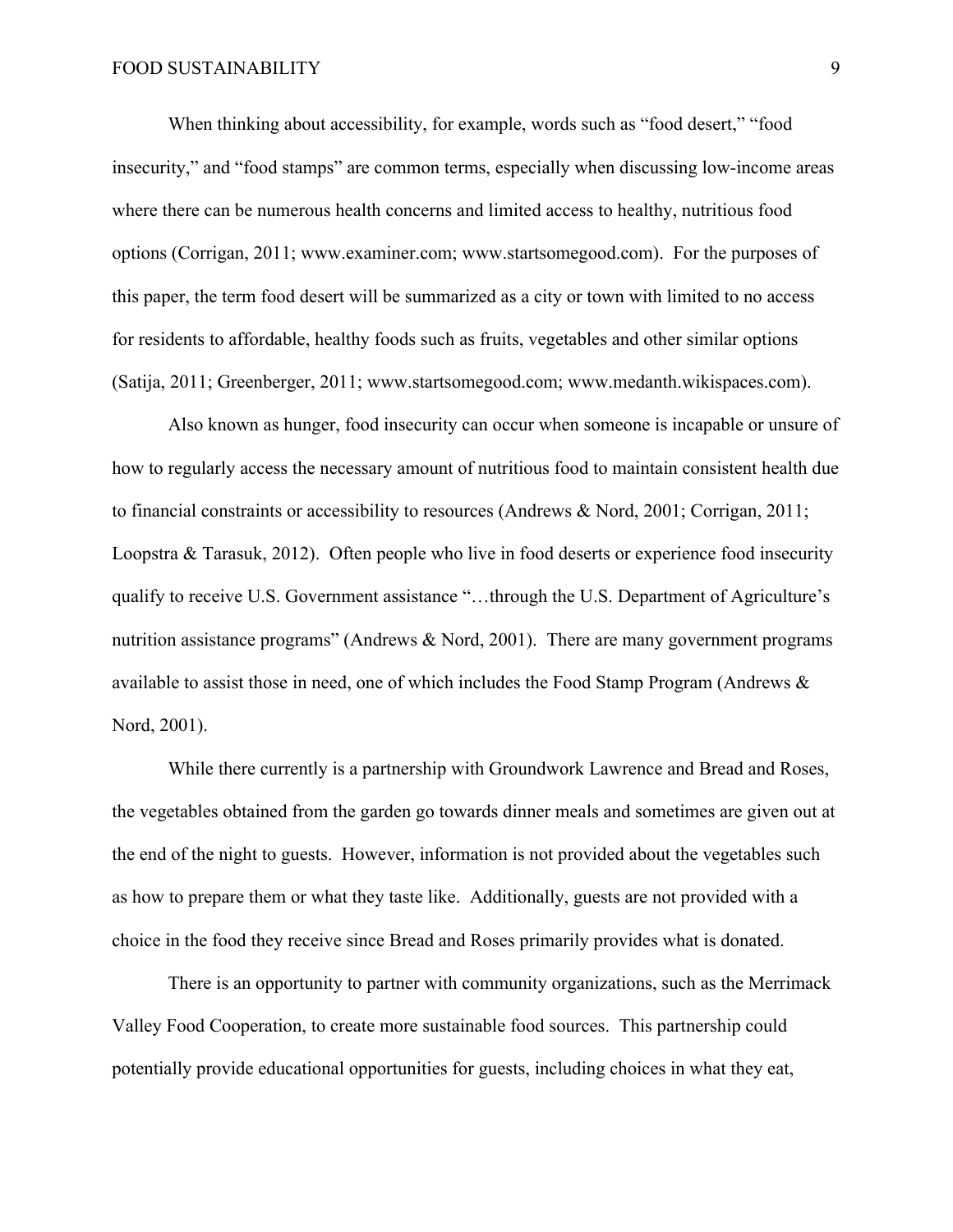opportunities to learn how to cook healthy meals with the vegetables provided or teaching other guests if they already know. There is also a chance for Bread and Roses to expand its presence and involvement with the community garden through partnering on a deeper level with Groundwork Lawrence. The next section will explain the purpose of this case study, which will touch upon the issues previously discussed.

#### **Purpose Statement**

The purpose of this case study is to understand the community partnerships that currently exist to help sustain soup kitchens, specifically for the guests of Bread and Roses. At this stage in the research, the term food sustainability will be generally defined as the process of building community partnerships for food sourcing to adequately supply soup kitchens long term. The current community partnerships that exist between Bread and Roses and Groundwork Lawrence will be generally defined as a community partnership developed to create sustainable food sourcing. Current methods of food education, preparation, and supply will be evaluated and options for expanding community partnerships will be explored. The purpose of this capstone is to research the needs, wants and feasibility of community partnerships to maintain food sustainability and healthy eating within soup kitchens. Thought will be placed around whether soup kitchens are acting proactively or reactively related to sustaining food supply.

Through the Pragmatic Paradigm (Mertens, 2010), current community partnership that exist between Bread and Roses and Groundwork Lawrence were examined. Also explored were current actions taking place around food sustainability, healthy food preparation, future guest involvement with community organizations. This study will focus on the necessary characteristics of partnerships to support a continuum so there can be a sustainable food sources from both perspectives.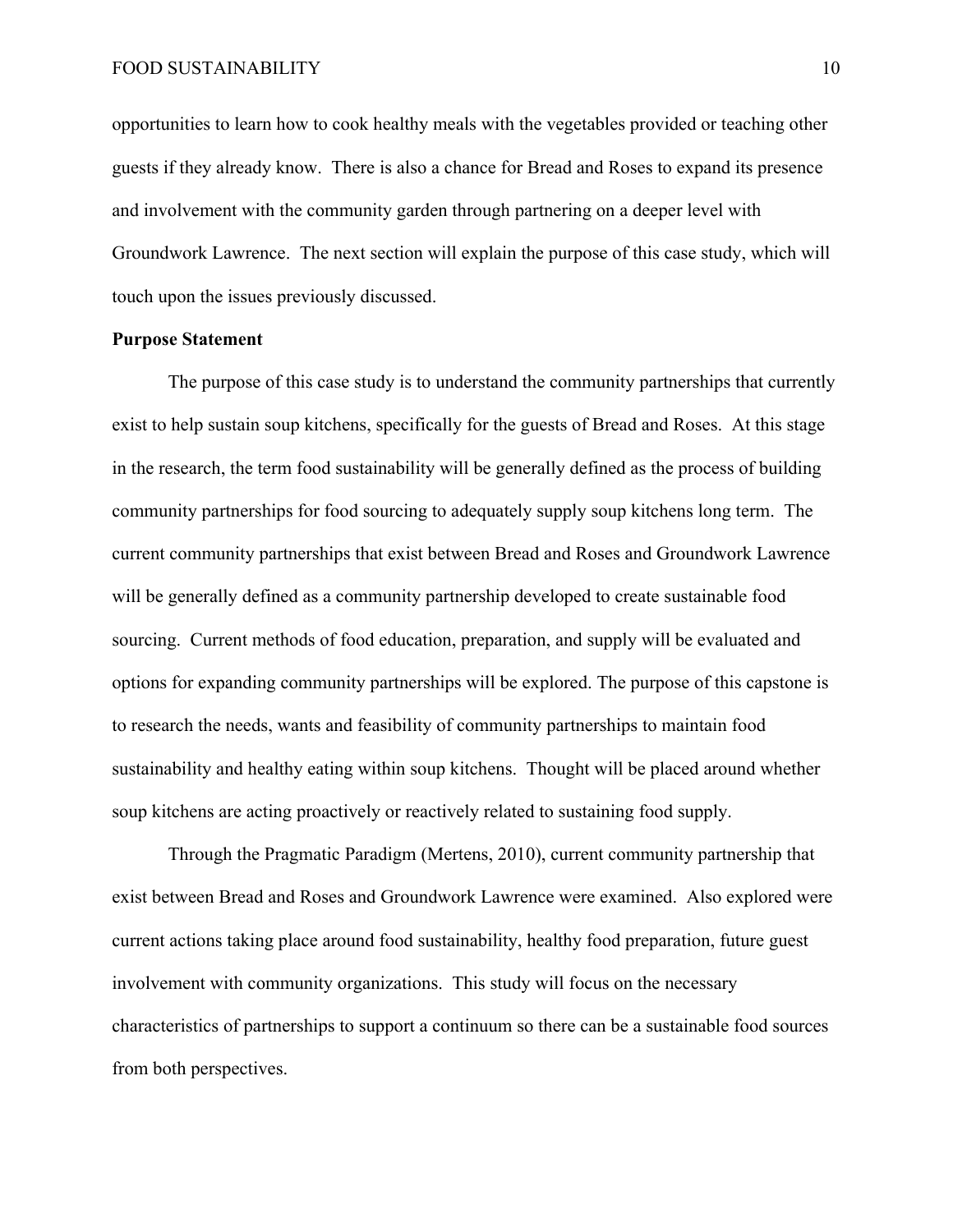Also considered in this continuum is the idea of choice for the recipient of the food. According to Maslow's Hierarchy of Needs, humans have basic needs and can only satisfy higher needs on the pyramid once the lower needs have been met. These include, Physiological, Safety, Love/belonging, Esteem and Self-actualization (Maslow, 1943). Later, selftranscendence was added to the top of the pyramid to incorporate a higher being and level of spirituality to the hierarchy (Koltko-Rivera, 2006).

How can we use community partnerships to benefit our guests in moving through Maslow's Hierarchy, despite the sometimes lack of basic needs? How do we develop partnerships between Groundwork Lawrence and Bread and Roses, for example, to elevate the dialogue happening about hunger relief to the top of the pyramid for everyone?

#### **Research Questions**

On a broad scale, this study explored the partnership of community based organizations in ensuring and enhancing food sustainability and healthy eating. This study also researched the potential psychological impacts that receiving support has on people. Specifically, does Bread and Roses currently have community partnerships? Do these partnerships contribute to creating food sustainability for both guests and the organization? Do they work together to create and maintain a sustainable and proactive partnership? Is nutrition a consideration for the evening meals at Bread and Roses? Are there psychological impacts to people who receive food support?

This study gathered opinions from the staff, volunteers, and guests of Bread and Roses around current and potential services offered, existing community partnerships, and knowledge of nutrition within the meals. This study also explored the option of providing evening meal choices as well as gauged the level of interest from all involved in the study for future guest involvement in the local community garden.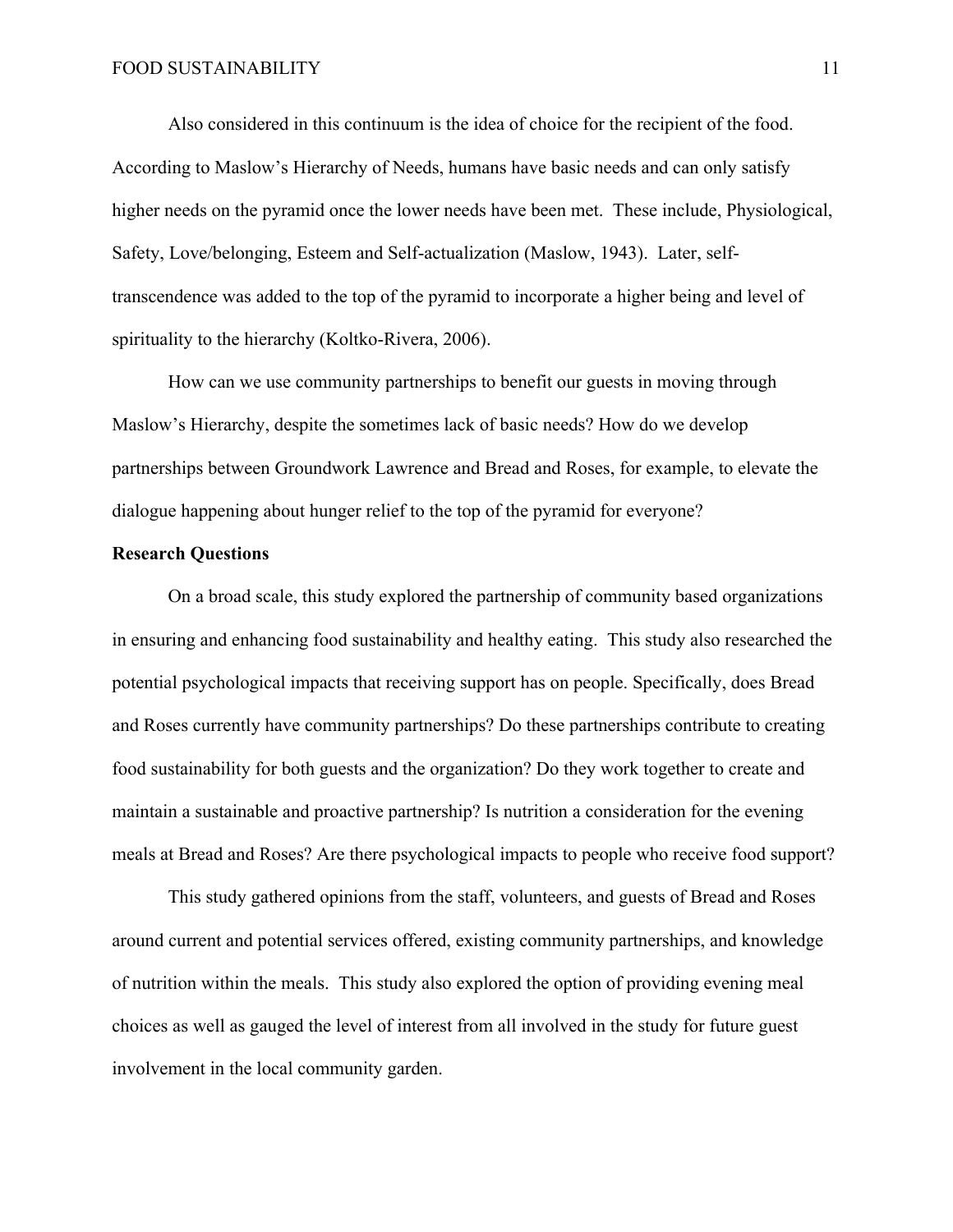#### **Literature Review**

#### **What Broad Food Conversations are Happening?**

The freedom of being able to purchase weekly groceries without stress of where the money will come from or what type of food is available is not a reality for every person living in the world. Access to nutritious food is a struggle for around 16 percent of adults in the US and 25 percent of children (Bruening et al., 2012; Tu, 2012; Corrigan, 2011). Despite government involvement and support, there are still noteworthy issues surrounding food and economic insecurity (Tu, 2012; Andrews & Nord, 2001; Corrigan, 2011). This uncertainty of where your next meal is coming from can cause a substantial amount of stress, which can lead to health problems (Whiting & Ward, 2010). Staying healthy should be of upmost importance for people, especially among the low-income populations who may have limited resources and often no health insurance. The ability to supply healthy, nutritious, and affordable food for their families would help to avoid stress related to acquiring food, thus potentially reducing illness and additional medical bills. Educational and supplemental food programs are available for those in need, and will be discussed in more detail later. However, despite the plethora of assistance programs related to food and economic insecurity, there are still 49.1 million people living in the United States who are considered "food insecure" (Corrigan, 2011).

This literature review will outline the subjects previously mentioned, the benefits of partnership developments between big business and local farmers as well as the results of incorporating community gardens into low-income neighborhoods. Current programs that exist to help alleviate some food insecurity in these populations, as well as the benefits and methods for engaging a community in the conversations, will be examined. Current accessibility issues, potential resistance to new programs, and benefits of partnership and engagement will also be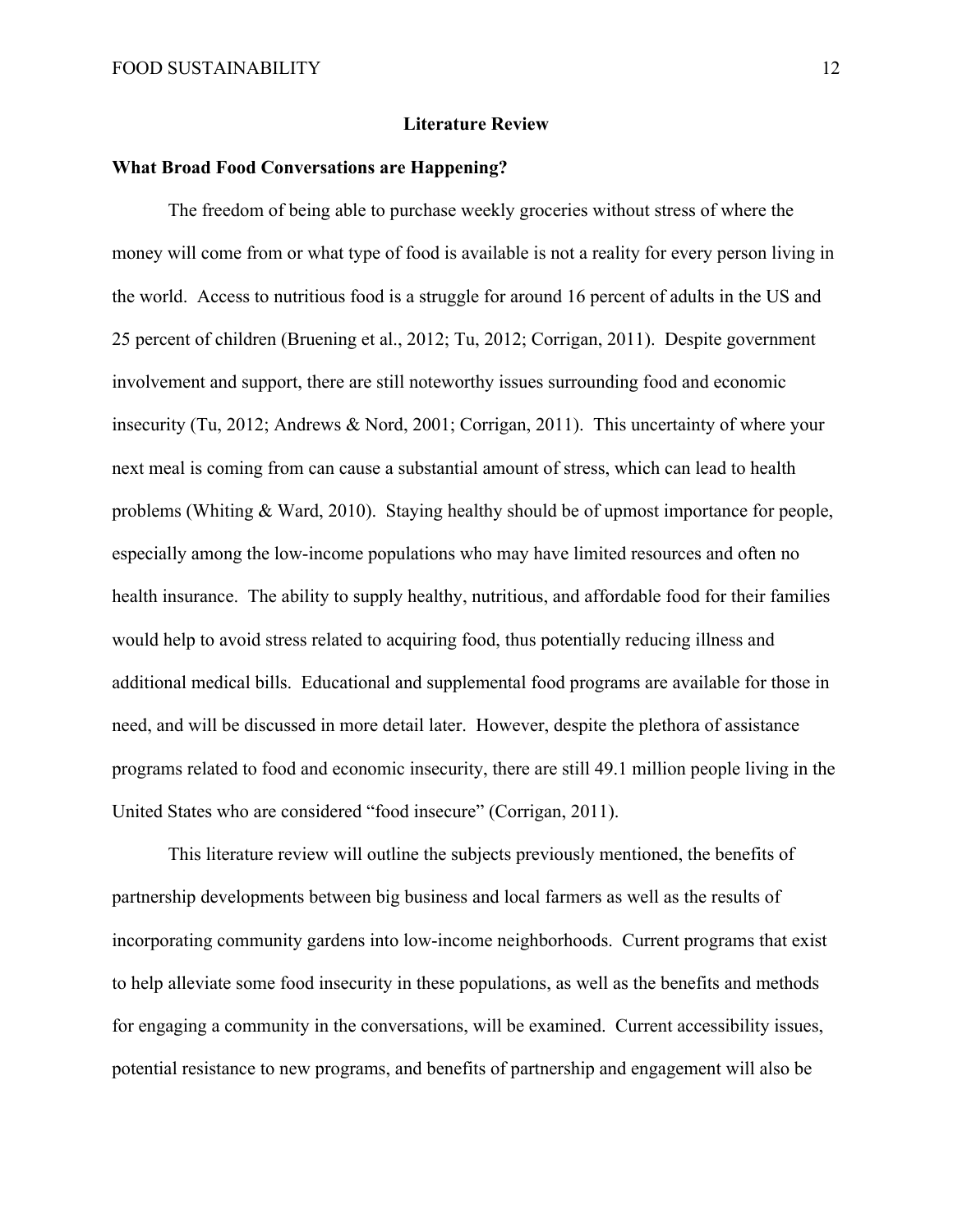discussed. The next section will consider what it means to be food insecure and will outline the relationships between food insecurity, food sustainability, and food deserts. A brief historical context and contributions of each topic to the larger food conversation will also be included.

#### **Food Insecurity, Food Deserts, Food Sustainability: What does it all mean?**

**Food insecurity.** Food insecurity may be a new term for some, while others are all too familiar with it in their lives. As mentioned above, food insecurity has many definitions but can be summarized as occurring when one is incapable of, or unsure they can regularly accessing the necessary amount of nutritious food to maintain consistent health due to financial constraints or accessibility to resources (Andrews & Nord, 2001; Corrigan, 2011; Loopstra & Tarasuk, 2012). Those who are considered food insecure sometimes eat lower quality foods rather than eating less of higher quality foods in order to feel full (Andrews & Nord, 2001).

The decision or need to eat lower quality foods could be related to culture, accessibility issues, lack of education, limited time for preparation due to potentially having to work multiple jobs among other factors. Regardless of the reason for food insecurity, some maintain that as a result of trying to avoid hunger, food insecurity can be linked to obesity, especially among children and low-income communities (Bruening et al., 2012; Corrigan, 2011). Uncertainty as to where your next meal is coming from has also been linked to stress and other health problems (Hamelin & Hamel, 2009; Whiting & Ward, 2010).

**Food deserts.** One factor that can be linked to food insecurity among low-income populations are "food deserts". Again, there are many definitions for the term food desert but the term can be overall summarized as a city or town with limited to no access for residents to affordable, healthy foods such as fruits, vegetables, and other healthy food options (Satija, 2011; Greenberger, 2011; www.startsomegood.com; www.medanth.wikispaces.com). Residents of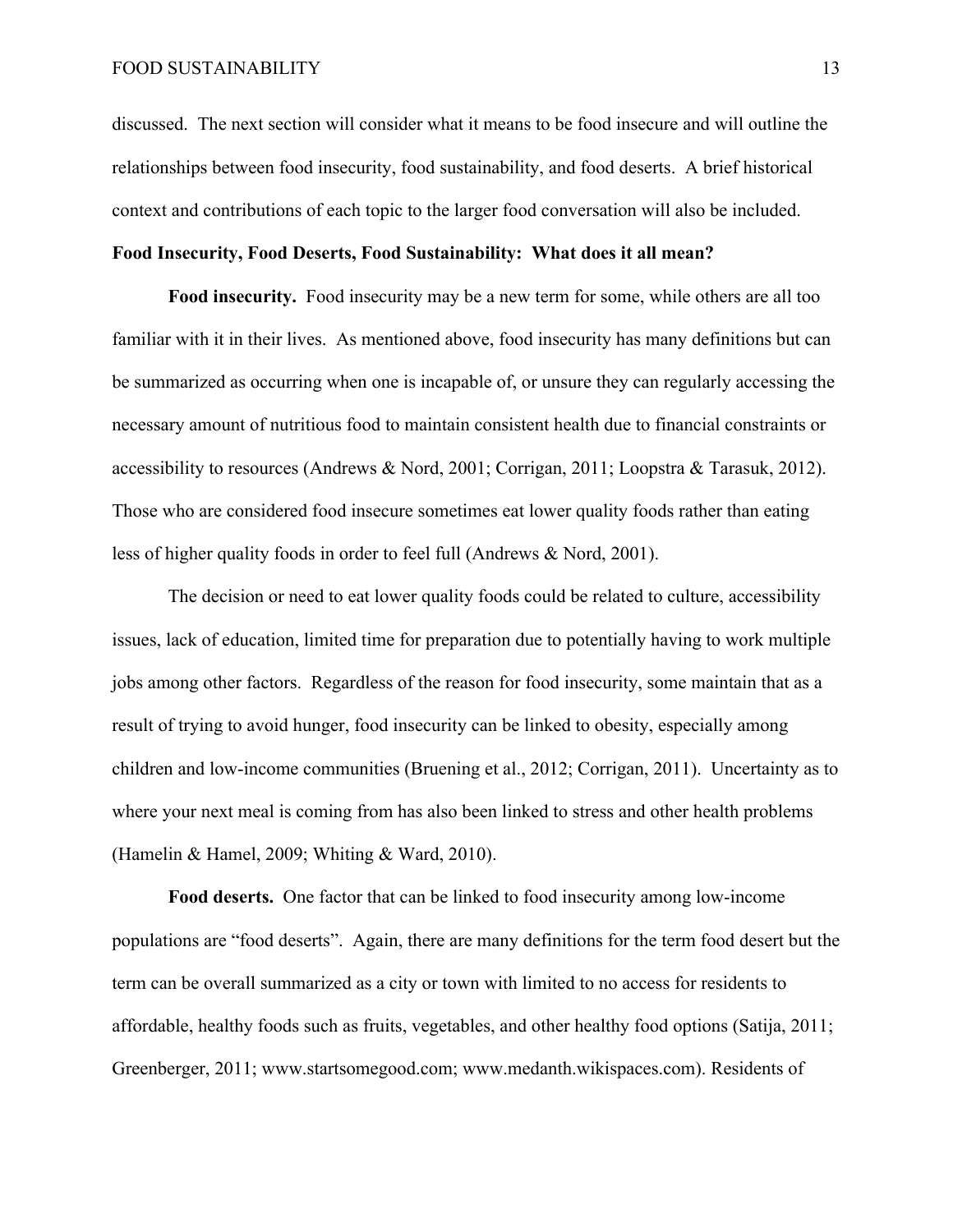food deserts are at a disadvantage compared to those who have ready access to fresh fruits and vegetables, not only economically but physically as well (Karpyn et al., 2010).

Food deserts are found primarily in low-income areas and can contribute to increases in health related problems such as obesity, high blood pressure, diabetes etc. People living in food deserts often cannot access the only grocery store available due to transportation issues or lack of funds. Typically there is an abundance of convenience stores and fast food restaurants in these low-income areas, which do not contribute positively to health issues among this population (Greenberger, 2011; www.startsomegood.com; www.medanth.wikispaces.com). As of 2009, the USDA reported that "23.5 million people living in low-income areas lack access to a supermarket within a mile of their home and that 68 percent of low-income residents live in areas with limited or no supermarket access" (Karpyn et al., 2010).

Soup kitchens, food pantries, and other support services are plentiful in the neighborhoods of Lawrence, MA. Lawrence was incorporated in 1853 and began as a prosperous textile city. It was not until the 1950s when the industry slowly declined, which brought the city down as well. Lawrence later became known as an immigrant city with people coming from countries all over the world to live there (Retrieved from http://en.wikipedia.org). As of the last census report in 2010, the average household income was around \$26,000, which is roughly \$16,000 below the US Average (Retrieved from http://en.wikipedia.org/wiki). Lawrence only has one large "full-service grocery store" to service just over 77,000 residents and it is located on the outskirts of town, bordering North Andover (Satija, 2011; www.quickfacts.census.gov). Driving through Lawrence, you will find smaller convenience stores, bodegas and fast food restaurants within walking distance to so many apartment buildings and residential houses.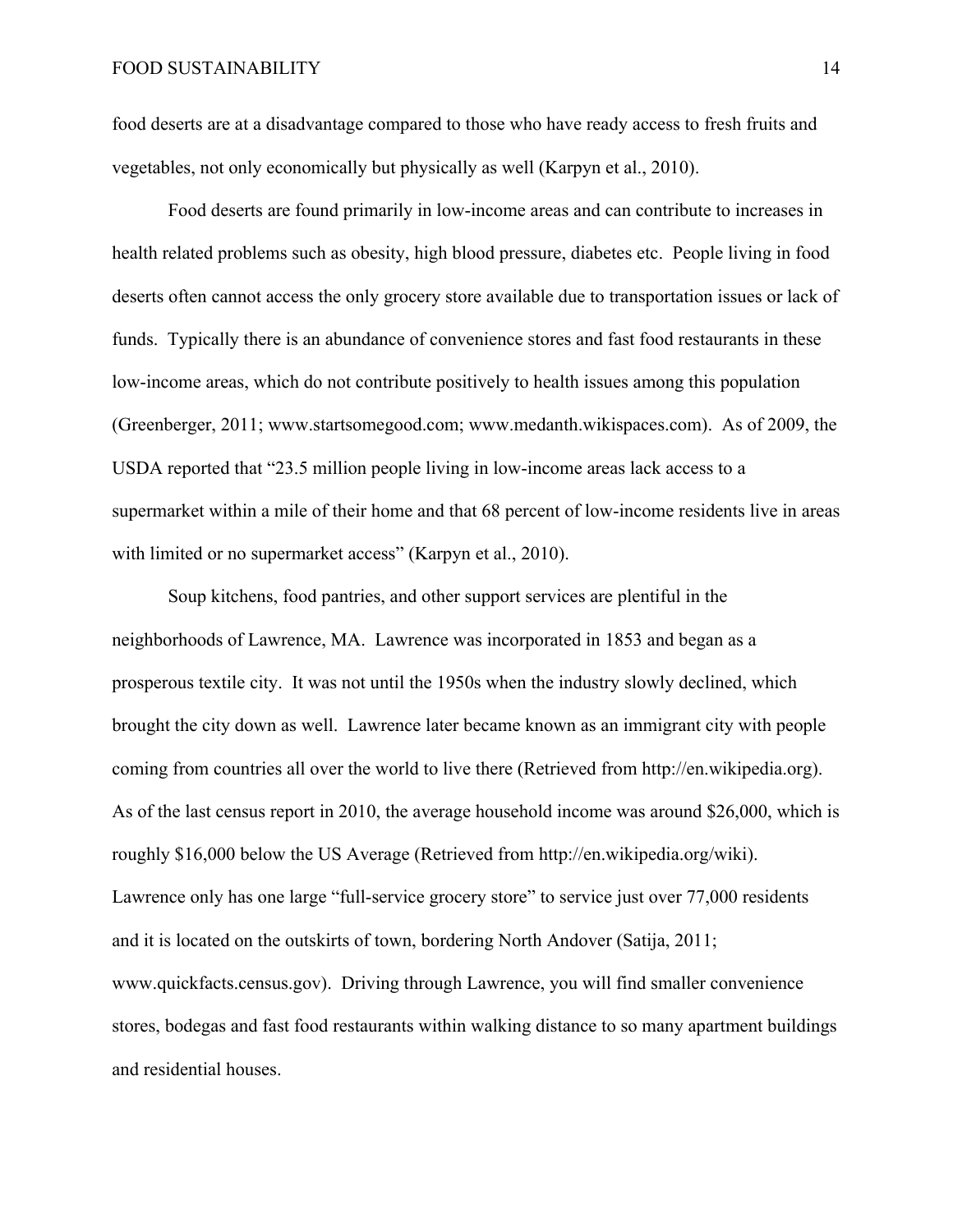While food deserts can contribute greatly to health problems mentioned above, including obesity, some argue reducing or eliminating food deserts by supplying healthy foods via an increased number of supermarkets would not help change the way people choose to eat and is only one of the many factors that needs to be taken into consideration when discussing health issues. Culture plays a key role in the food choices people make and where they choose to grocery shop (Satija, 2011). Not only are smaller convenience stores such as bodegas closer in proximity to residents, culturally they cater to immigrant communities that are prevalent in Lawrence. They often do not have the physical space to store the amount of food required to buy items in bulk in order to keep prices reasonable and competitive for customers. On the flip side, a large-scale grocer such as Market Basket does have the capability and space to provide fresh, healthy foods but often cater to their customer base, carrying foods that sell in their stores. When people buy junk food, the stores supply junk food in order to increase profits (Satija, 2011).

There are some small storeowners trying to break the stereotype and provide affordable, healthy foods for their customers. The owner of La Fruteria, for example, is able to offer fruits and vegetables at comparable and sometimes lower prices than Market Basket as a result of "…maintaining close relationships with local suppliers and jumping on every discount deal he hears about" (Satija, 2011).

**Food sustainability.** The idea of partnerships, relationship building and longevity within a community as being success factors in delivering healthy food to local communities leads to the idea of "sustainability" related to the ongoing food conversation. The term sustainability can apply to many topics of conversations and differs depending on each person (Gillespie, 2010). It has often been linked to the environment and figuring out ways to maintain methods of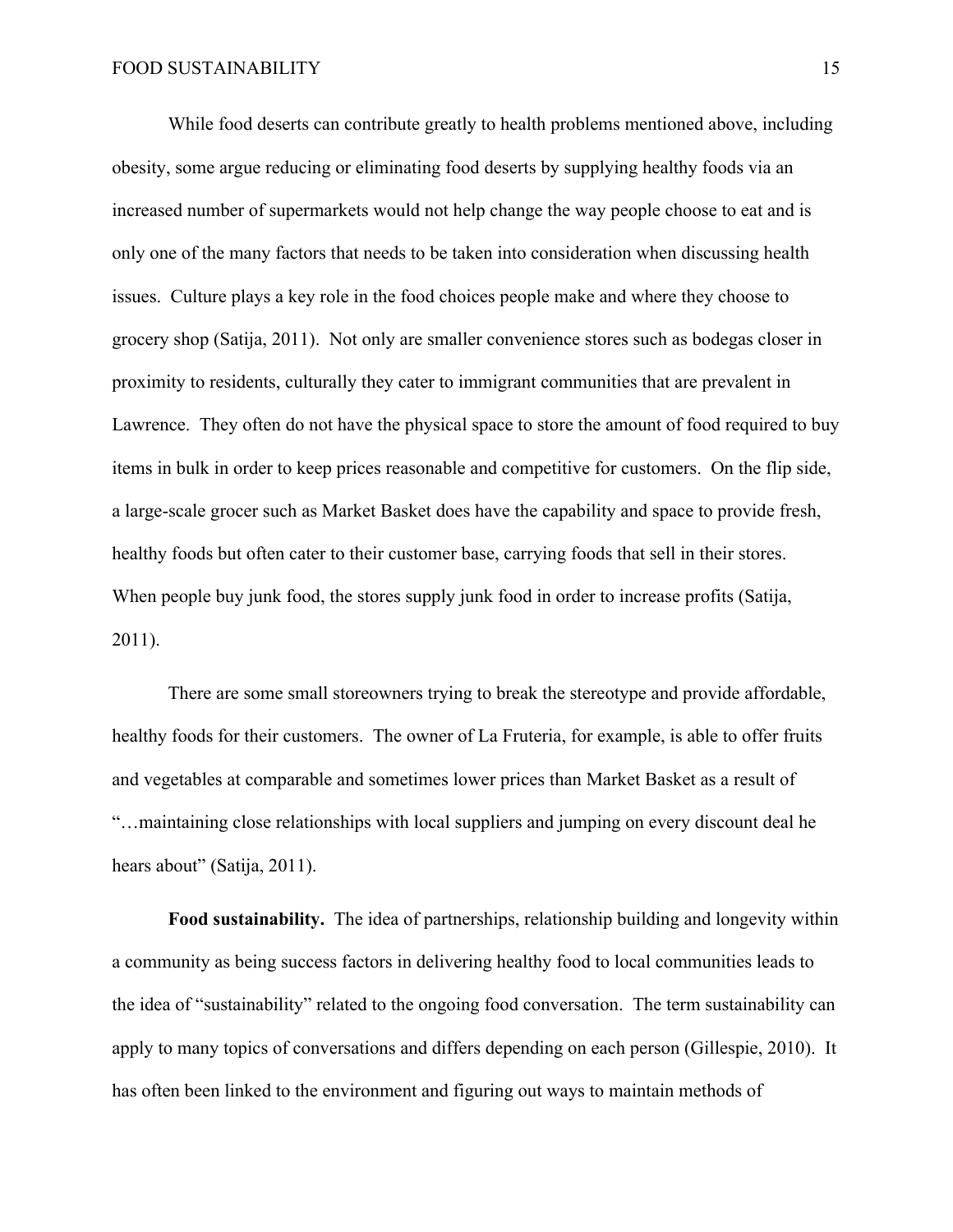consumption that do not deplete the earth, leaving resources for future generations (Hamilton, 2013; Gillespie, 2010). In 1992, Local Agenda 21 was developed to ensure policies were in place to create means for "local sustainability" (Holland, 2004). Local Agenda 21 was the beginning of partnerships forming to create sustainability since it required the collaboration of multiple stakeholders from "approximately 66 developing and industrialized countries" to come together to implement local projects promoting sustainability (Owen & Videras, 2007).

The food industry is a huge part of the sustainability conversation. In order for a small store such as La Fruteria to be able to survive, the owner needs to have a relationship with a "big business" to get the pricing to an affordable level. One can also assume he has local connections to farmers and independent food suppliers who provide him with products as well. This is the model from which sustainability thrives within the food conversation, as big and small businesses need each other to succeed (Hamilton, 2013). One project Hamilton (2013) is part of within the Sustainable Food Lab is collaborating with various businesses and other foundations and nonprofits "…to design ways that global supply chains can best benefit small farmers and the poor" (Hamilton, 2013, My Own Story section, para. 15). Partnership is key in making change within food sustainability. Hamilton (2013) believes, "The fertile ground of systemic change is in this partnership space, both practical and visionary, because we need to execute as well as dream" (My Own Story section, para. 17).

On a smaller scale, partnerships are continually important amongst communities with food insecurity. According to a report by the US Department of Agriculture (USDA) local organizations, individuals, and charities partnered with low-income and food-insecure communities to help alleviate their food insecurity issues by distributing nearly 750,000 tons of food (Andrews & Nord, 2001). The USDA also reports nongovernmental organizations (NGOs)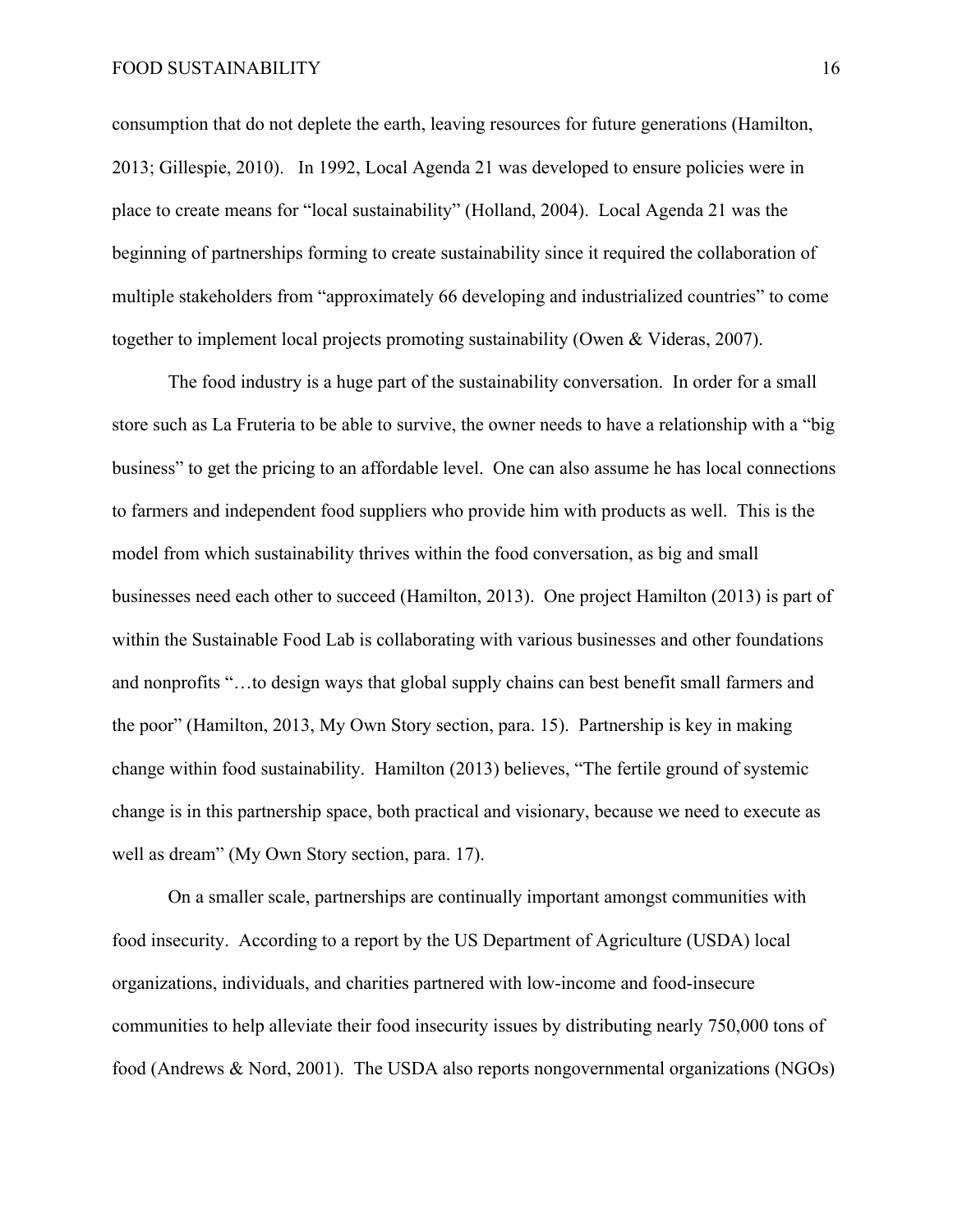have helped contribute to reducing food insecurity through food recovery (collecting and repurposing nutritious and useable food from restaurants, farmers and other retail facilities) for redistribution to those in need within low-income communities (Andrews & Nord, 2001). Building on this report, while Hamilton believes NGOs are successful with food recovery, they cannot do their work alone, and would be more successful when partnering with businesses (Hamilton, 2013).

The next section will discuss the role the U.S. Government has played in the overall food conversation, specifically around reducing food insecurity among low-income populations.

#### **Current Politics of Food Assistance**

The United States Government (both state and local agencies) have been involved with food accessibility and education for quite some time, specifically through the U.S. Department of Agriculture (USDA). A large amount of money has been spent on "nutrition assistance programs," ensuring food accessibility and education for all for over 60 years. Specifically, some of these programs focus on women and children and include commonly known programs such as the Food Stamp Program (currently known as SNAP), Special Supplemental Nutrition Program for Women, Infants and Children (WIC) among many others (Andrews and Nord, 2001). Focus has also been placed on reducing food insecurity in the United States. Both the "World Food Summit" in 1998 and the "Healthy People 2010 initiative" set goals to reduce hunger and food insecurity by half (Andrews & Nord, 2001).

#### **The 'Let's Move' Campaign**

One current issue is how to address the obesity problem in America, especially among children within low-income neighborhoods and often food insecure families (Bruening, MacLehose, Loth, Story, & Neumark-Sztainer, 2012; Corrigan, 2011; Satija, 2011). This seems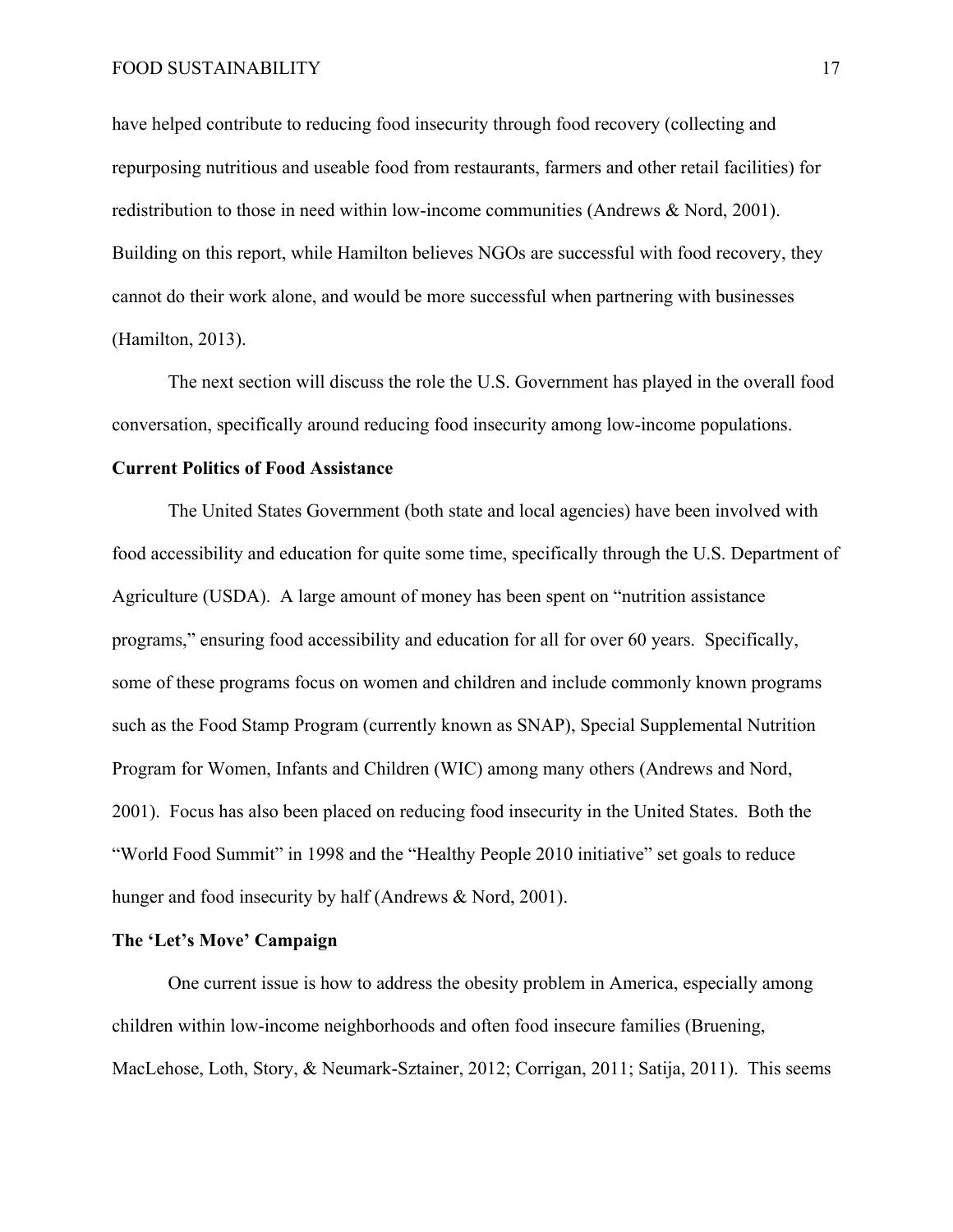to be a topic of conversation regularly in the media, politics or within every day conversation. Recently, a new campaign was introduced to address this issue. According to LetsMove.gov, Michelle Obama started the "Lets Move" campaign in 2010, which is focused on reducing childhood obesity through a variety of programs involving constituent groups such as parents, community members, schools, and policy makers. Education is at the forefront of this initiative along with the need for attention to be paid to issues such as food accessibility, affordability, empowerment, and the need to increase physical activity among children (www.LetsMove.gov).

Of course there are other factors that contribute to health issues and food accessibility in low-income areas such as culture and general business practices (Satija, 2011). That being said, "Let's Move" seeks to eliminate food deserts completely by 2017 with a budget of 400 million dollars per year, according to a video cross-posted on the White House blog in February of 2010 (www.medanth.wikispaces.com). When discussing her research done around food deserts in Chicago, Mari Gallaghar, Principal at the Mari Gallaghar Research and Consulting Group, questioned, "How can we have a paradigm shift? How can we go from food desert to food oasis?" (http://www.fooddesert.net). These questions, while addressing the issue in Chicago, are also relevant to needs in other areas where food deserts are apparent.

The "Let's Move" initiative, while focused on childhood obesity, does involve a wider range of demographics. Many groups need to work together to implement change, show casing the importance and value of community partnerships. Despite government support, funding, policies and programming, the United States is still experiencing food insecurity, food deserts and accessibility issues in low-income communities today (Greenberger, 2011).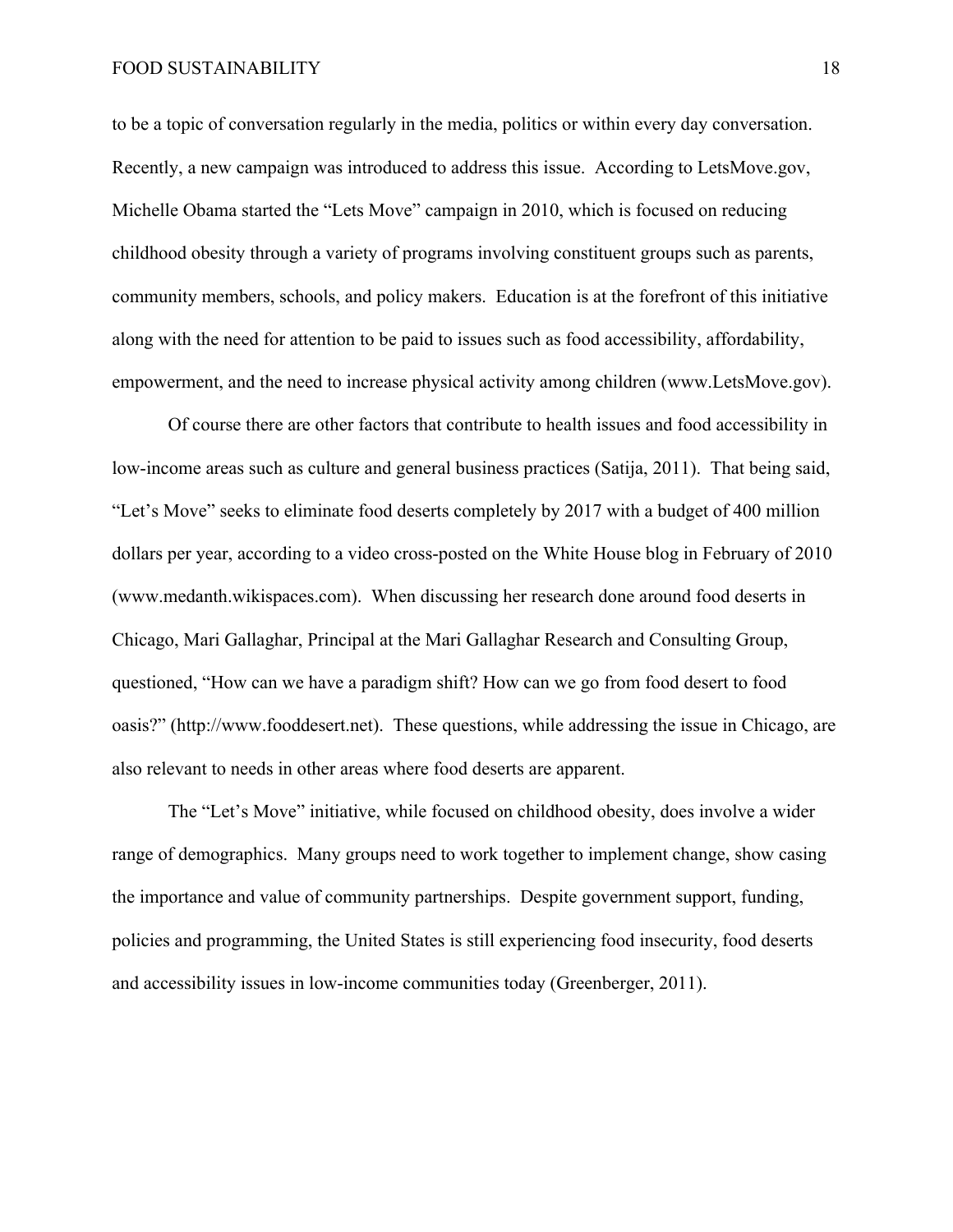#### **Community Partnerships and Accessibility to Healthy Food**

Research among low-income and disadvantaged populations is limited. While some individual research has been done around the implementation of community gardens in lowincome neighborhoods, there is a gap in research available for the United States and even less in the Massachusetts region, specifically regarding the connection of community gardens, community partnerships, and non-profit organizations. There needs to be more research around the impact each factor can have on supporting residents of low-income communities through implementation of educational programming, and community gardens within non-profit organizations, such as soup kitchens.

For example, research around Lawrence and food deserts in other parts of Massachusetts appeared in 2011 but any more recent articles or discussions in the area were not apparent. The Merrimack Valley Food Cooperative founders, for example, started gaining support in 2011 and are still trying to move forward with their cooperative model for low-income communities as of just last month. This non-profit organization is interesting in that it is trying to remove the stigma of what a cooperative is and create accessibility for healthy foods in low-income areas (www.StartSomeGood.com & www.facebook.com/merrimackvalleyfoodcoop).

There is also much debate around cost and whether healthy food is more expensive or if there is no difference. One study stated the cost difference between eating healthy and unhealthy foods is only about \$1.50 per day (Godoy, 2013). However, as noted in this study, that is a substantial amount of money for low-income families. On the flip side, the cost of treating illnesses such as diabetes and heart disease are much higher and one could argue, worth the additional cost (Godoy, 2013). While the USDA Economic Research Service (ERS) agreed that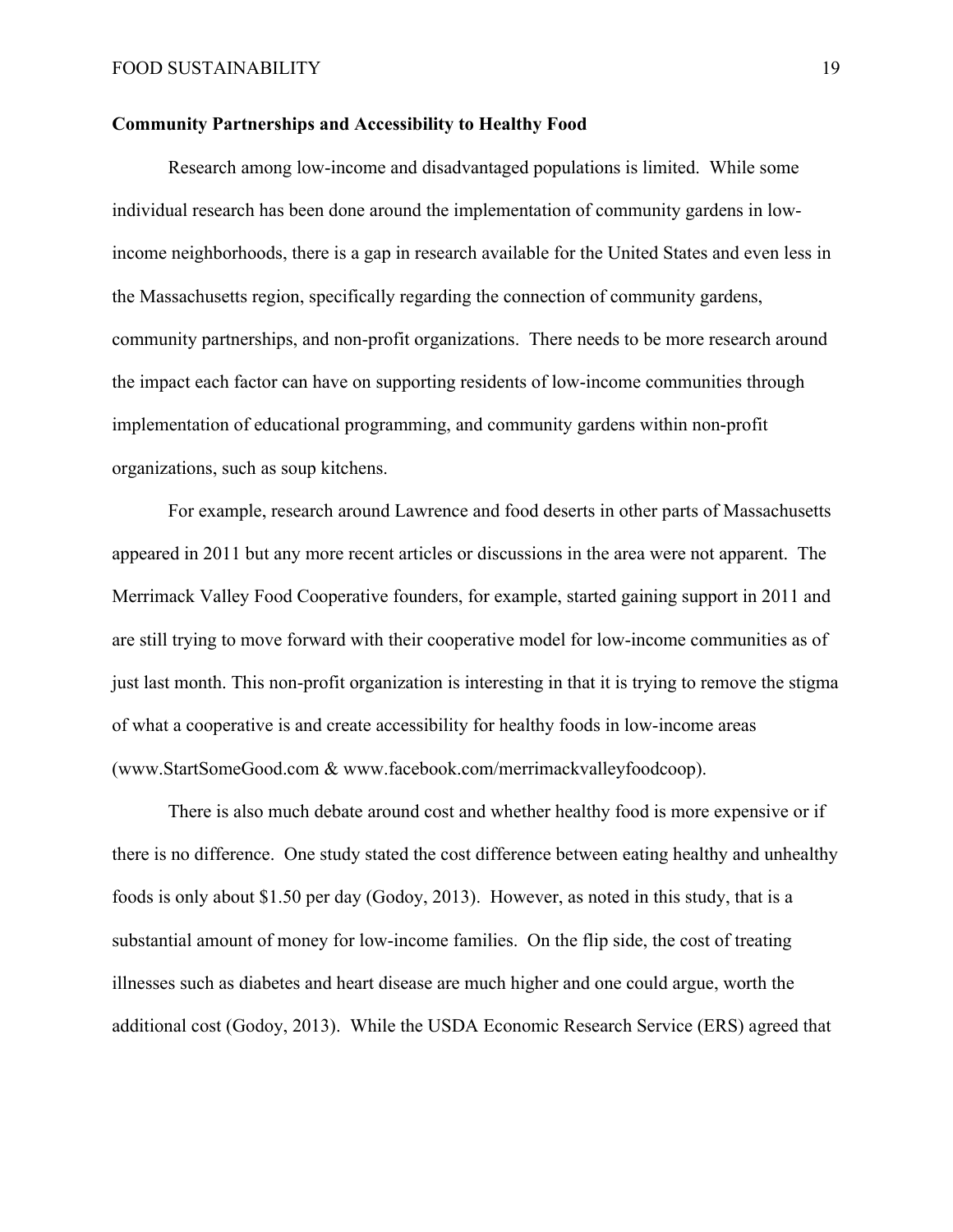many healthy foods could be equivalent in price to unhealthy diets, there are other factors that contribute to the cost of food.

When it comes to food cost, location also matters. As mentioned earlier, food deserts with limited grocery stores tend to appear in low-income areas and have higher prices than those of suburban grocers with more competition (www.medanth.wikispaces.com; www.ers.usda.gov). A report from 1998-2003 based on a group of sample groceries found prices to be above the national average on the East and West and below the national average in the South and Midwest (www.ers.usda.gov). This price gap was not mentioned in the study reported by Godoy (2013), however did compare closely to the ten developing countries where additional studies took place.

In the next section, I will continue the conversation by exploring the psychological aspects of food insecurity and poverty. Focus will be placed on the stress low-income populations can experience as a result of food insecurity, and the way in which this increase in stress impacts mental health and cognitive function among people experiencing poverty.

#### **The Psychological Aspects of Food Insecurity and Poverty**

Research has been done surrounding the relationship between health issues of lowincome communities and their eating habits. However, there is a gap in research regarding how varying levels of food security can affect mental health. What impact does poverty have on the brain? Joshua Abreu, of Northern Essex Community College, recently spoke at a Speaker Series for the Community Engagement Masters Program. During this speech, he discussed the impact poverty can have on people in terms of causing side effects of Post Traumatic Stress Disorder (PTSD). He related his dialogue to the difficulties children of poverty often have focusing in school. However, the argument can apply to adults and their general day-to-day functioning as well. During this speech he said, "Not knowing where your food is coming from is traumatizing.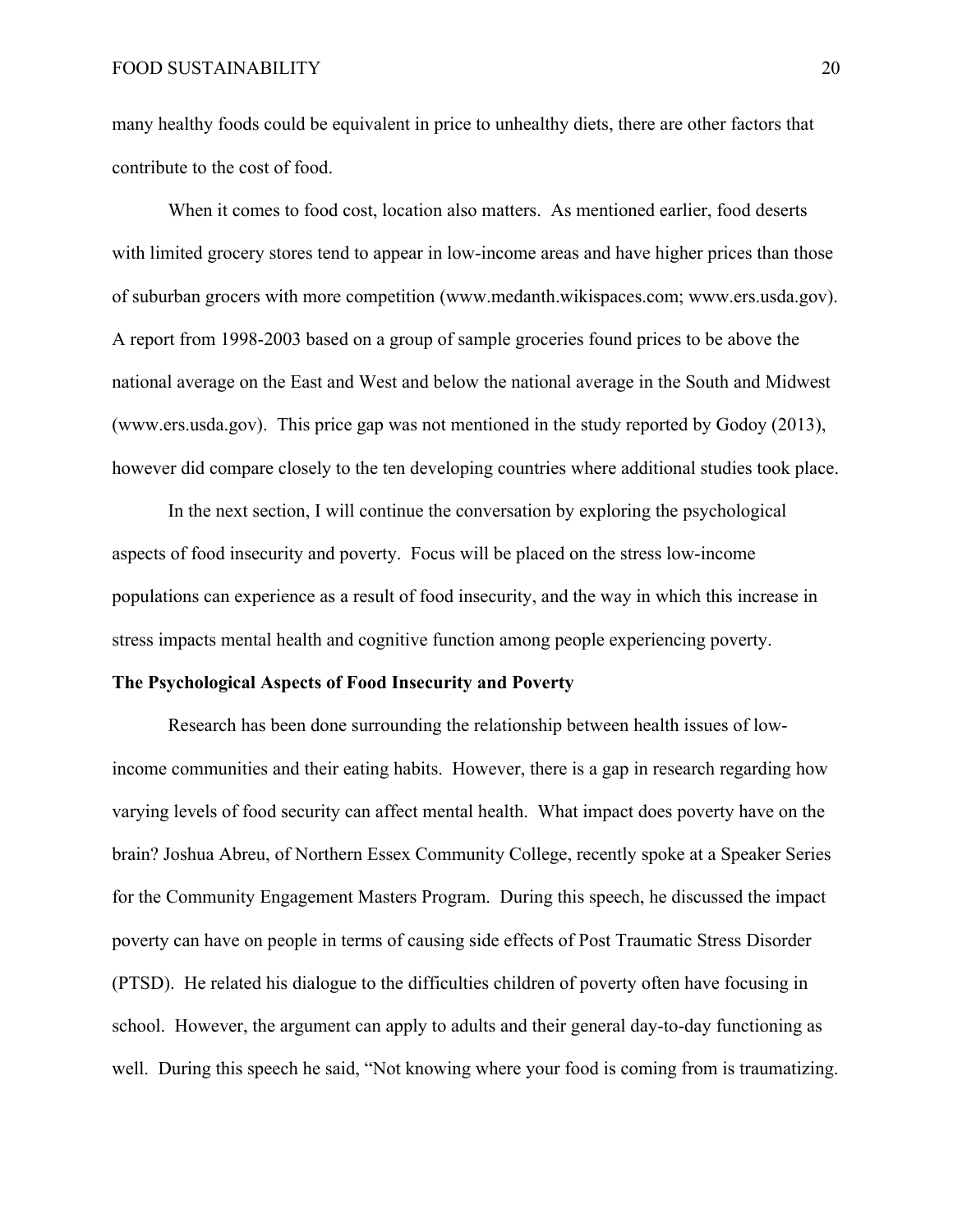Having to open the door to the stove for heat is traumatizing. We don't often think about these issues causing PTSD" (Abreu, J. 2013).

Although limited, some research was found in support of his statements, noting the effect poverty has on cognitive function. The human brain has only so much bandwidth available to perform a variety of tasks. When applying this concept to how poverty is viewed, researches "conclude that poverty imposes such a massive cognitive load on the poor that they have little bandwidth left over to do many of the things that might lift them out of poverty-like go to night school, or search for a new job, or even remember to pay bills on time" (Badger, 2013, para 2).

Mani, Mullainathan, Shafir, and Zhao (2013) showed similar results after conducting two studies that examined the way in which cognitive function was directly affected by experiencing poverty. "It appears that poverty itself reduces cognitive capacity. We suggest that this is because poverty-related concerns consume mental resources, leaving less for other tasks" (Mani, Mullainathan, Shafir, and Zhao, 2013, p. 976). Thinking about poverty related to cognitive function and PTSD brings a new perspective for those trying to understand behaviors of the poor and meet the needs of low-income populations. This psychological connection can also help explain a wide variety of behaviors that exist among people who experience poverty.

#### **Research Methods**

According to Mertens (2010), "Qualitative studies are used in research that is designed to provide an in-depth description of a specific program, practice or setting" (p. 225). This type of research is based on situational context, individual interpretations, and personal experiences and observations. Given the nature of my research questions and the situational context of where my research took place, a qualitative method, specifically a case study, made the most sense for me to use. As a social person, I was drawn towards qualitative data gathering approaches when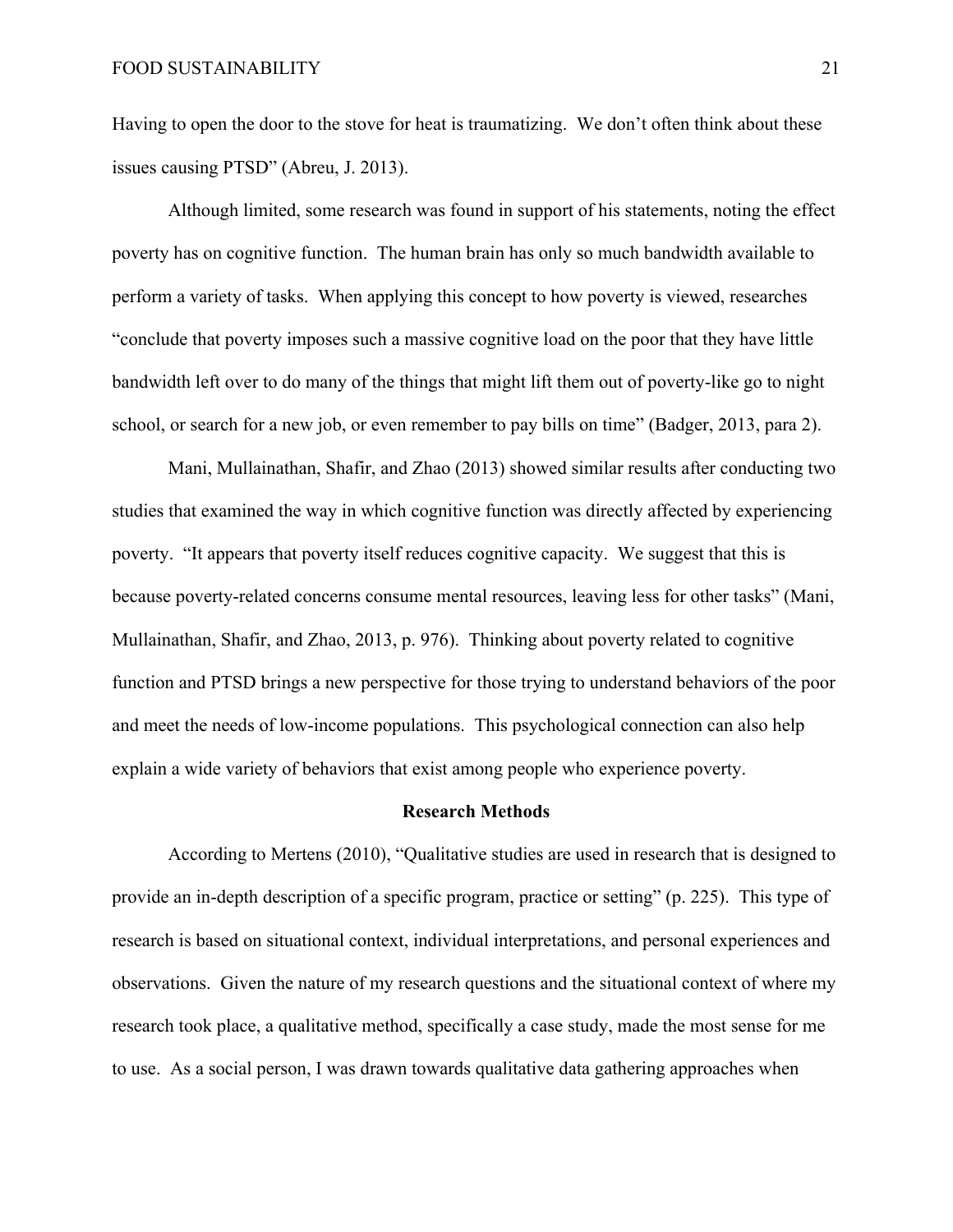determining how to conduct my research. I believed I could obtain the best information possible through observations, interviews, and surveys. Volunteers, staff, and guests of Bread and Roses and Groundwork Lawrence have each had unique experiences that provided me with detailed information I needed to conduct my study. Throughout the research and data collection, the anonymity of guests, volunteers, and staff members was maintained, as ensuring anonymity of guests is a key part of the philosophy of Bread and Roses. This factor allowed for participants to feel comfortable sharing their opinions, potentially allowing for typically unheard voices to be heard.

#### **Data Gathering**

This qualitative study included interviews, observations, and survey methods. Hearing from the guests, volunteers, and staff members of Bread and Roses and Groundwork Lawrence was vital to this study. For the privacy of those involved, names of those interviewed and surveyed were not used. Names of organizations have remained, since identifying community partners is a critical part of this study. Both Bread and Roses and Groundwork Lawrence agreed to be identified through signing a consent form provided prior to conducting the interviews.

Data collection began by consent forms, email invitations, and interview questions being prepared for Bread and Roses and Groundwork Lawrence participants. Generally, the questions for each set of interviewees were the same, however individual questions varied slightly for each set of interviews to accommodate for differing organizations and the position of the interviewees within that organization. The only difference in questions was for Bread and Roses staff members, who were asked an additional question around the food sourcing and donation process of Bread and Roses. Please refer to Appendix A for the Bread and Roses consent form, Appendix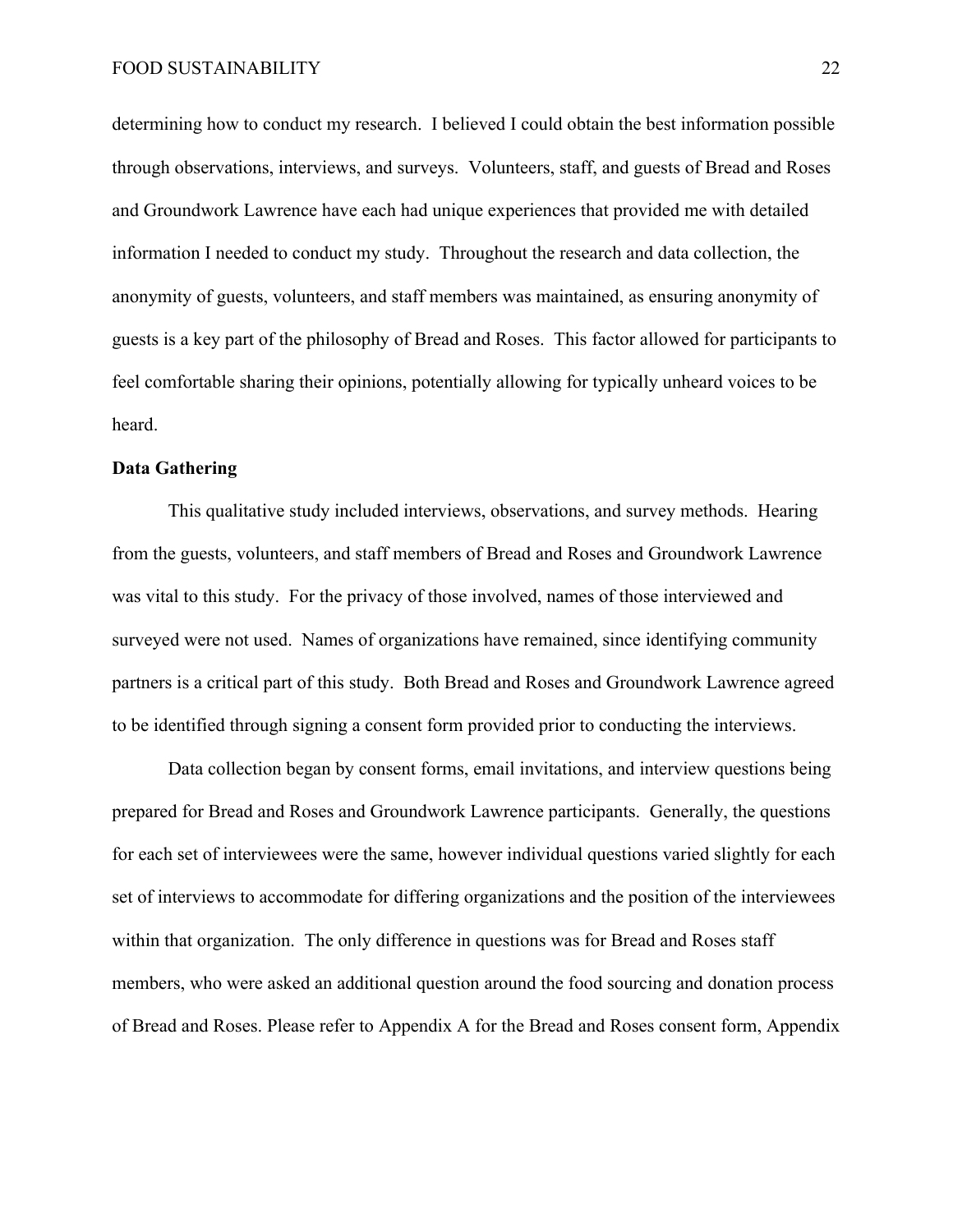B for the Groundwork Lawrence consent form, Appendix C for the invitation emails, and Appendix D for the interview protocol.

Five invitations were verbally initiated to Bread and Roses staff members asking them to participate in individual interviews and they all agreed to participate. In order to announce the request for volunteer interviews, an email was prepared and sent to 16 volunteers chosen from a list provided by the Assistant Director. Interviews were scheduled with those volunteers who replied expressing their interest. Responses were expected from at least ten volunteers but only five actually replied and were interviewed. Email invitations were also sent to two Groundwork Lawrence staff members, however only one responded. All Bread and Roses interviews were conducted during the last two weeks of February, both in-person and over the phone. The Groundwork Lawrence interview took place over the phone in mid March.

In addition to relying on interviews, general observations of day-to-day kitchen and dining room operations were made, including donation drop-offs, meal planning, and dinner preparations. Observations were also made while working in the office answering phones, replying to emails, writing grants, and participating in meetings with staff members. Regular conversations that happened within the vicinity of the researchers also contributed to general knowledge of Bread and Roses, therefore influencing the overall analysis of the data.

Finally, opinions of Bread and Roses guests were obtained through an anonymous and optional survey around topics such as knowledge of food sourcing, partnerships, and current and potential programming. Originally, surveys were going to be left on the tables during dinner but after discussing this plan with the Executive Director and Assistant Director, they both felt a more direct approach should be taken. The Assistant Director offered to distribute the surveys during dinner to guests willing to participate. Guests were given the choice to complete the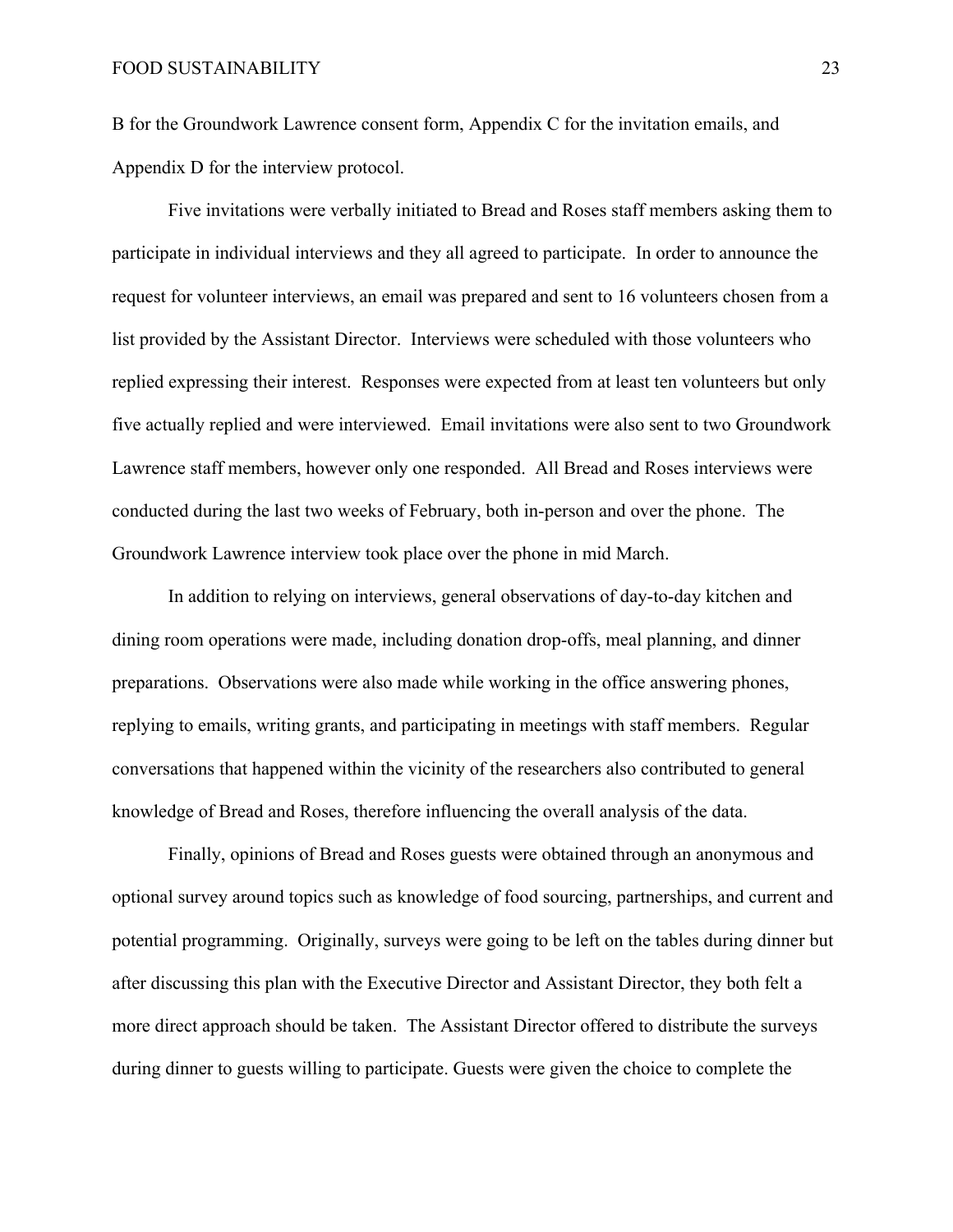#### FOOD SUSTAINABILITY 24

surveys, but were not obligated. The survey was written in English and translated into Spanish. The Assistant Director was given 25 copies of each survey to distribute during dinner as applicable, and asked to have them completed and returned to the researcher within the next week. There were 25 completed surveys returned, 23 in English and two in Spanish.

The survey began by asking basic questions around how long guests have been coming to Bread and Roses and how often they participated in the evening meal. Survey questions then moved into gauging guests' knowledge of services offered, awareness and interest in current and future programming, as well as overall satisfaction with services offered at Bread and Roses. There was space available for guests to answer an open ended question and provide additional comments if they wished. Please see Appendix E for the survey questions in English.

Providing guests with the opportunity to voice their opinions through completing an optional and anonymous survey helped balance the data obtained by being able to compare to staff and volunteer interviews results. The survey results also helped provide a full view of the organization from the perspective of the guests, to whom the evening meals are served. If guests did not wish to participate, they did not complete a survey and therefore were not included in the study. As the primary researcher, I was not involved in the survey distribution so guests were able to remain anonymous while keeping the integrity and confidentiality of the data intact.

By creating an opportunity for guests to be involved in this case study anonymously, they were provided the chance to have a voice while not being put on the spot. A follow-up interview was going to be offered in the survey with the option to provide their contact information. However, the Executive Director felt that providing a space for guests to include their contact information was going against the Bread and Roses philosophy of anonymity, even if it was made optional. As a result, those questions were removed from the survey. Responses to this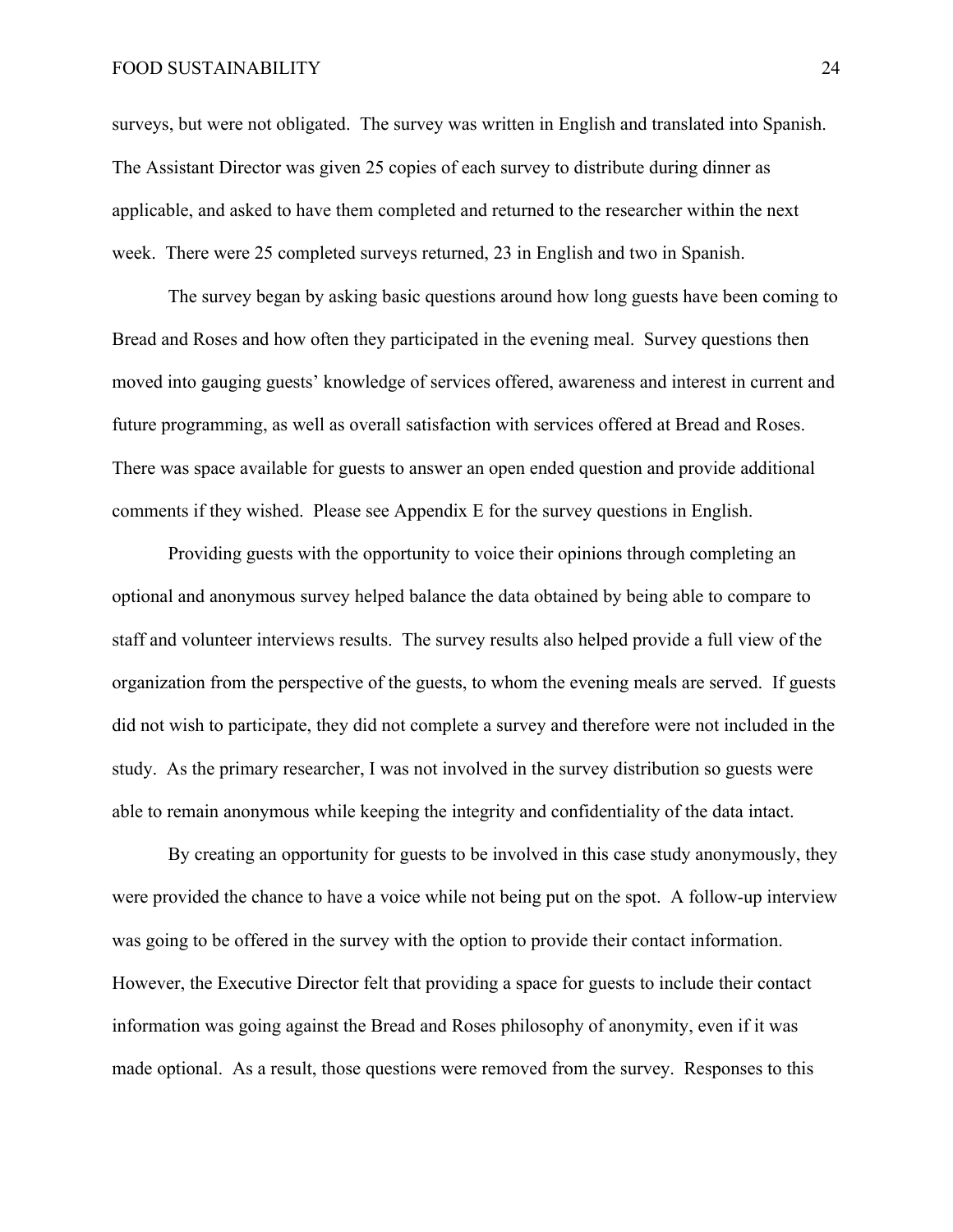offer for a follow-up interview were not greatly anticipated, so the absence of this question did not detract from the study.

During interviews, surveys, and observations, information was gathered regarding Bread and Roses in order to complete a case study around this particular soup kitchen in Lawrence, MA. Based on this information, recommendations were made for ways Bread and Roses can continue to serve the Merrimack Valley population through new and existing partnerships within the community and programming within Bread and Roses. Actual results will be discussed further in the Results section.

#### **Research Framework**

My research is rooted in the pragmatic paradigm. According to Patton (2002), as referenced in Mertens (2010), pragmatism is based on the idea that research can happen as a result of a question that is looking to be answered. Researchers taking the pragmatist approach choose qualitative methods for many reasons, one being the researcher is seeking a more personal approach to the study they conduct. My study focused on the people of Bread and Roses and contained no access to quantitative data so as to maintain confidentiality for our guests. Due to my background and interest in the field of psychology and interpersonal relationships, my preference was to speak with people directly when conducting research. In regards to the methods, which are rooted in the pragmatic paradigm, the nature of this research lends itself to be more qualitative than quantitative.

When analyzing the data, I kept the pragmatic paradigm in mind and focused on collecting and categorizing the data that answers my research questions. I was also aware of not influencing the data with my own interpretations by applying "the *verbatim principle*, using terms and concepts drawn from the words of the participants themselves" to identify codes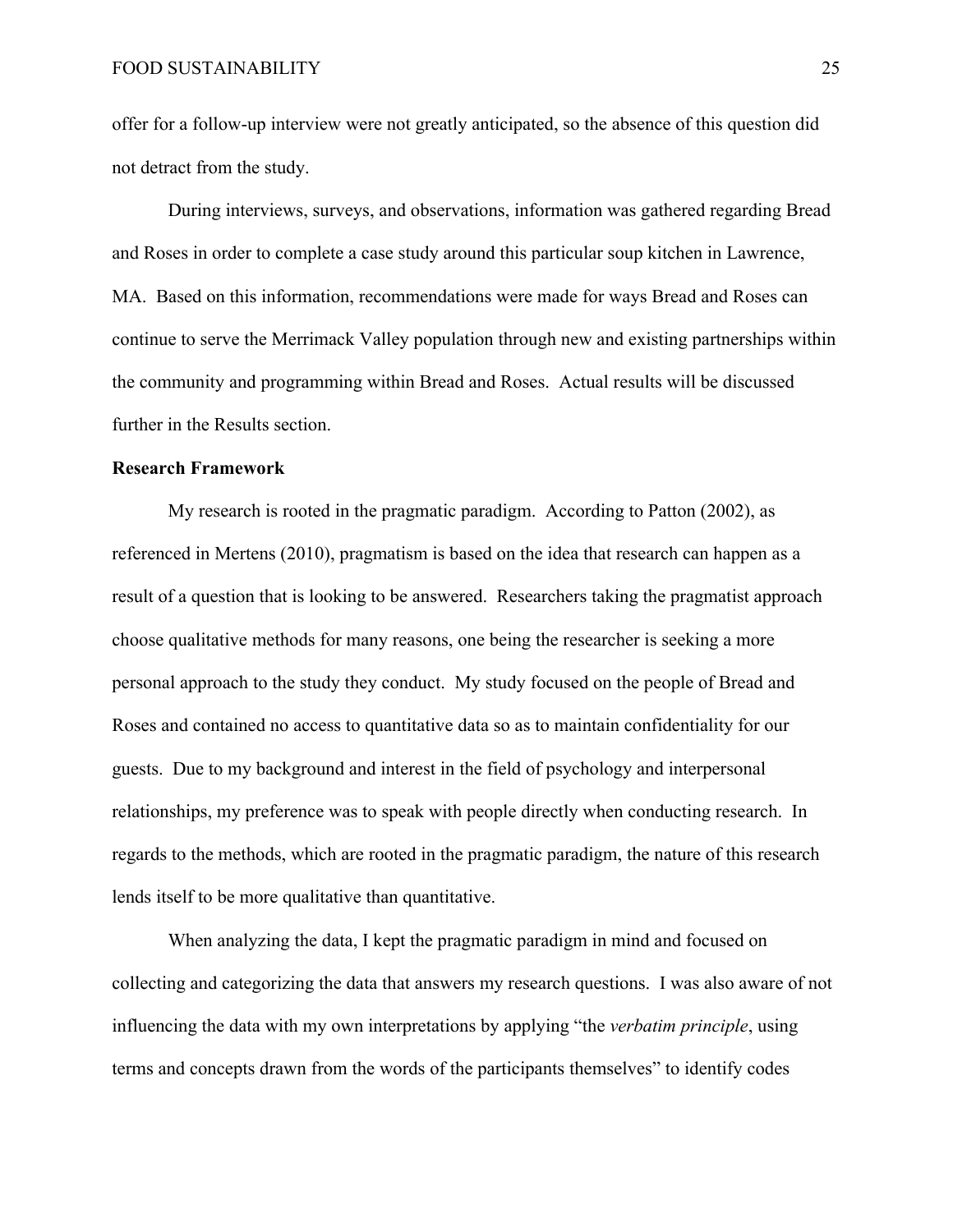(Stringer, 2014, p. 140). As a result, the hope was to gather authentic responses of interviewees. Using this principle and method of analysis to process the interviews, I followed the steps recommended by Stringer (2014) which include: "Reviewing the data, utilizing the data, categorizing and coding, identifying themes, organizing a category system and developing a report framework" (p. 140).

Interviewing three different groups, Bread and Roses Staff, Volunteers and Groundwork Lawrence Staff, afforded me the opportunity to triangulate the data from these sources to find common and opposing themes to support my research questions. It was difficult to determine coding categories prior to conducting the research, as the themes were yet to be revealed. Initial possible categories included: partnerships within the community, sustainable food sources (including the community garden), nutrition education and programming, and the psychological impact having to eat at a soup kitchen can have on people. If other topics were revealed during the interview transcription, categories were adapted as appropriate.

#### **Data Coding and Analysis**

Both interviews and surveys were used to gather data. All interviews conducted were recorded and transcribed in their original form. Prior to the interviews, each interviewee reviewed and returned a signed consent form, including the mention that interviews would be recorded. I also reminded interviewees of the recording at the start of the interview in case they forgot or missed it in the consent form and received verbal consent. Each interview lasted between 25-45 minutes. Exact duration of each interview depended primarily on how detailed each person's responses were to each question since all questions were relatively the same. Other potential factors for differences in timing included the role of the interviewee in the organization, their general knowledge of the organization, and their overall personality types.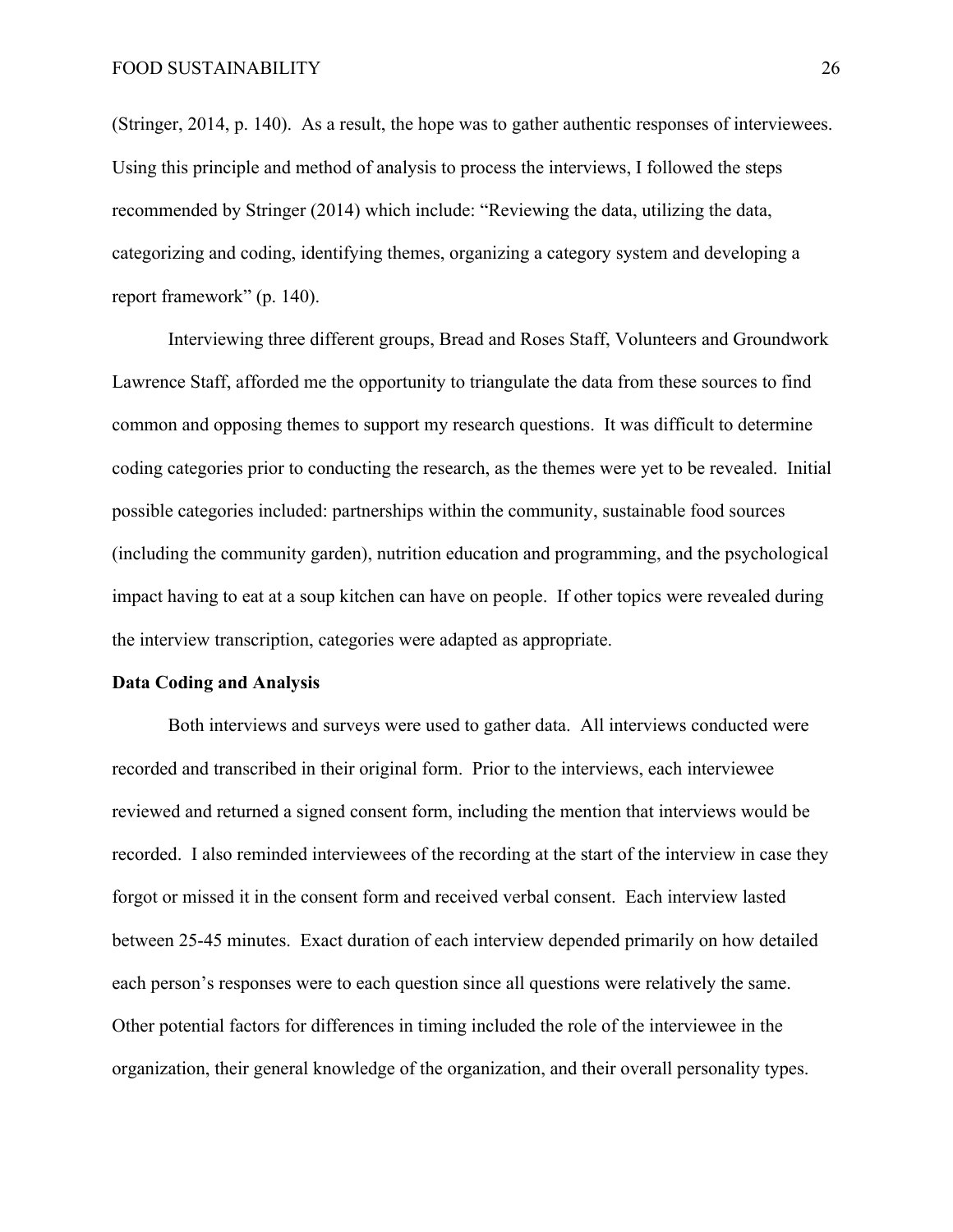In order to transcribe each recorded interview, the interviews were listened to three times and exchanges typed completely before starting coding began. When beginning to code, a list of themes was developed by hand that were expected to be seen in the transcriptions. As coding progressed, additional themes were revealed and added to the list. While reading the interview transcriptions, specific categories were organized into a table to help compile responses to these common themes to be included in the Results and Discussion sections. Categories included, knowledge of the term "Food Insecurity", volunteer and staff opinions of guest involvement in the community garden, educational programming, and whether or not they mentioned nutrition before being asked. A tally was also created based on how interviewees viewed the cost of healthy food and what they assumed guests would purchase if they had a dollar. While this information was useful in determining the overall view of interviewees, not all date was used.

Coding the interviews began by reading through all the transcripts and assigning themes to each related response directly on the transcripts when identified. A document was at the ready to make notes as general observations were made about the data. Any outliers to the data were noted on this document. All the themes were reviewed and identified on the margins of the transcripts and narrowed down into three main categories or topics: 1) The importance of community partnerships, 2) How nutritional needs are met within soup kitchens, and 3) The psychological impacts of receiving food assistance. These themes were written on a Word document and portions of the interviews pertaining to each theme were copied and pasted electronically into the corresponding theme sections. This document was then used to formulate the results of this study. In the next section, a summary of data obtained surrounding these three themes will be presented.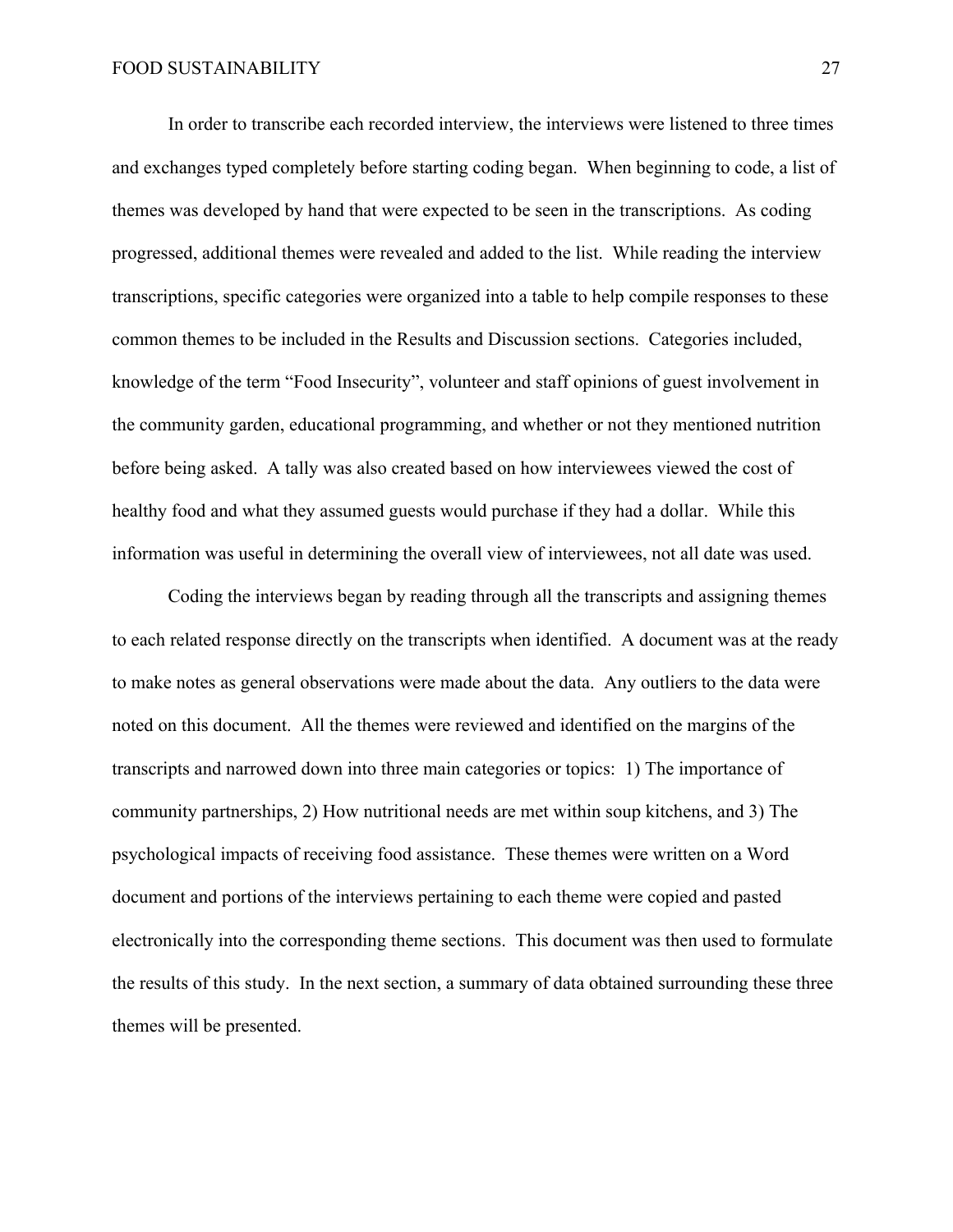#### **Results**

In order to gain a full understanding of Bread and Roses as an organization and address the primary research questions, data was gathered through researcher observations, interviews, and guest surveys. While data obtained through these methods resulted in a plethora of useful information, three key themes were common throughout: 1) The benefits of community partnerships to soup kitchens, 2) The availability of healthy food donations and their contributions to meeting nutritional needs within soup kitchens, and 3) The psychological benefits that can come from allowing guests to know what they will be eating that evening as well as providing them with community involvement opportunities. These themes were chosen because they were most relevant to this study and addressed the primary research questions. Other themes surfaced from the data collected but could not be included in this study due to the volume of information obtained. In order to prevent the data from going to waste, summaries of the interviews and surveys will be shared with the staff members of Bread and Roses for their reference and future use if desired.

#### **The Value of Community Partnerships for Bread and Roses**

When asked what benefits community partnerships had for an organization such as Bread and Roses, some interviewees stumbled to come up with an answer while others rattled of many ideas. Some benefits mentioned included:

- Providing support, unity, good contacts, collaboration, sharing of resources
- Publicity of organization-For example, the partnership with the community garden shows others that Bread and Roses is "more than just serving food"
- Using each other as tools and resources to bounce ideas back and forth, think "outside the box", advocate for people and "trade food back and forth"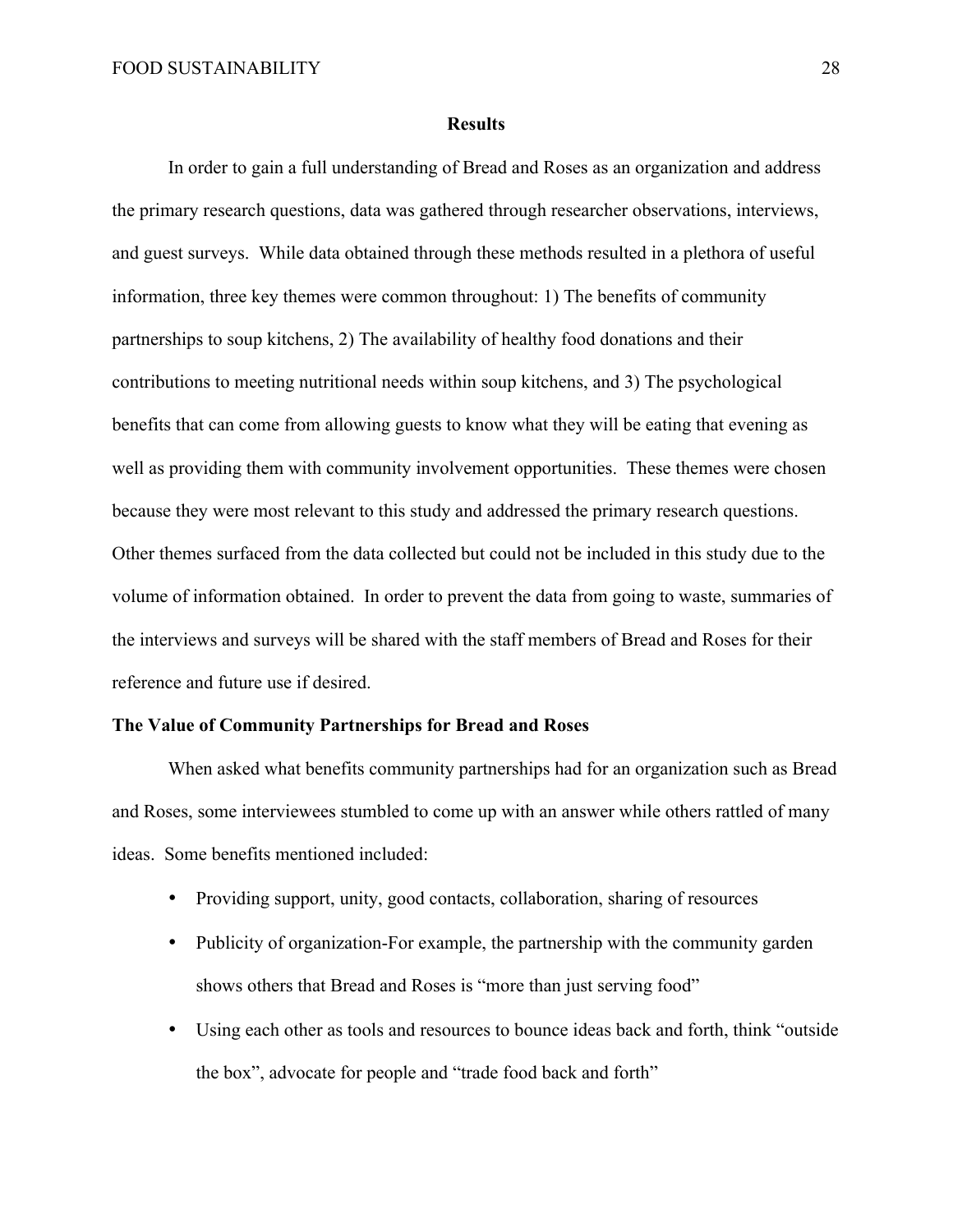- Provide a new network of volunteers from which to choose
- Networking and gaining knowledge of what else is happening in the city to help meet various needs of guests such as furniture, housing, etc.
- Food drives held by organizations such as The Boy Scouts or U.S. Post Office

It was evident from all the interviews that community partnerships are imperative in maintaining day-to-day operations of Bread and Roses. With the sharing of resources comes the ability to feed more people. According to a guest comment within the survey, Bread and Roses is "a great help to the community in all aspects." Before being asked any questions, a staff member of over 30 years opened the interview by saying:

…most nonprofit city agencies have grown in a vacuum…we have greater numbers now than when we started in 1980. We grew from within-never reached out. It's only in this recent past that this inter-agency respect and helping each other has evolved…people like Groundwork Lawrence and other agencies have developed based on needs within the city and so (our) enter(ing) into partnerships with them is relatively new for the city, so we all try to help the people who we service, but it mostly has been internal.

Bread and Roses volunteers shared similar sentiments when they commented, "No man is an island; we don't stand in this city alone." Another volunteer said, "Community isn't community if it's only one sided. Community means a multitude of different persons…" When asked about the importance of community partnerships, the Groundwork Lawrence staff member stated, "…we're all linked by a common thread of just wanting to improve the community."

It is clear from interviews and observations that Bread and Roses has worked hard to establish formal community partnerships to maintain the influx of food, above and beyond the evening meal. At first glance, donations seemed to come in at random, leading one to think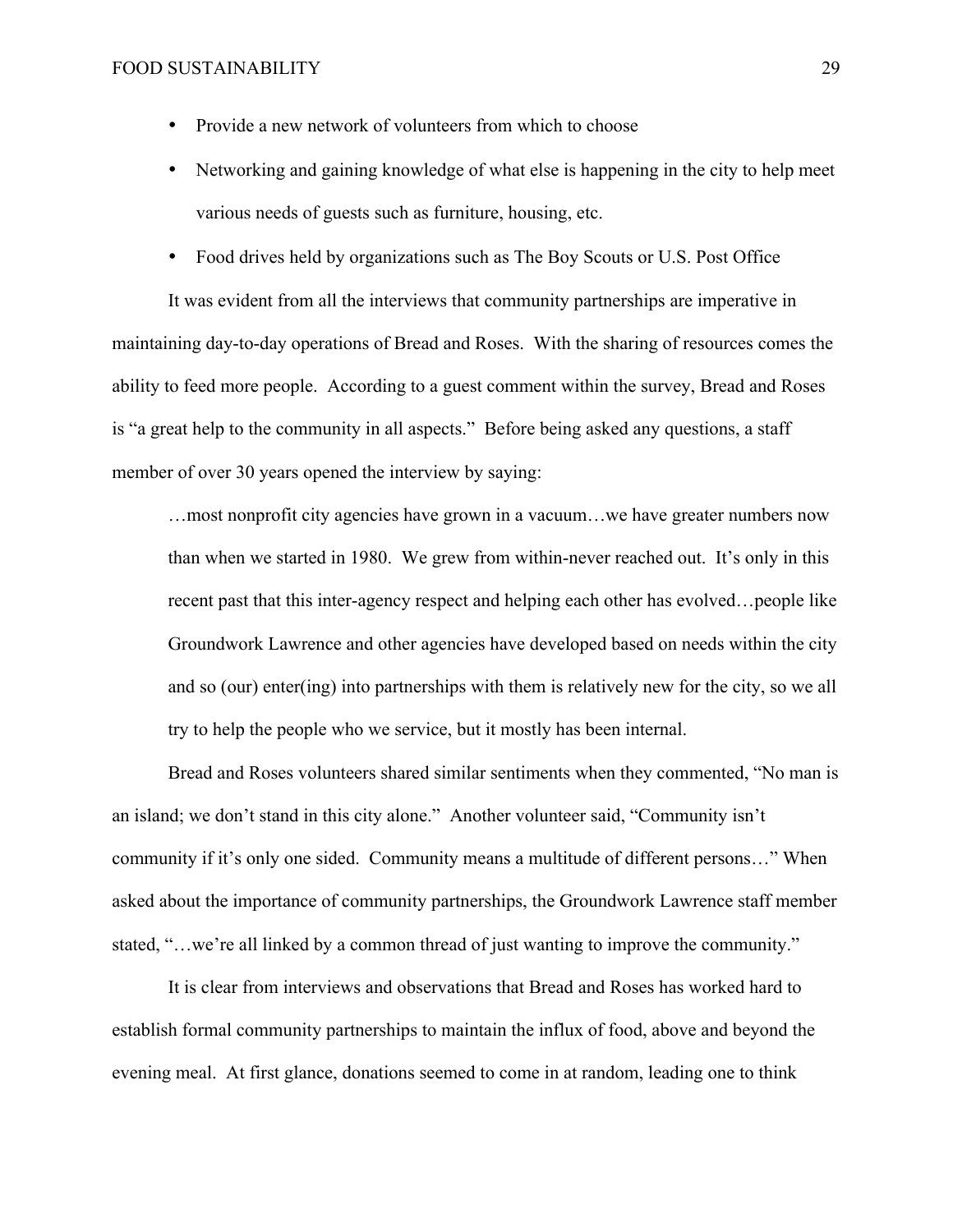#### FOOD SUSTAINABILITY 30

Bread and Roses acted more reactively to receiving donations. Upon further investigation, there were many community partnerships that have a more formal relationship with Bread and Roses so they could be more proactive in their approach towards food sourcing. For example, Stop & Shop, Market Basket, and Whole Foods each have specified donations days. Tripoli and local farm stands often call when they had food available for pick up.

From observations that have been made throughout the year, it is clear Bread and Roses works hard to keep donations moving with limited waste. This passing on of resources to other organizations in need would not be possible without the relationships that have been built over time. What can be used in meals or passed along to guests is prepared and given out that night or stored properly for future dinners. When fresh food donations come in that cannot be used, phone calls are made and other organizations come collect the donations. For example, the director of St. Vincent DePaul recently called to see if Bread and Roses had any surplus food and they were able to give him extra beans that would not be used. A volunteer mentioned his awareness of these community partnerships when he said, "I've overheard in the kitchen, 'Lazarus had an abundance of tomatoes so guess what? We're having tomatoes tonight.' That cooperation and relationship is in existence."

A key partnership mentioned by all the interviewees was the connection to Groundwork Lawrence, the host organization for the community garden plot benefitting Bread and Roses at Costello Park. A part-time staff member of Bread and Roses spoke highly of the garden relationship and the way it provided vegetables for the entire year:

Last year was the first year…it was GREAT! All the income of stuff that came in was just great so I can't wait for it actually; cause our freezer for the soup (is getting empty). We had so much zucchini, squash and kale and that freezer was FULL and now it's kinda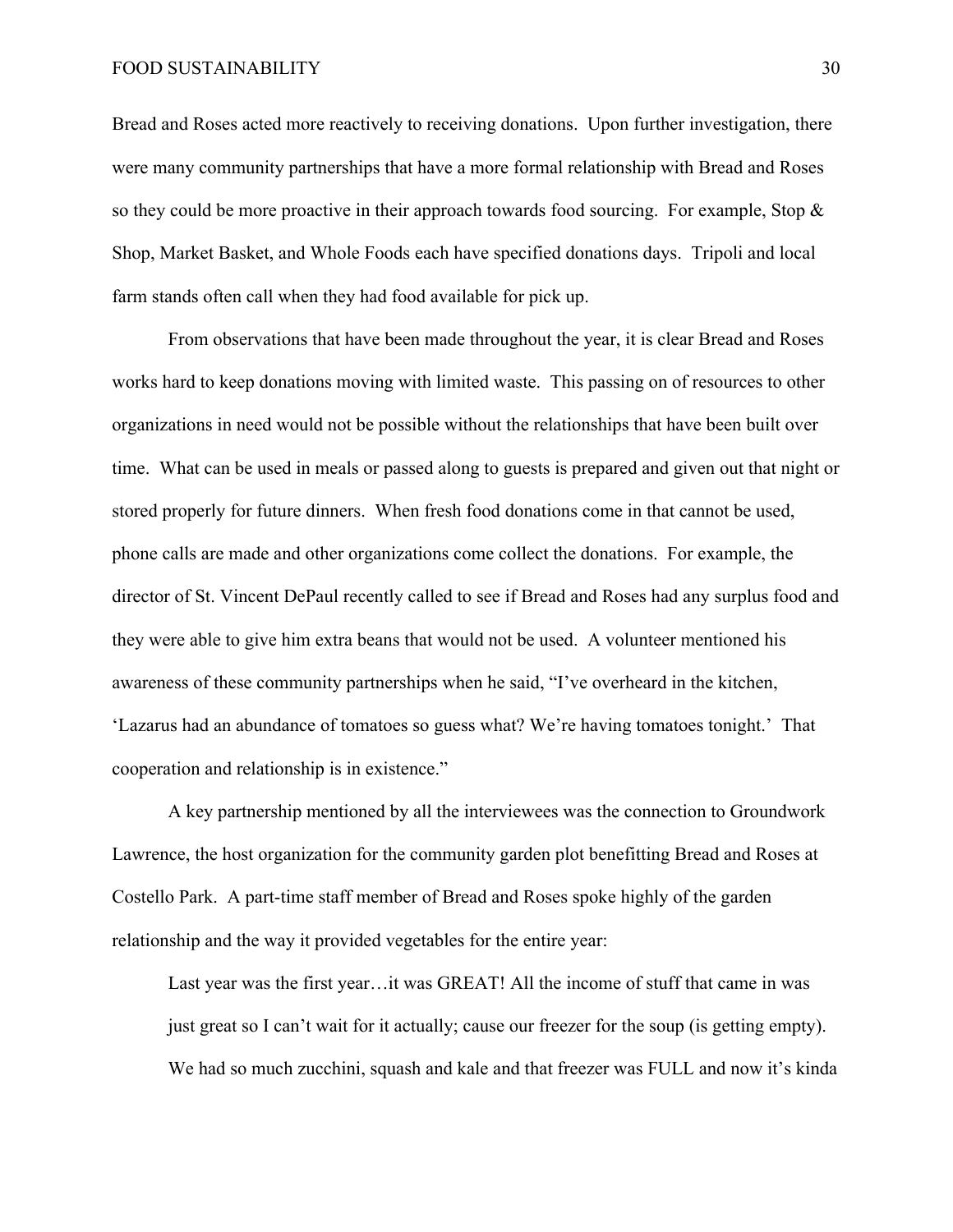gone. There would be days when I'd say, 'oh my gosh there's more zucchini! There's more squash! Noooo!' but we use it! We had so much of it, now we don't have any down there I don't think. I hope (the garden continues) to maintain our food supply because it makes our meals a lot healthier with all the nutritious vegetables.

This quote leads nicely into the next section, which will explore The Evening Meal program.

#### **Working Together to Provide Healthy Evening Meals**

Many programs offered by Bread and Roses were mentioned during the interviews. These included the emergency food pantry, doctor's office, and emergency clothing and hygiene products. For this study, focus was placed on the main program of Bread and Roses that was mentioned: The Evening Meal. As noted in interviews and through observations, this program provides a three-course dinner to anyone who enters, no matter his or her circumstances. Unlimited soup, an entre made up of a protein, starch, and vegetable and a dessert is served restaurant style to guests from five pm to seven pm Monday through Thursday and Saturday evenings every week. Most meals are donated from churches or schools. While Bread and Roses emphasizes the importance of nutrition, full control over the meal is not always possible. However, some organizations who have been donating for well over ten years, are aware of the standards Bread and Roses has and do their best to meet the needs of the organization and guests.

While there were interview questions that referenced nutrition, some interviewees mentioned this topic prior to being formally asked. For example, all five volunteers did not mention nutrition prior to being asked and answered the questions when prompted. However, four out of five Bread and Roses staff members, and the Groundwork Lawrence staff member all mentioned nutrition in one way or another prior to being asked. In response to a question regarding programming a staff member would like to see integrated, he responded: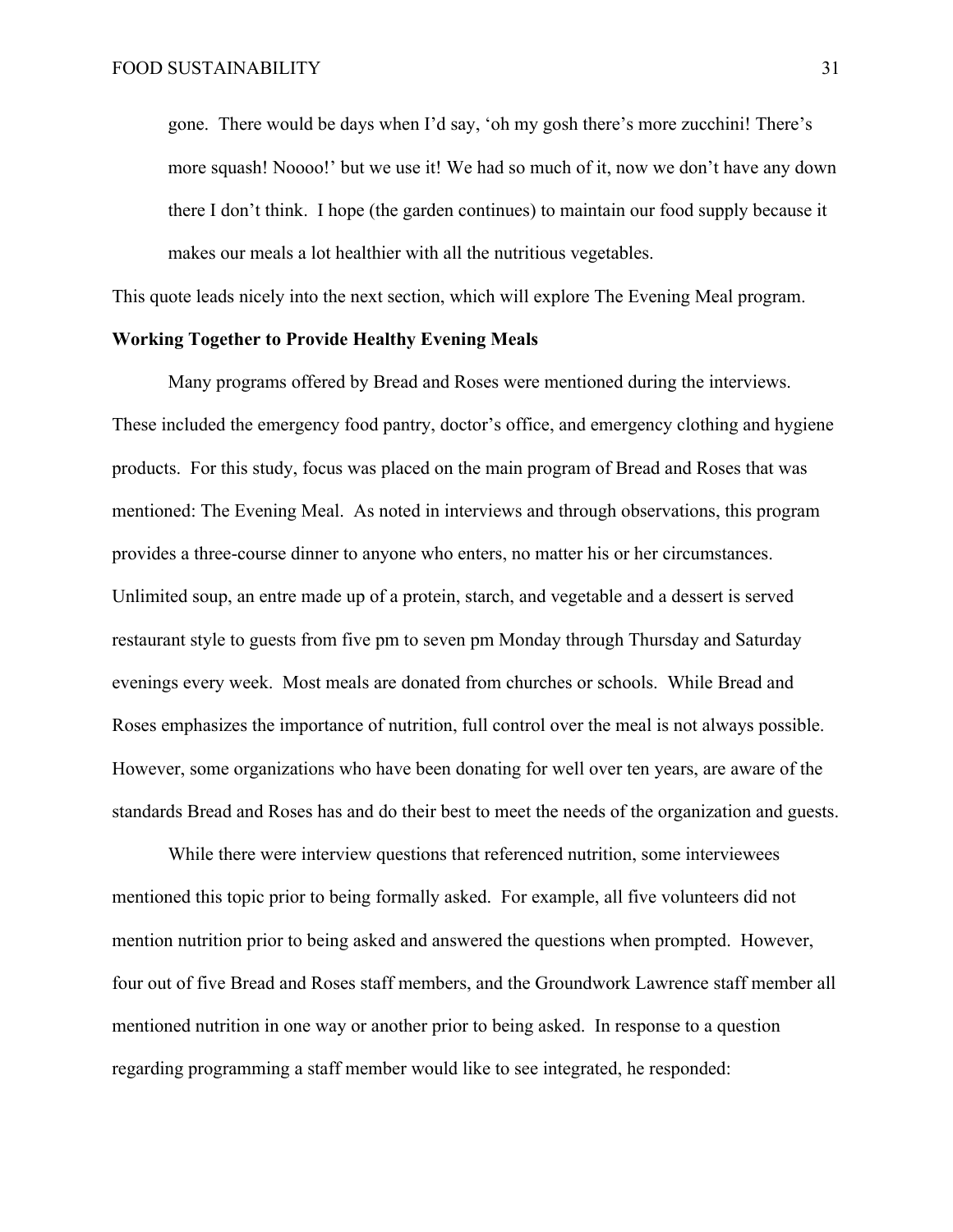We are working on a nutrition program, but it's kinda in its infancy so it's more or less coupled with what we do with the community garden. So when we bring in vegetables, anything that we can give away, we want to be able to educate our guests as to what the food actually is. So they may not be familiar with Swiss chard or kale or something like that…recipes, takeaways in English and Spanish that people would be able to have with pictures so they could match and identify the vegetable. On top of that is just general education about nutrition because our guests are probably upwards of 75% diabetic because of the high sugar, no exercise diet that's just their lifestyles. Unfortunately they succumb to the disease pretty quickly so we were talking about trying to educate them a little bit further to maybe sway them in a healthier direction.

Despite the split in when interviewees referenced nutrition, most felt the evening meals were of high quality and very nutritious for the clientele being served. When speaking about how guests responded to vegetables integrated into the meal, another staff member said, "Sautéed kale on a plate would be rejected…but we can hide it in the soup chopped up small and they'll eat it. And some guests only have soup; it's hot, it's nutritious." Another staff member went on to discuss the integration of vegetables into the meals:

I just took the LAST two bags of squash and peppers out of the freezer that we had frozen during the summer and this is February! I've been saving them once a month for meals because I put them in my American chop suey and it's well accepted. I usually use four peppers but only had two left. They were the end (of the supply)."

Some interviewees believe a balance needs to exist between providing meals for nutrition versus survival for guests; including a large amount vegetables verses fat and carbohydrates. According to a staff member, "…there's two schools of thought…we're going to give this high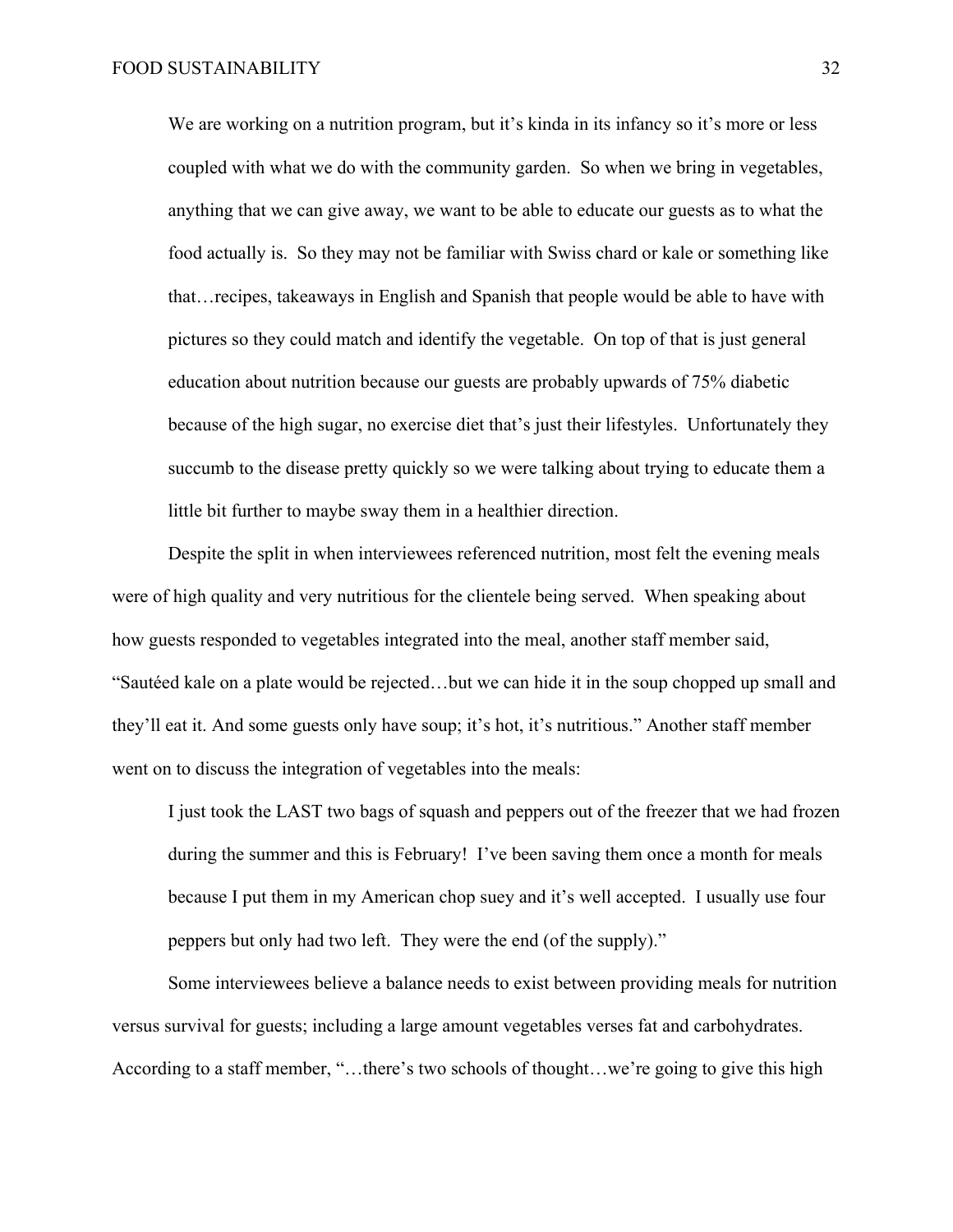#### FOOD SUSTAINABILITY 33

protein, high fat meal, all the milk, coffee, tea you can drink and that's fine, that's great, it's a good boost, it's good energy but how can we make it even better for them, to make the guests feel a little bit better before they walk out. So we're trying to work it out."

Another staff member commented:

I think our meals are good. I think they could be healthier but I think that for our clientele they're really good…we always give soup, which are very nutritious…main meals, they're good but they are high in fat and carbohydrates. I don't know how much we could take out of that because we are looking to really give people a lot of fat, give them lots of carbs because that could be their only meal in a couple of days. So I think we're doing a great job. Potentially we could make it better and we just need to hire someone to see if we could.

While not mentioning specific nutritional components of the meals, guests commented about their overall satisfaction of dinners served in the open comments on the surveys. One guest said, "Coffee and soup are welcomed treats. Sandwiches to take home, fresh fruit, these are wonderful! They go to great lengths to serve good food." Another commented, "I like Bob's cooking." A third guest said, "Clean and good. Excellent food." Clearly the meals being served are well received by guests.

**Nutritional aspects of donations and giveaways.** Bread and Roses is fortunate to receive more donations than can be used in the meals so any surplus, such as bread, donuts, muffins, cookies, and sometimes vegetables get bagged into individual portions and organized in a "giveaway closet" each night. Through observation, the majority of this food is high in fat, sugar, and carbohydrates. According to one staff member: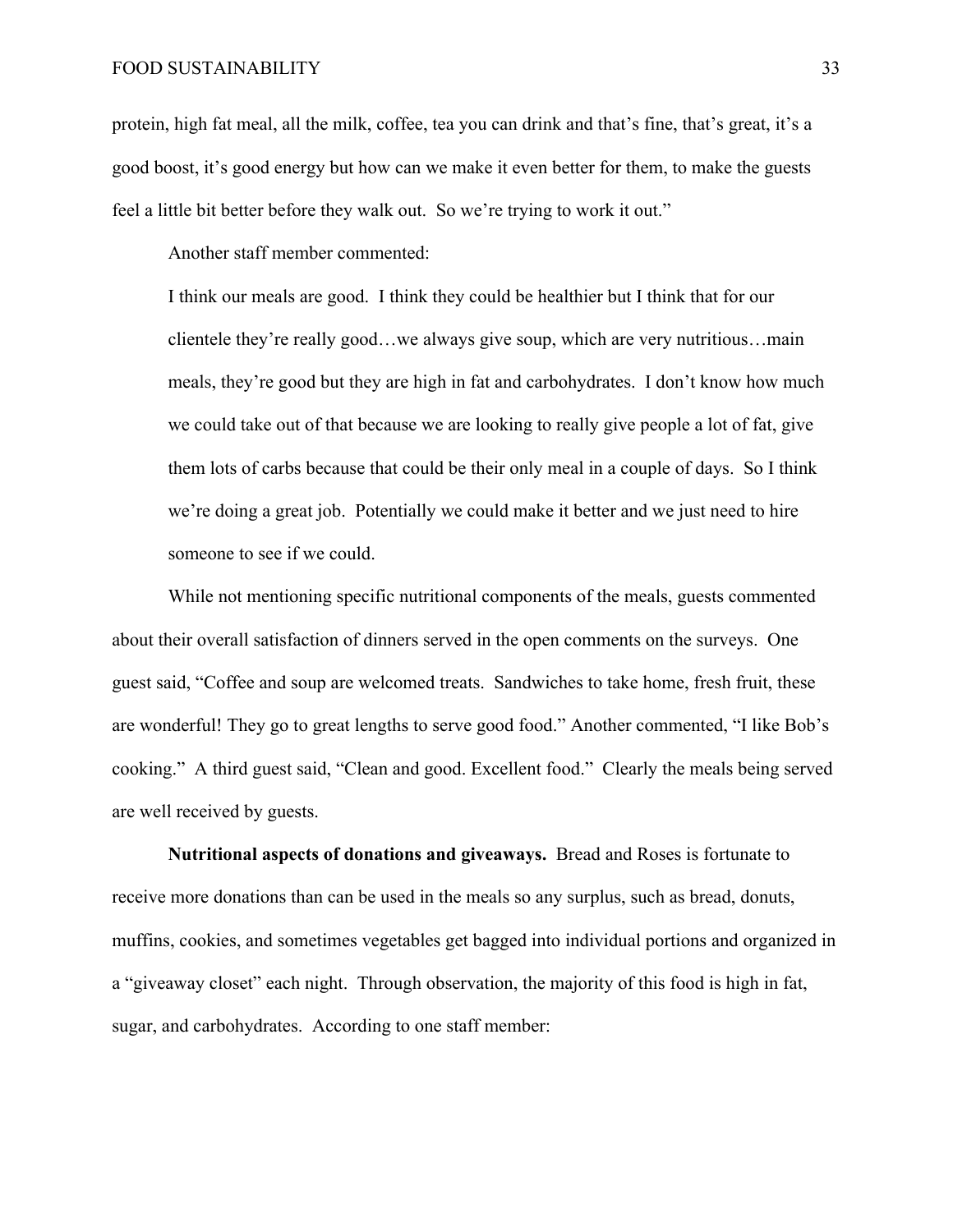We give out lots of sugar. We give out tons of breads, carbohydrate. With the clientele in Lawrence, diabetes is extremely high, obesity, these are problems of individuals we're serving and here we are giving them a loaf of bread every night or cookies.

Nutrition doesn't have to suffer simply because products are provided free of charge. Bread and Roses is learning that free items do not need to equate to unhealthy items. She went onto say:

I would like to see us move away from these types of donations and really take some time to research people that can give us healthier food or go back and say, 'Hey, you know we can't use as much pastry. Is there any way we can get more vegetables?' and if they can't give us that produce, that's fine but as far as my knowledge goes, we haven't asked…a common thought is, they're giving it to us so we don't want to be picky which I understand but…it makes me nervous to see someone every night take three loaves of bread. What are they doing with it? They might not be eating it. They may be giving it to someone who couldn't come but if they are eating it, how are we helping them in that sense? We're just adding to their medical issues.

Another staff member mentioned pushing back on donors and is working on reducing the amount of junk food coming into the building through donations:

One of the things we're learning is that we probably have a little bit more control over what comes into the building from these donations than we think…so we could probably easily request from Stop and Shop that we don't get cakes anymore and ask them to just bring vegetables. We're starting to move in that direction where we might be able to regulate what comes through by (pushing back) so (donations are) not just everything loaded into a truck. We would be specific. So we're learning. Whereas before, we just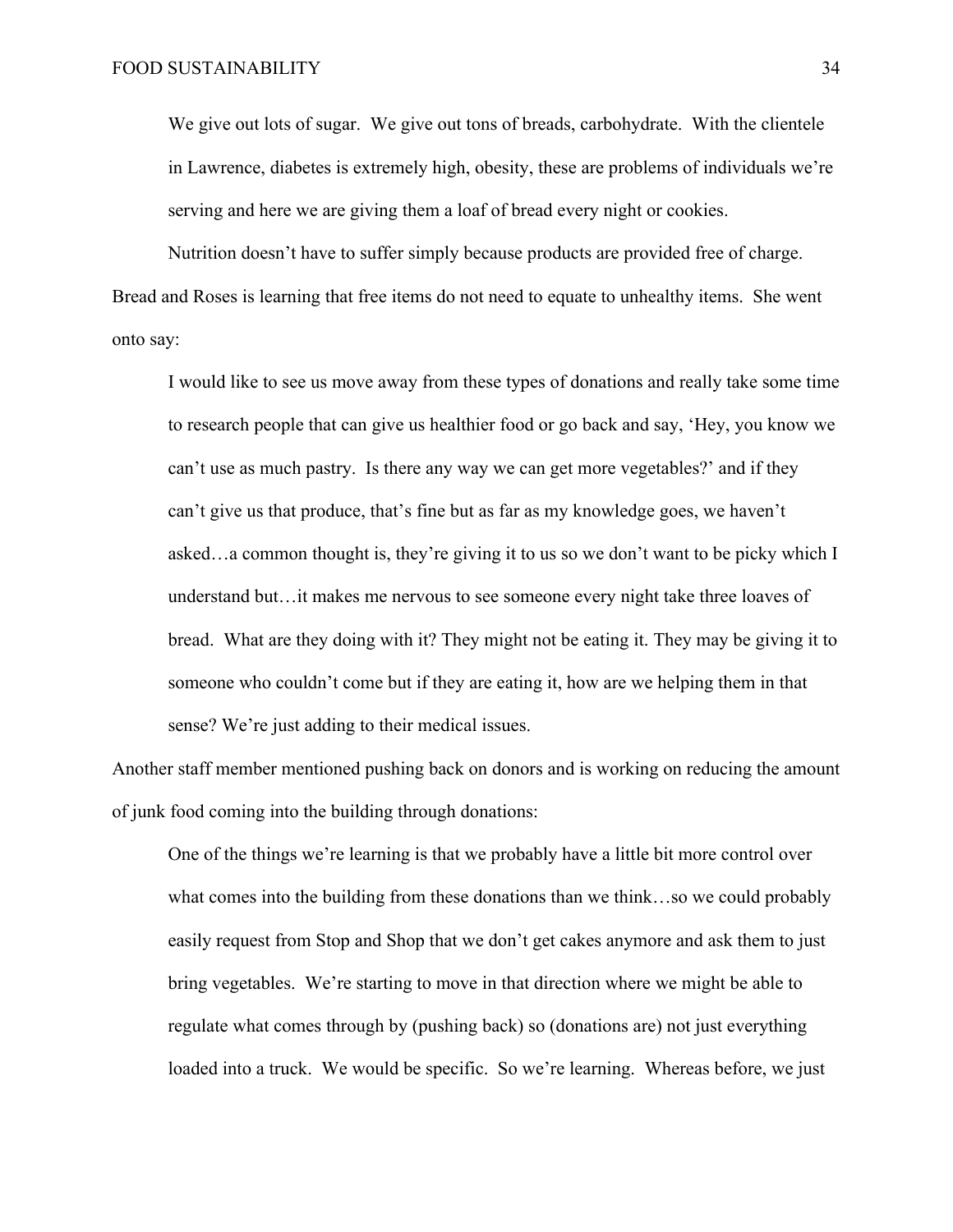thought, this is what we get but we're finding out now that there could be healthier options for us to bring in.

Sometimes giveaways come from the supply Bread and Roses keeps in the basement of their building. The food coordinator does a nice job keeping track of surpluses of food that cannot be used in evening meals as well as food that may still be good but has passed the "best by" date, so cannot be served. When these occasions occur, giveaways of 150 items are prepared and set up for guests to take at the end of the evening meal. These giveaways vary and are always a welcomed surprise for our guests who are used to seeing the pastries, breads, and sweets in the giveaway closet. Some packages that have been given out in the past have been a bag of two cups of flour, one box of pasta, and a bag of three cups of rice. The rice was a result of a few huge 50-pound bags donated that could not be used for meals. More recently a giveaway was put together including a jar of peanut butter, a can of tuna, a box of pasta, a can of baked beans, and a package of six juice boxes. Supplying giveaways that can be used for meals at home instead of just snack foods helps maintain healthy eating for guests beyond when they dine at Bread and Roses.

Providing healthy giveaways are a priority for Bread and Roses and an attainable goal through the community garden partnership. In the future, Bread and Roses hopes for more volunteer involvement in the garden, which would yield in a larger harvest. The goal for Bread and Roses "…is to get a larger harvest this year so we can supply meals and giveaways more sufficiently." Having a larger partnership with Groundwork Lawrence and the community garden in the future will help with nutritional components of the meal. In the next section, benefits of community partnerships that go beyond food will be discussed.

#### **Beyond Food: Emotional Benefits of Community Partnerships for Soup Kitchens**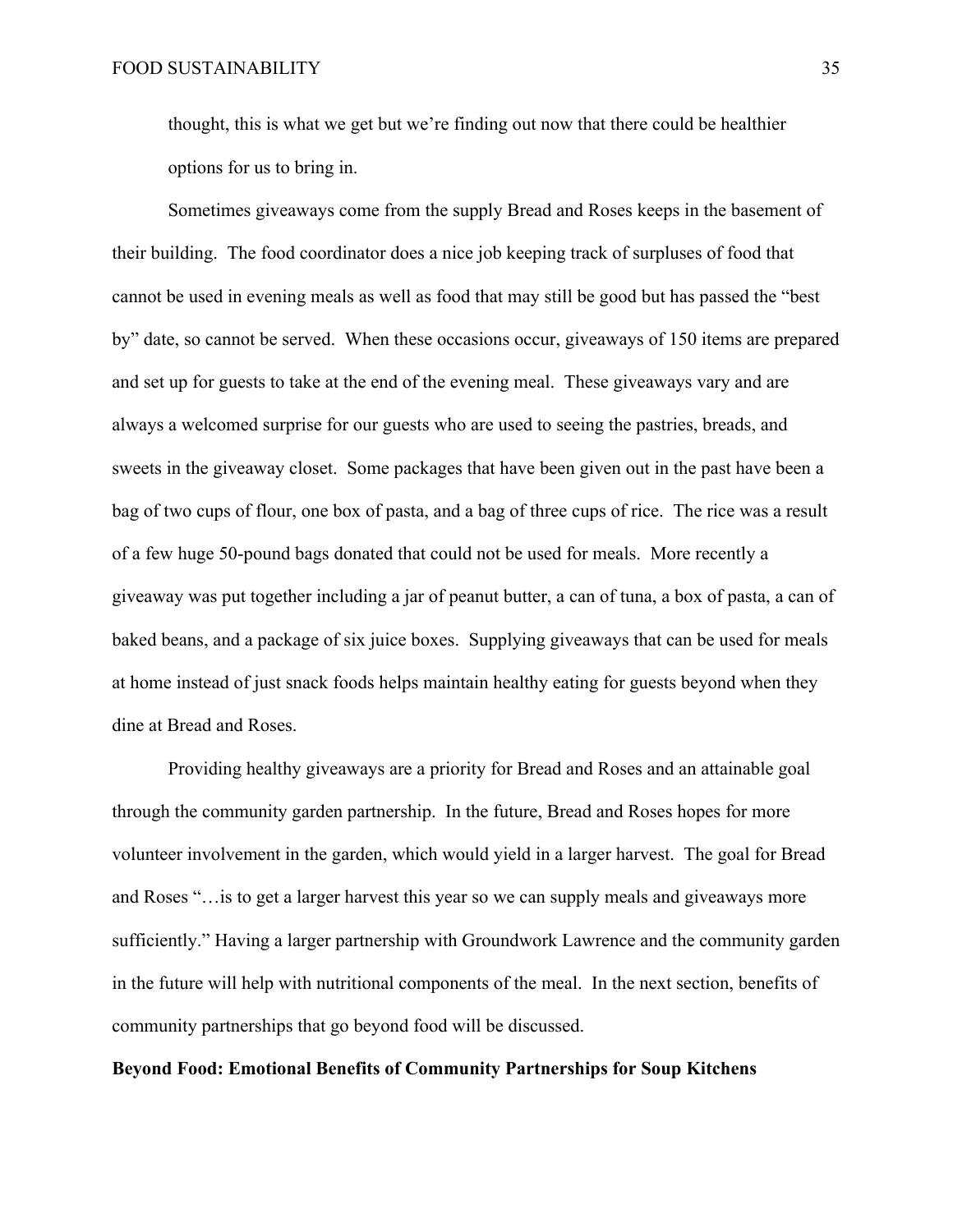The focus of Bread and Roses is not only to provide food for those who are hungry but to provide a community atmosphere of dignity and respect for guests as well. Bread and Roses is clearly its own community and nourishes stomachs as well as souls. Through observations, it clearly functioned more like a local restaurant than a soup kitchen. Participants of the meal were always referred to as guests, which set the tone for how folks were treated when they entered the front doors.

**Bread and Roses and their guests.** Open for over 34 years, Bread and Roses has served an evening meal to those in need five nights a week. The majority of guests surveyed have been coming for many years. Ten percent said they have been coming for less than one year, 36 percent said between one to five years, 40 percent said between seven and ten years, and 14 percent said they have been coming over for over 15 years! One guest of ten years commented, "People are warm-big stars! Everything's better here. I come here b/c I can't cook. Everything's good here!" While there were some guests who said they only come when in desperate need, there were just as many who come regularly for the company. A guest of just three years commented, "Great service and I hope (the program) always runs."

Mostly all of the volunteers and staff who commented on why guests come to Bread and Roses felt there was a pretty even mix of those coming due to physical need verses coming for emotional needs. One staff member felt:

Who we serve is split...there are different people who come to us...we do have a portion of guests who probably aren't feeling completely food insecure but for whatever reason they can't cook the food…but then we also have people who are homeless and people who, at this point, just can't afford (food) so we do have a lot of guests who are insecure.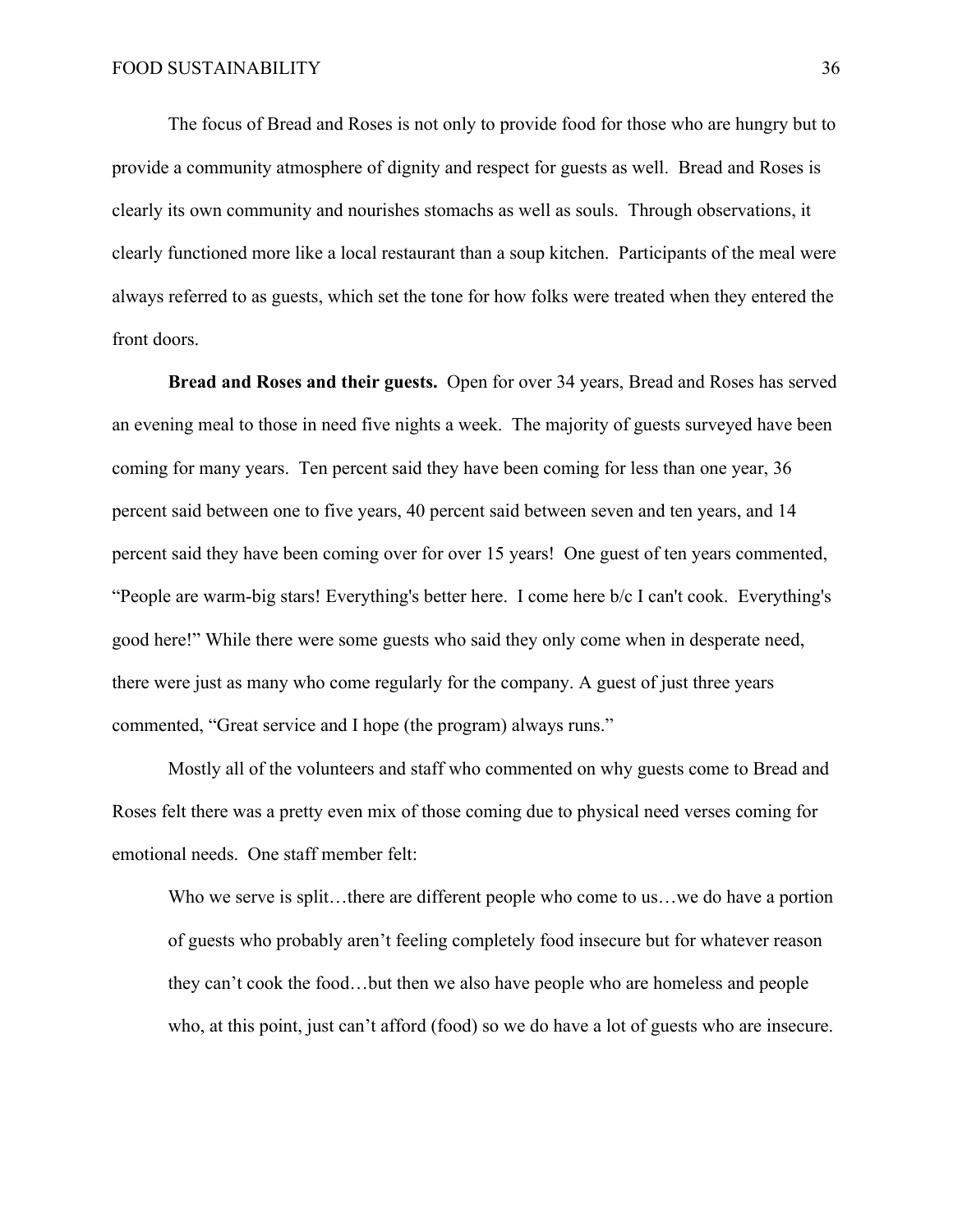Another staff member agreed and added, "We have a core group who come here and a lot of it is because of economic status, social status, and things like that but we also have a constant influx of new folks coming through…it's a constant revolving door of people in need."

As mentioned before, "people in need" refers to both physical and emotional needs. A volunteer went on to say, "There are people who come in who do take advantage of the system, there are people who genuinely need the help, and there are people who are lonely who don't necessarily need the help but it has become something to do, a community to meet with and be out." Fulfillment of social and emotional needs through partaking in the dining experience is just as important as the physical needs that are met by eating the meal.

The theme of always being open for guests, never closing due to weather, and staying open for most holidays except Christmas, carried through almost every interview that took place. Talking about the number of guests served, one staff member said, "I guess another really good example is we haven't closed during any of the bad storms we've had. We've been open during two blizzards and two severe snowstorms and we still served 70 guests upwards so there are still people that are coming out in that. They're desperate for a meal and we're very glad to be open. We're very glad to serve them."

When referring to the emotional aspects of frequenting soup kitchens, a volunteer commented, "I think (guests) have huge confidence for being able to come to Bread and Roses and have their meal five nights a week. I think most of them feel that if they're in an emergency situation, that Bread and Roses can help them out." A staff member carried this idea through when he discussed what he felt it must be like for people who need to utilize food assistance programs. He described the layers of assistance available for people in need, starting with food stamps, moving towards food pantries, and lastly soup kitchens, where Bread and Roses fit.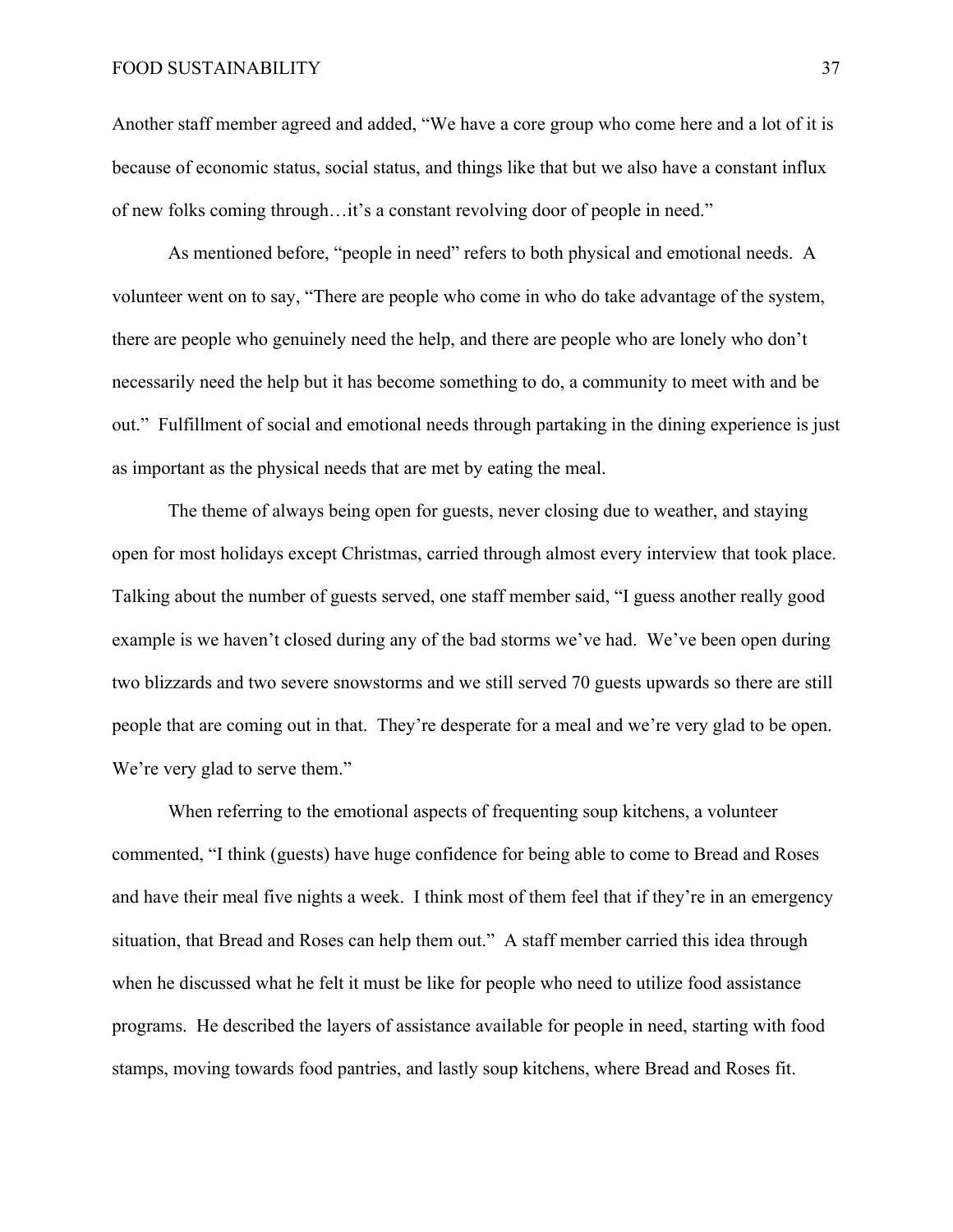I look at it almost kinda like a bottom of the barrel and it is sort of a pride thing. I mean it's hard to get food stamps. It's hard for a person to admit they need to apply for food stamps and then it's even harder for them to start waiting and walking through a food pantry line. Then you can imagine it's incredibly hard for them to show their faces in an organization like ours.

Awareness of the unique set up of Bread and Roses, and reasons guests frequent the organization are important to keep in mind when moving forward through the results. Taking the "feeding the soul" element of their mission one step further, the next section will discuss the potential psychological impact being provided with prior knowledge of the evening meal has for guests, providing them with a semblance of choice around what they would like to eat.

**Knowledge and choice in the evening meal.** Questions were included on the survey surrounding the potential for prior knowledge of the meal. The researcher, on a day-to-day basis, often observed and responded to questions surrounding the menu when answering phones. When being served, it is assumed guests want the meal, as it is prepared, unless volunteers are told otherwise. During dinner, requests for special meals from guests often came in at the beginning of the night since guests are aware that alternatives of peanut butter and jelly sandwiches or cereal are offered if they make it known they do not want the meal that evening. They need to make their requests known, prior to being served and often are not aware of what they want to eat until they sit down.

The researcher made observations of many parts of meals that went to waste, such as the bread, salad or vegetables. This could have been due to many reasons, one of which was because guests did not like the food that was served. When aware of that evening's meal, however, guests were able to tell volunteers of special accommodations they preferred prior to being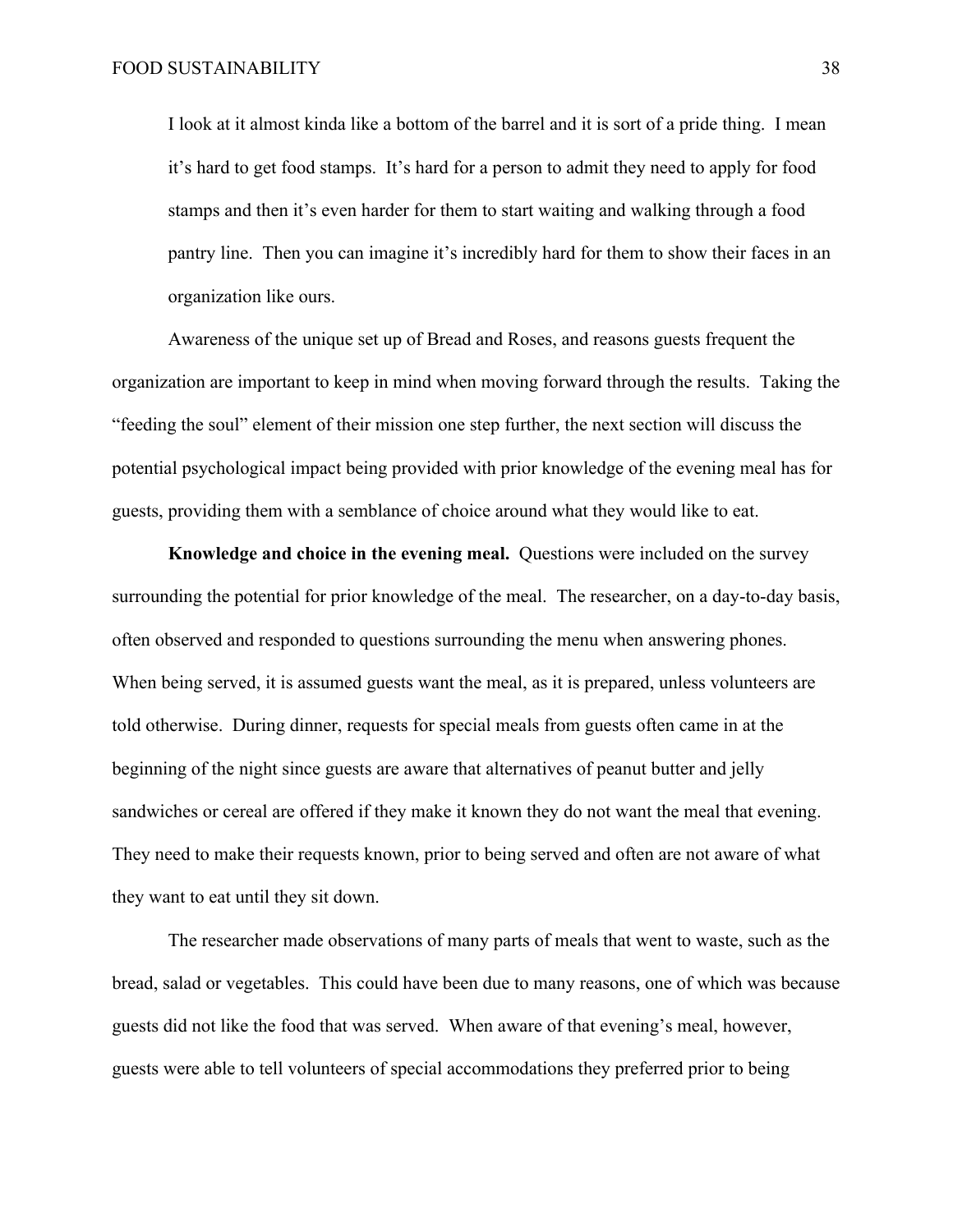served. Many times, volunteers would call out special orders to the kitchen such as, "I need two meals, one with no salad." or "two seconds, no carrots." Other times, guests requested just the vegetables, salad or more greens in their soup so there was a mix of preferences regarding healthy parts of the meals.

These observations were confirmed while reviewing the guest survey responses. When guests were asked whether they would like to see a sign posted in the entranceway with that evening's meal described, 83 percent of guests responded, "Strongly agree" and "agree". Nine percent of guests responded, "disagree", and eight percent responded, "I don't know". Interestingly enough, one of the guests who disagreed added a comment, "I like the surprise." The other guests who disagreed and did not know did not include comments. See Figure 1 for a visual representation of this data. Unfortunately, the Spanish surveys did not include this question because it was left off by mistake during the translation. Therefore, the two Spanish survey responses to this question were not included in the results.

A key observation made was surrounding the split of opinions between staff members and volunteers who believed in sharing the evening meal with inquiring guests and those who felt guests did not need to know. Those who believed it was inconvenient to take time to share the menu seemed to have a longer tenure with the organization (ten plus years) and admitted to potentially being jaded as a result. Those who did not mind sharing the menu with inquiring guests, either over the phone throughout the day or those who came up to the counter at the beginning of the night, seemed to be younger and with the organization fewer than five years.

For example, after listening to the researcher respond to two calls from guests inquiring about that evening's meal, a volunteer of ten plus years commented, "You're nice to give out the menu. We used to give it out and then people would call so much and interrupt our work, we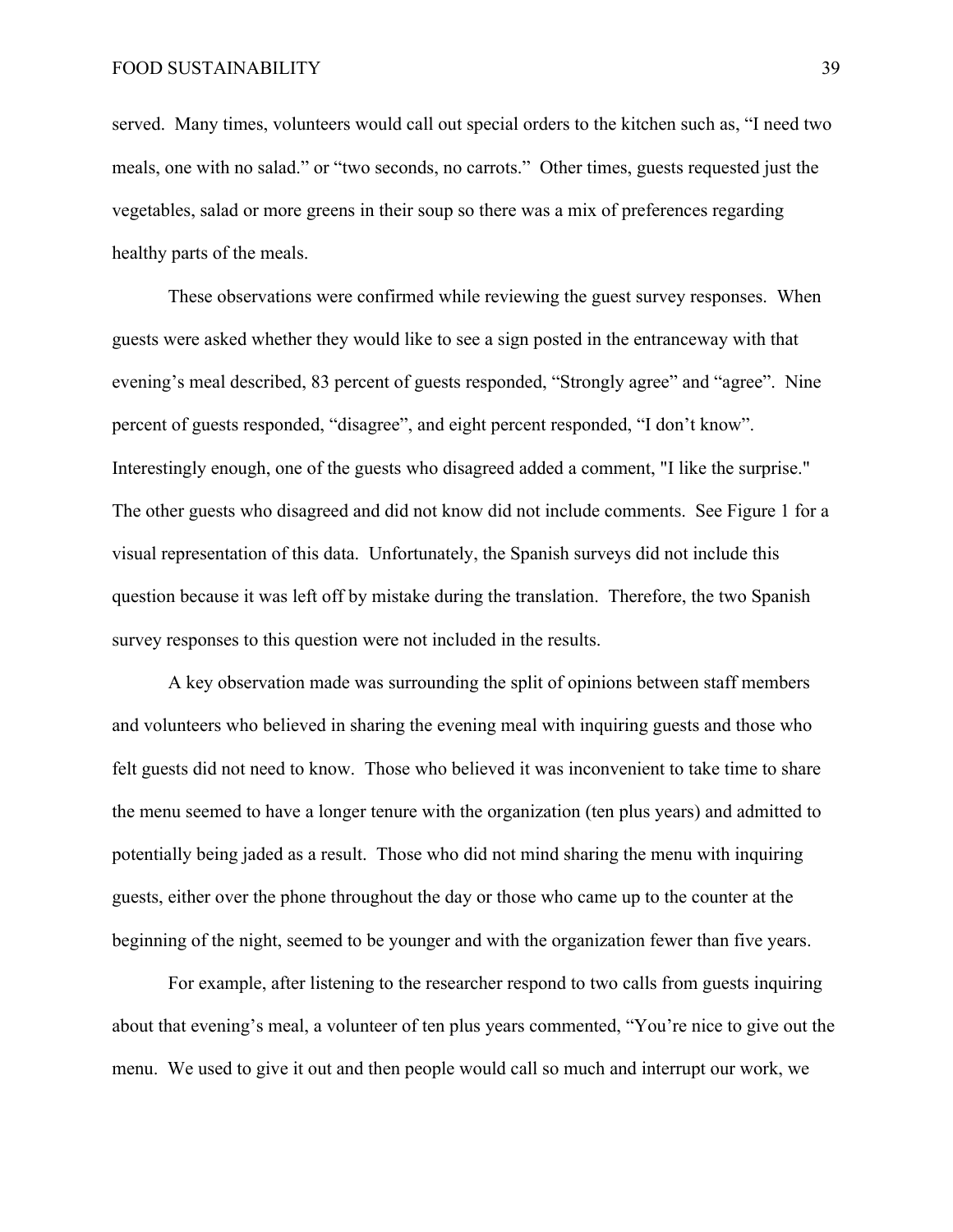#### FOOD SUSTAINABILITY 40

said 'that's it'. If they're hungry enough, they'll eat it." The researcher responded that she was too nice not to share the information to which the volunteer laughed and replied, "Well, you haven't been here as long as I have." When interviewed about how to respond to meal inquiries, a staff member of 30 plus years also commented, "You tell them, 'It's free and it's hot'."

A staff member with the organization only two years seemed uncomfortable saying the suggested response when asked, and observations throughout the duration of research showed that she never did respond that way to guests and always shared what the meal would be that evening. Some days, she asked the kitchen what the meal was that night if she did not know off the top of her head. The researcher, there for less than one year, provided the same information when asked. The next section will discuss the benefits of creating opportunities through community partnerships for guests outside of Bread and Roses.

**Creating opportunities for guests through community partnerships.** While there were many assumptions and generalizations made by volunteers and staff members regarding the guests of Bread and Roses, focus was placed on how volunteers and staff members viewed the idea for including guests in helping to harvest the community garden. Further research could be done surrounding volunteer and staff assumptions of guest capabilities and the impact their views have on treatment of guests as a result of the data obtained.

When interviewees were asked about future guest involvement in the community garden, there were mixed feelings on the topic. Six interviewees were in strong support of the idea and felt it would be "super" and "exciting". While excited, most shared in the opinion that involving the guests would be possible with "a fair amount of effort on someone's part at Bread and Roses to organize it and help out..." according to one volunteer. Interviewees also mentioned mutual benefits for the guests and Bread and Roses. Benefits for the guests included opportunities for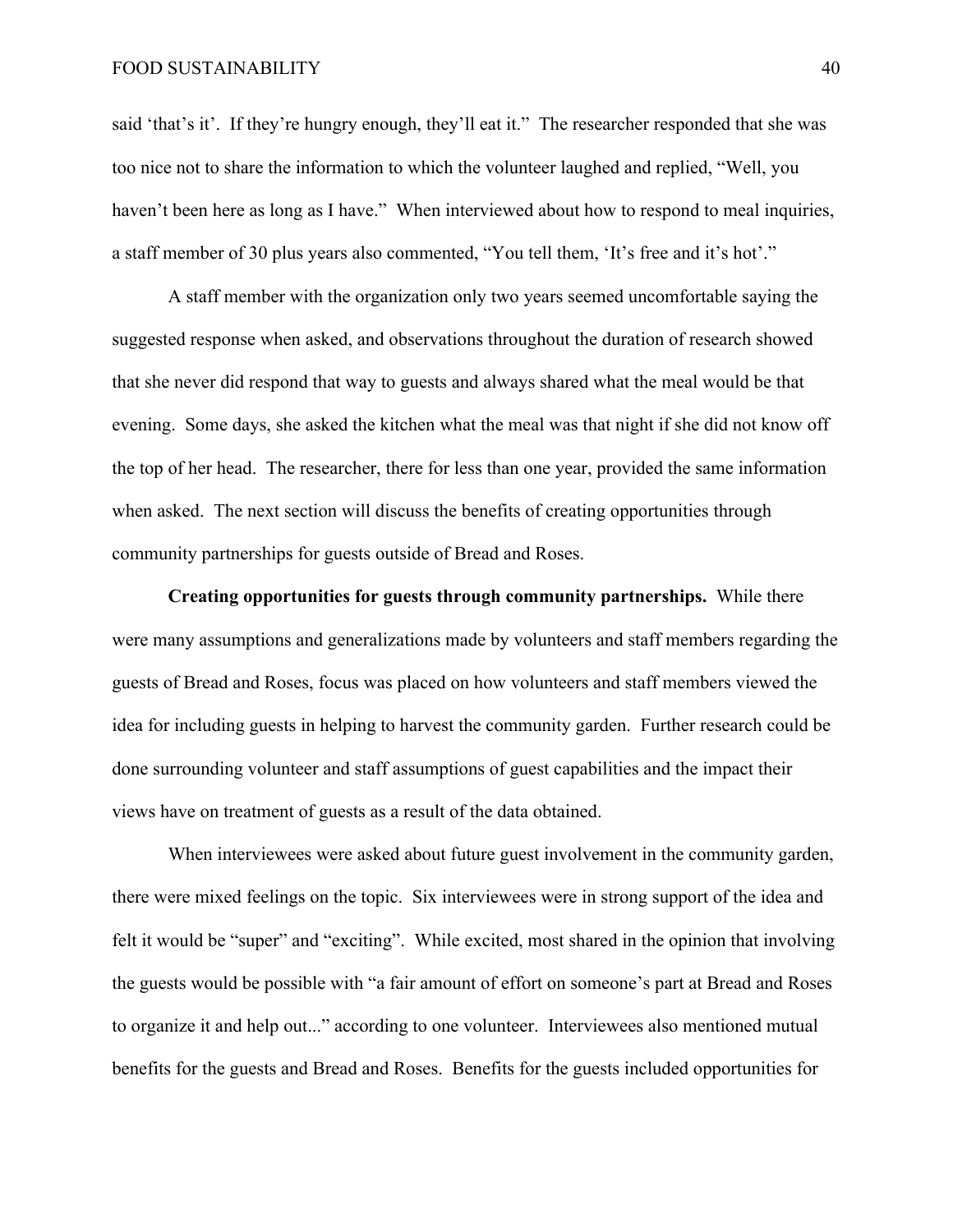job training, skill development, creating a sense of accomplishment, and helping to increase their appreciation of the food they are being served. One staff member in support of the idea stated:

…We have all levels of guests but there are some people who I think would benefit by having the activity they must do every Wednesday or whatever…and they would also benefit by actually producing something….there are probably some folks (that) for one reason or another cannot hold a job…but if they could get into a program almost as part of their therapy, it would be a nice growth opportunity for folks.

A staff member of Groundwork Lawrence also saw the benefits of incorporating guests with the community garden when she said, "What better way to teach these concepts? Having folks that are going to Bread and Roses actually participate (in the garden) I think would be beneficial for them and for Bread and Roses because…if there are folks who are underemployed or unemployed who have time to give, and are looking to develop a skill, I think that would be great." Most interviewees agreed that involvement with the community garden could provide guests with an opportunity to grow and develop, while not ignoring the fact that "it would require someone to really devote themselves to that aspect of it" according to a volunteer.

While few people disagreed that guests should be involved with the community garden, the five remaining interviewees were not as enthusiastic about the idea. Staff members of Bread and Roses were split in their opinions and two shared the view that, while a good idea, counting on guests to make the commitment to the garden would be difficult. According to a staff member of over 30 years, "volunteerism from guests has a double edged sword. The positive part is that they'll take ownership of your mission and they'll protect it from people who would otherwise destroy it just for the sake of it…" He went on to explain the other side of the sword is that with that ownership comes a sense of privilege and entitlement that isn't supposed to be part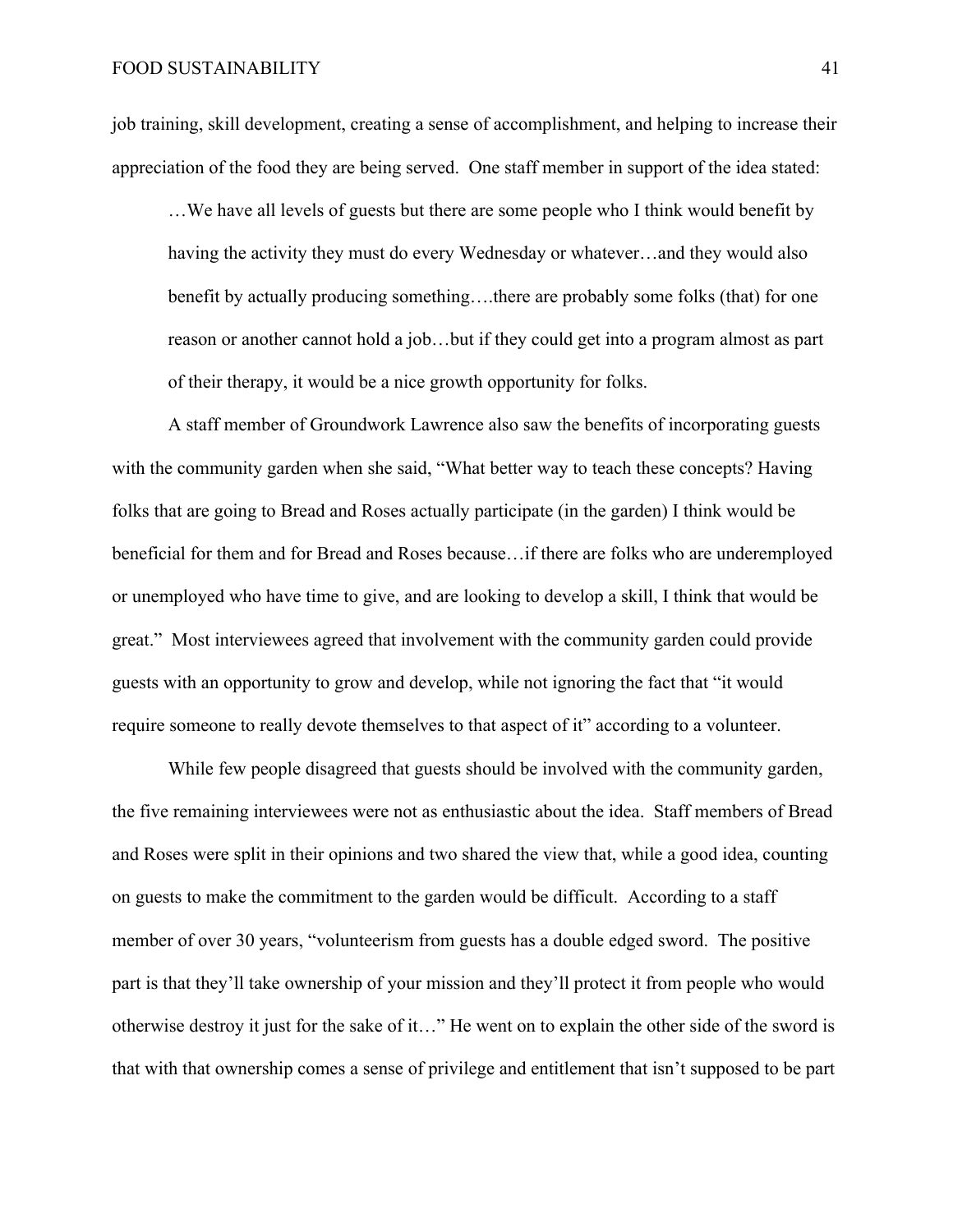of the deal. This sentiment was shared by another staff member who believed, "There are certainly people that come in that need something to do. It's just a matter of reliability, and that's just the nature of who our guests are."

One volunteer, while in support of guest involvement in the garden, was also skeptical and shared his opinion surrounding this topic:

The whole volunteering thing to me is a very serious commitment, and I would like to see some of the guests have as serious a commitment to Bread and Roses...I would like to see more of the community of people we serve help and become more involved in helping the people who are in their own community. It's not about people coming in from somewhere else and helping. There has to be some movement from within the community to help each other. Everyone should be involved in helping out sometimes. It seems one sided.

He went onto say, "I *know* that if you work for something you appreciate it more when you have it, rather than just coming in and getting it…so I would like to see guests committed, not just to showing up, but to helping us out too." He felt that by being a part of the harvesting of the food that is served, guests would have a larger appreciation for what was being provided.

When guests were asked about whether or not they would be interested in volunteering in the community garden, results were relatively split with 56 percent of guests having replied no, 40 percent having replied yes, and four percent were not sure. While a majority of guests said "no", almost half the guests expressed interest in the community garden. Of those who said no, there were a variety of differences in longevity ranging from people who had been with Bread and Roses less than two years to those who have been coming to dinner for ten to 30 years and thought they were "too old." Those who replied yes had been coming to Bread and Roses for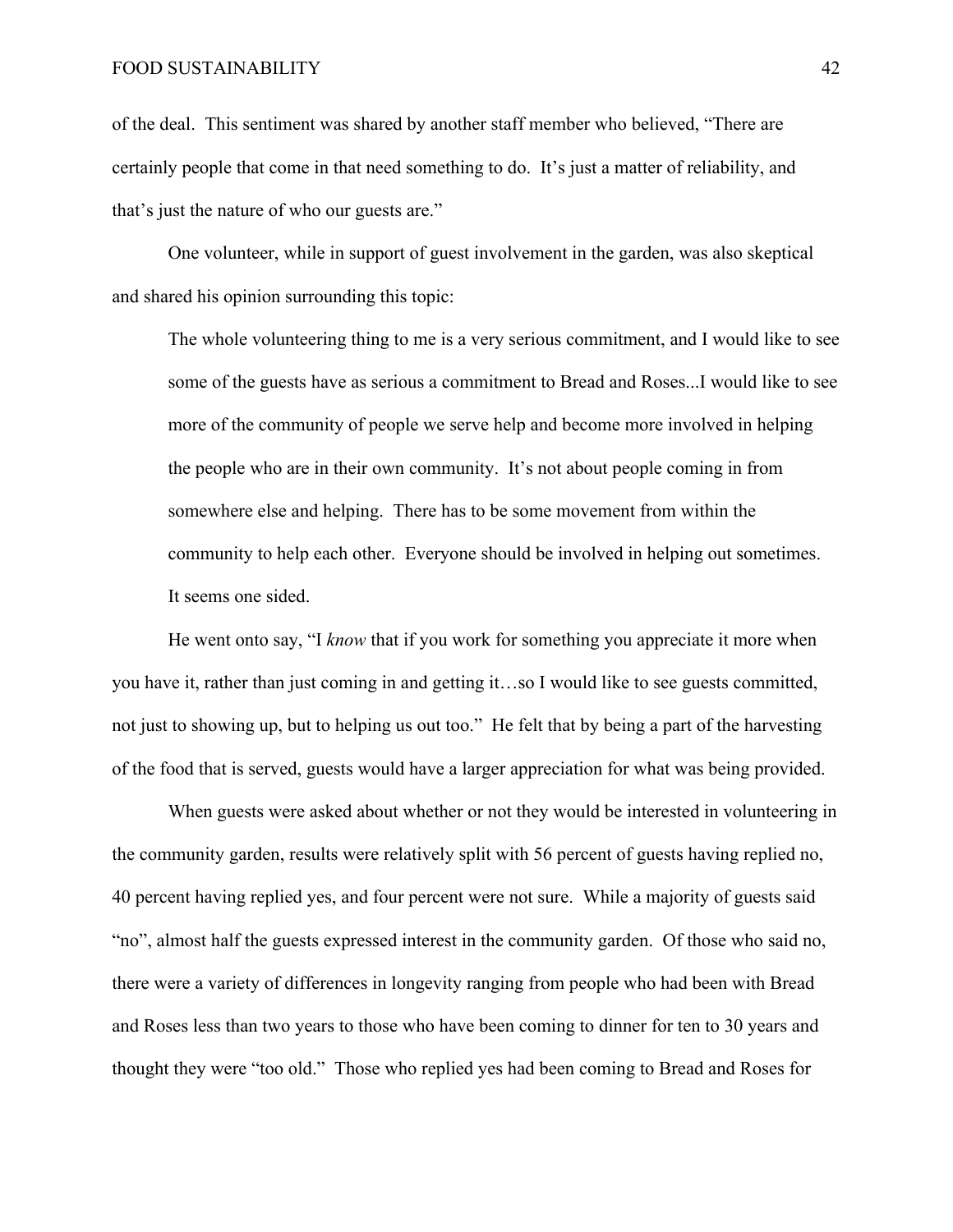between two and twenty years as well so there was no clear relationship between willingness to participate in the garden and longevity of attendance to dinner.

#### **Discussion**

A review of the literature surrounding the research questions being studied was conducted and data collected from Bread and Roses Staff members, volunteers, guests, and a Groundwork Lawrence staff member. Overall, data gathered correlated with the results of this study and will be discussed through the various themes that emerged.

#### **Nutritional components of soup kitchens**

Research of the literature showed there is many contributing factors to the way people choose to eat and such factors were also apparent as a result of this study conducted. The majority of data collected showed the meals served at Bread and Roses to be nutritious and high quality for the clientele they serve. Staff members of Bread and Roses mentioned needing to have a balance of nutrition and fat to ensure guests received substantial and fulfilling meals to sustain them until the next dinner. However, no matter how many fresh vegetables are served with the meal, there will always be people who do not eat the salad portion or pick around the leafy greens.

This balance of healthy and unhealthy food should also be considered when discussing food deserts and food sustainability. Some grocery stores will cater to their clients and supply what is popular while others will work towards supplying healthy options. If guests of Bread and Roses receive balanced meals and vegetables from the garden to take home, they may choose to purchase from the smaller bodegas featuring fruits and vegetables as opposed to the junk food sold in other grocers. Bread and Roses, therefore, is contributing to nutrition awareness among guests and attempting to avoid contributing to diseases related to poor nutrition. When guests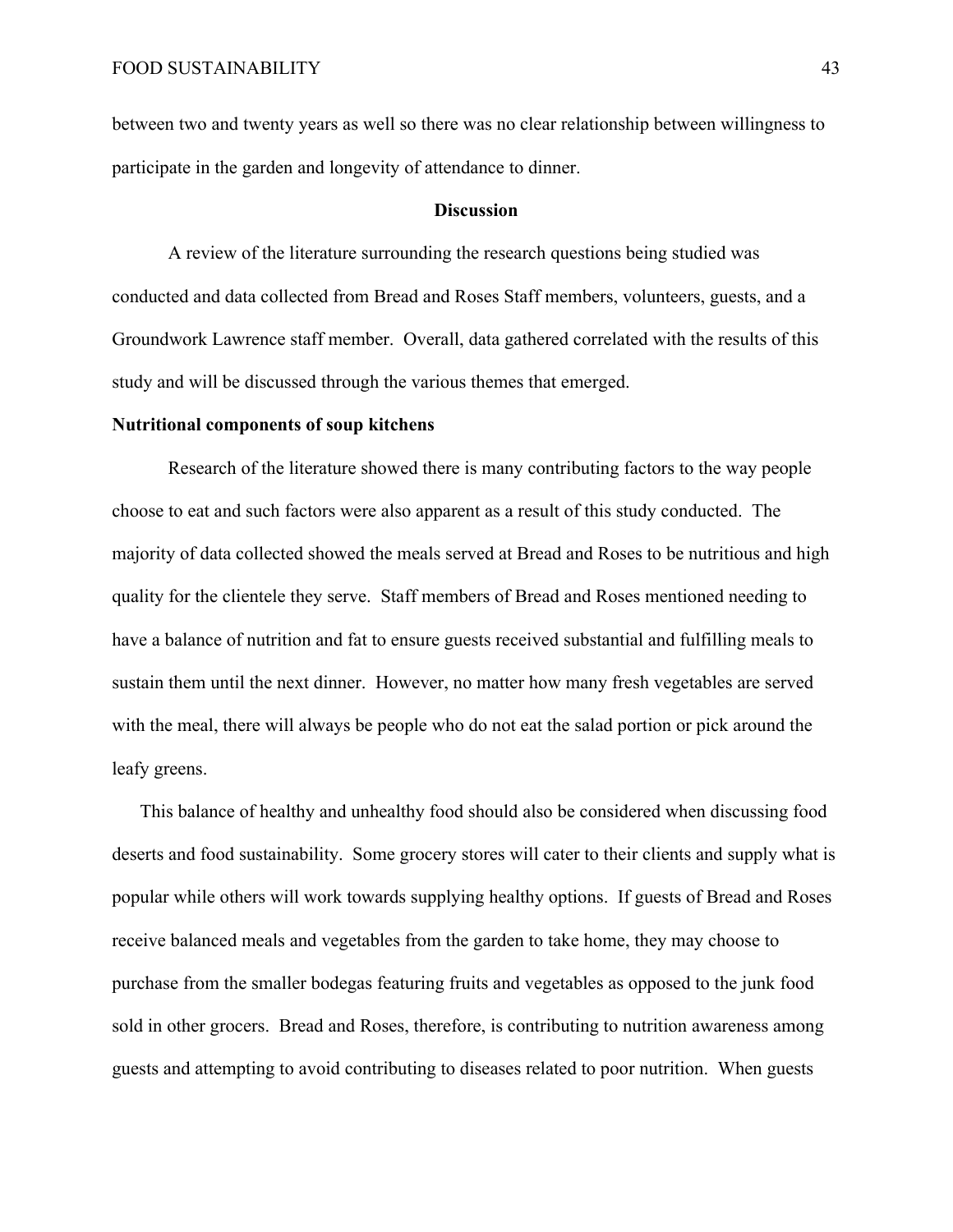are not eating at Bread and Roses, their exposure to healthy food will hopefully transfer to their choices within the community when shopping in local grocery stores and bodegas. While culture was called out in the literature to be a contributing factor to the grocery stores people choose to use and what they choose to purchase, it was not a factor explored in this study.

#### **Benefits of Community Partnerships**

Results showed community partnerships filtrate all organizations and change agents, whether they are government managed, for profit business or nonprofit businesses. As mentioned in the literature review, big and small businesses need each other to succeed (Hamilton, 2013). While Non Government Organizations (NGOs) are successful with food recovery, they would be more successful when partnering with businesses because they cannot work alone (Hamilton, 2013).

The amount of food recovery taking place at Bread and Roses was readily apparent through discussions with Bread and Roses staff and volunteers as well as observations of the donations that arrived daily to the building. Food sustainability for Bread and Roses can not only be attained as a result of the many community partnerships they obtained throughout the years, but can contribute to the overall health and well being of the low-income populations being served.

Research was not readily available regarding the need for leadership when managing these community partnerships. However, results of the study showed that the benefits soup kitchens can obtain through community partnership largely depends on the level of involvement and commitment of leadership at the soup kitchen. Being able to push back on community partners who are providing unhealthy donations, for example, is huge for the organization and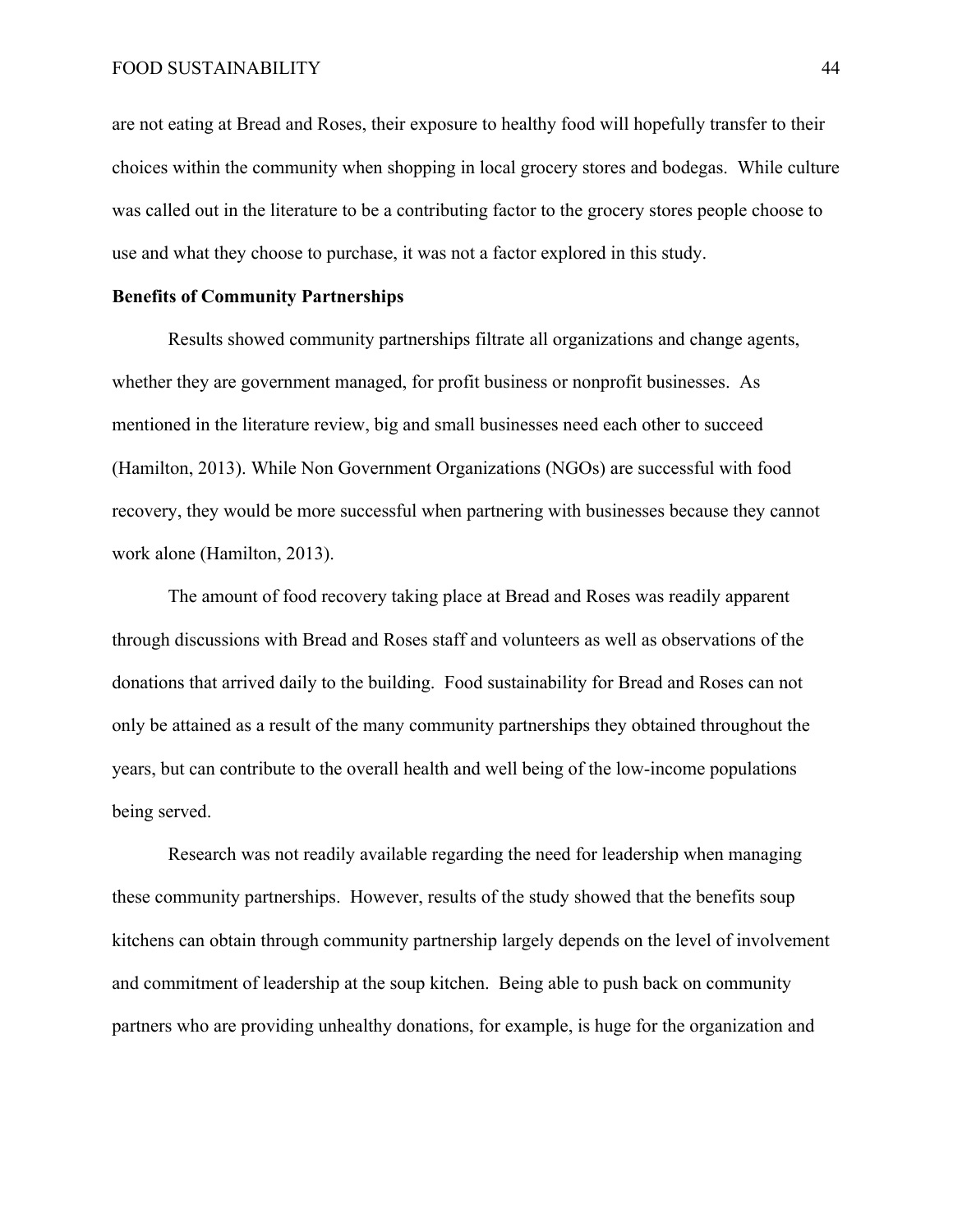those to whom they serve. This push back is also beneficial for the donor in that they are able to reallocate the donations to other organizations in need.

#### **Psychological impacts of soup kitchens**

When thinking about the psychological impact receiving food assistance and frequenting soup kitchens can have on people, findings correlated to the literature. Bread and Roses welcomes anyone to dinner, no matter their socio-economic status, however most guests do fall into the low-income category. Feeling food insecure can affect and What can we do to remember every person has value?

As mentioned in the literature review, Maslow believes a person's Physiological needs need to be met before being able to develop further as a person. While the primary mission of Bread and Roses is to feed the hungry, thus meeting one basic human need, this study showed equal efforts on the part of Bread and Roses staff and volunteers to provide an environment where guests can find love and belonging as well. According to Maslow, a person then needs to feel esteem and self-actualization, which is counter-intuitive to having to ask for food assistance. However, by providing a balance between not just serving food to those who are hungry, but doing so in a dignified and respectful manner, Bread and Roses has created an environment that helps guests move through Maslow's hierarchy within the four walls of the dining room.

This data mirrors the National Public Health Strategy goals issued by the government and mentioned in a webinar hosted by the Healthy Food Action group. The Healthy People 2020 goals involve: 1) reducing preventable diseases, 2) achieving health equity, 3) creating healthy environments promoting social and physical health, and 4) "promot(ing) quality of life, healthy development and healthy behaviors across all life stages" (Kumanyika, 2014).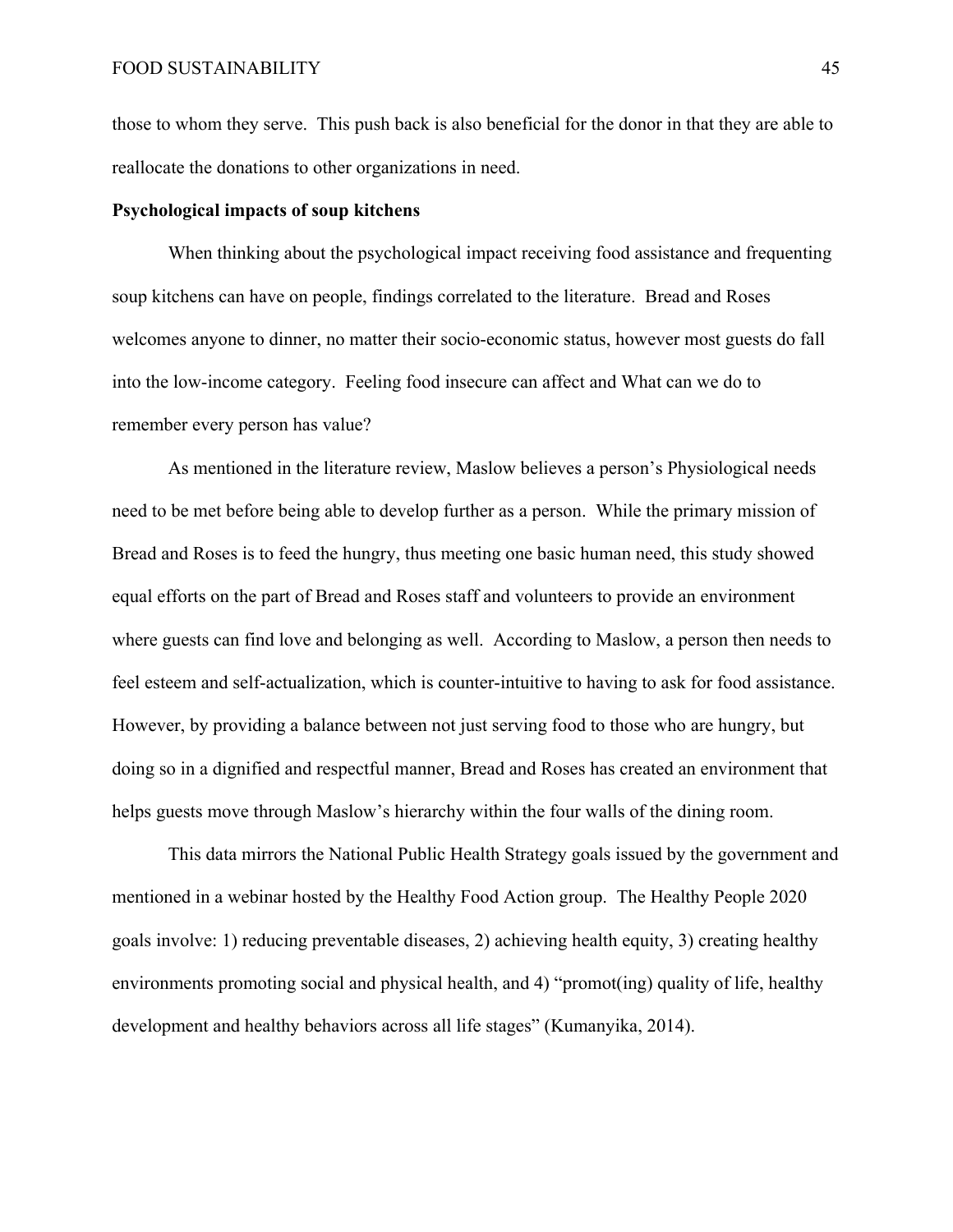By referring to patrons as guests, serving "restaurant style," and ensuring well balance restaurant quality meals, Bread and Roses has created a safe atmosphere of respect and dignity for guests. This environment provides the opportunity for each member of the community to feel fully self-actualized, if even just for the duration of time they spend during dinner, and directly relates to the third Healthy People 2020 goal mentioned above.

During the webinar, Kumanyika (2014) went on to comment, "Food access and the kinds of food that are available should improve people's quality of life. It's not about having a medicinal diet. It's about having a food system that really brings to people food that's good for their souls so to speak as well as their health." This quote speaks directly to the mission of Bread and Roses to feed stomachs and souls, and relates to the reasons guests partake in the Evening Meal: for the food itself and sometimes just as much, if not more, for the company of others.

While there is always room for improvement, Bread and Roses has successfully created a balance of providing for those with severe Physiological needs while also creating a space for those who wish to enjoy each other's company, and fill their Love/Belonging needs as well. Through dedicated volunteers, staff members, community partners, and a clean, pleasant physical environment, guests are able to feel dignity, respect and trust, no matter their situation.

What does it mean when organizations make choices for their patrons? What does that do for people's moral and self worth? Results of the Bread and Roses survey showed the majority of guests would like to have prior knowledge of the meal before entering the dining room. Providing guests with this information would help create a sense of "health equity" (Kumanyika, 2014). Studies have shown that experiencing poverty can result in a reduction of "cognitive capacity" as a result of the majority of cognitive bandwidth being allocated to the poverty itself (Badger, 2013). Another study related to limited cognitive capacity among those living in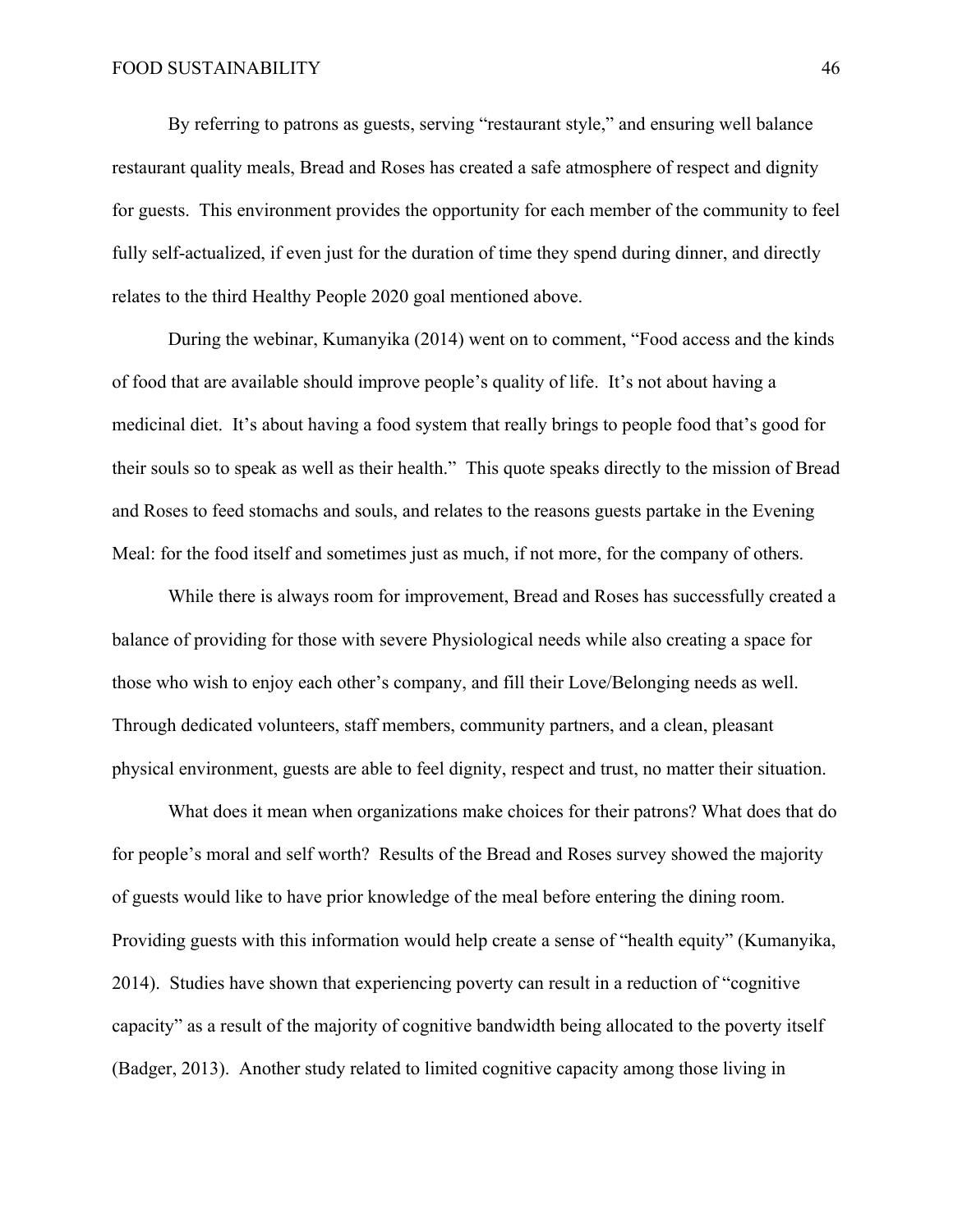poverty showed that, "…living in poverty is the equivalent of losing 13 points in your IQ" (Badger, 2013). "All the data shows it isn't about poor people, it's about people who happen to be in poverty. All the data suggests it is not the person, it's the context they're inhabiting" (Badger, 2013).

There is no official "policy" about whether or not Bread and Roses staff members should or should not share the menu with guests. However, as a researcher, I believe it is a basic human right to know "what's for dinner" that night, no matter if you're a paying customer in a restaurant or guest at Bread and Roses receiving a free meal. If they are serving restaurant style, shouldn't they act like a restaurant in terms of customer service as well? How can prior knowledge of the meal and potential for choice affect patrons of food assistance programs? By not answering the "what is for dinner?" question, is Bread and Roses implying their guests do not have the right to know what they will be eating because they should be grateful to have food or are they simply fulfilling their mission to the best of their ability?

Part of being provided support and sustenance is mental as well as physical. By simply *knowing* what the meal is, guests are able to feel like they have a choice and some say in the matter of what they eat. If they know that they don't like chicken and that is what is being served, they either know they need to ask for something else when they come or have to find another way to eat that night. If they didn't know prior to arriving, they would be stuck making an on the spot decision in front of everyone, while others are waiting to be seated, which can cause embarrassment and frustration. By simply creating a space for guests to have some control over their evening meal, even though there is only one hot option offered, guests are able to reach a level of Self-esteem and confidence moving up through Maslow's hierarchy if even just for the night. They know they will have food when they arrive, they know they are safe and will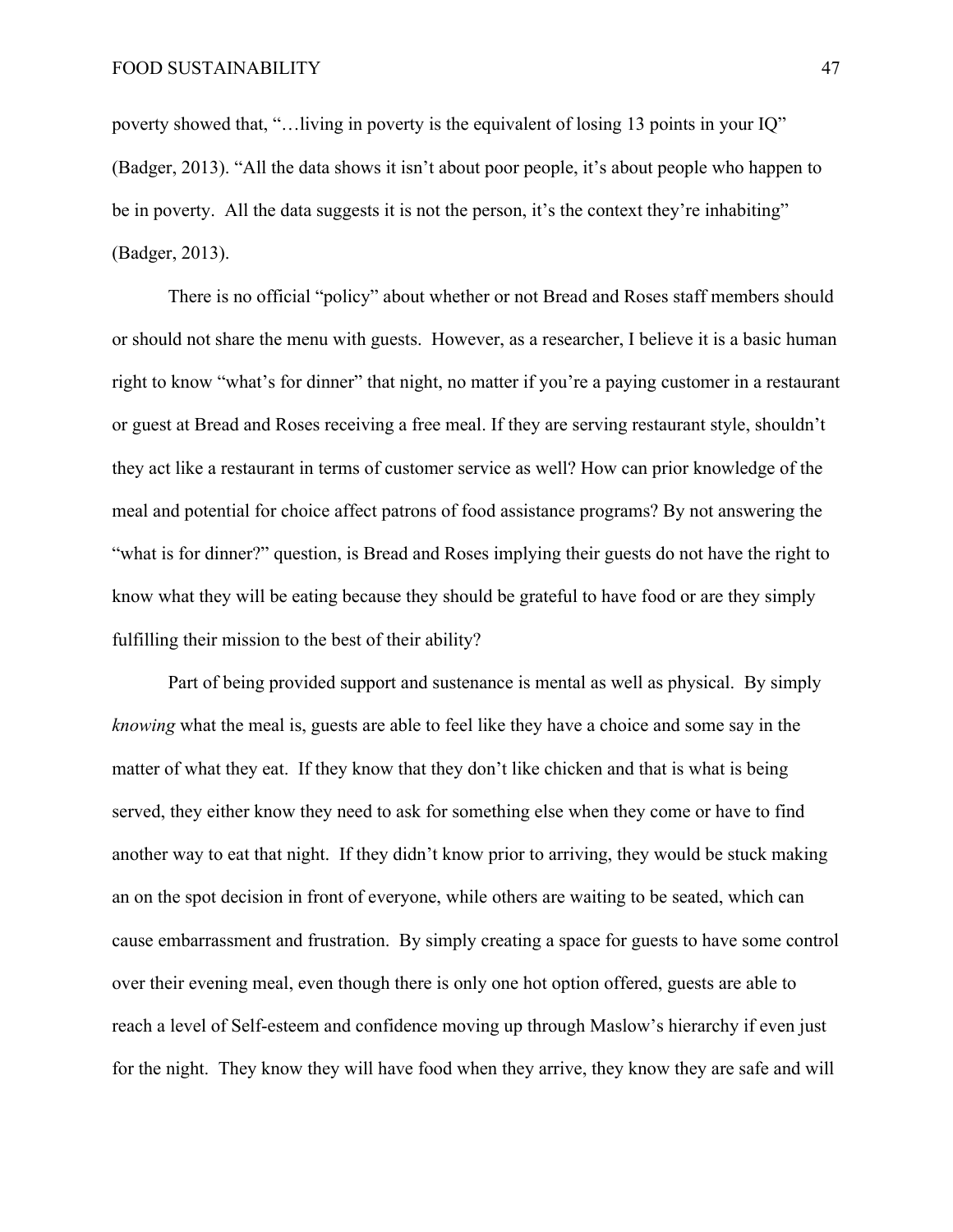be surrounded by people to meet their social needs so by creating an opportunity to give our guests options and choices in what they eat, we are helping them reach a level of esteem building which moves them closer to self actualization.

#### **Recommendations and Implications**

Based on the findings from this study, three recommendations were made for Bread and Roses related to the key themes that surfaced. These recommendations were to 1) provide nutrition cards with the garden items in the evening giveaway, 2) grow a mini garden in front of Bread and Roses with a small amount of herbs and vegetables, and 3) have a menu board on the porch with that evening's meal described.

As mentioned earlier, Bread and Roses often has a surplus of donated items that are stored in the "giveaway closet" for guests to take after their meal. During the peak of gardening season, many of these items include vegetables that may not be familiar to guests, such as kale or Swiss chard. By providing a nutrition card with each item, guests might be more likely to prepare the vegetables at home. Therefore, Bread and Roses has the potential to improve guests' nutritional education, and continue the opportunity for access to healthy food beyond their dining room. Nutrition cards would need to be available in both English and Spanish, and include the name of the vegetable, what it may resemble, various methods of basic preparation, and simple recipes.

A second recommendation for Bread and Roses came from an interview conducted with a Groundwork Lawrence staff member. Incorporating fruits, vegetables, and herbs harvested from the community garden at Costello Park makes up a large part of the evening meal throughout the year. Having a small representative garden in front of the building that guests could participate in harvesting creates awareness of the partnership between Bread and Roses and Groundwork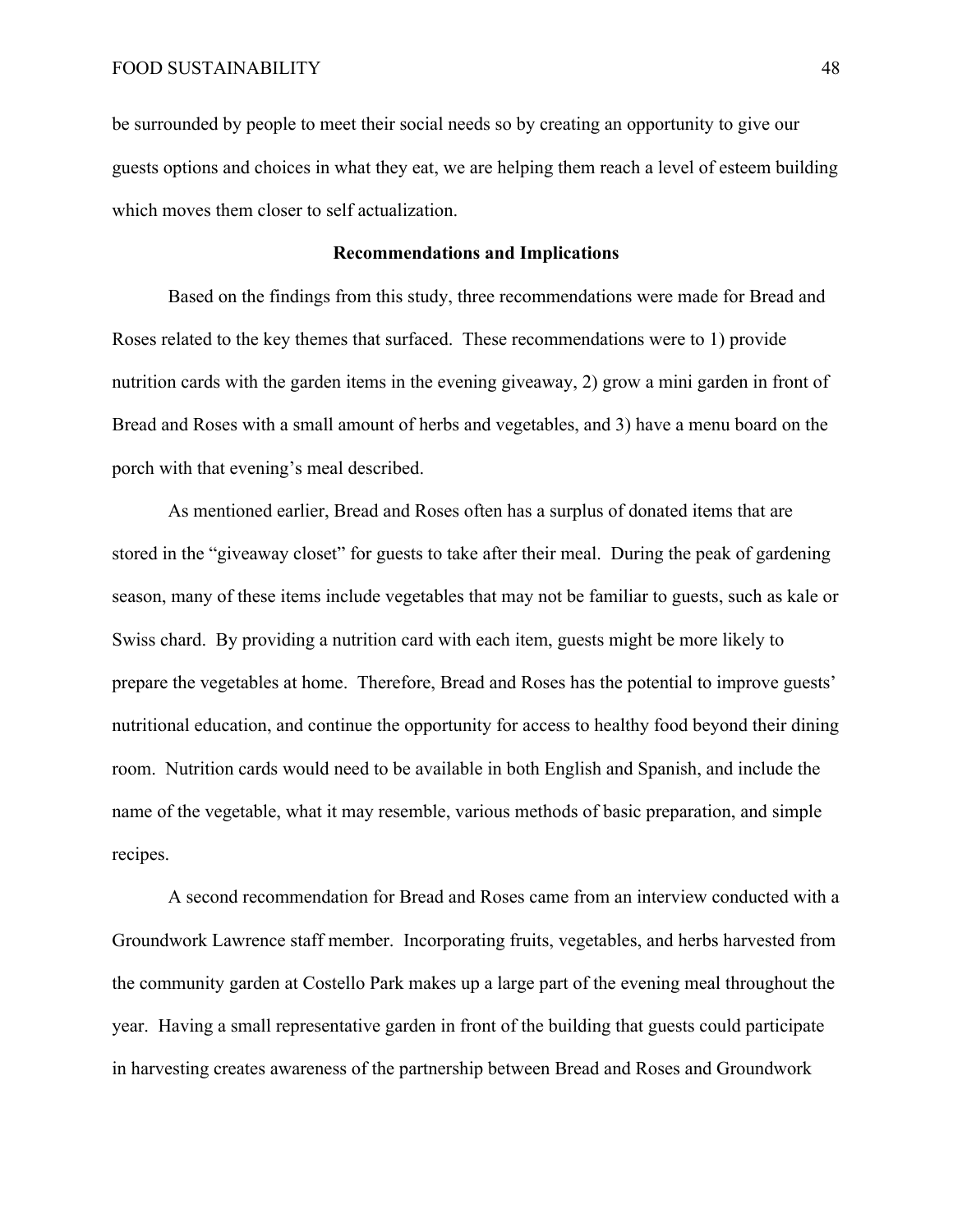Lawrence. The garden would include a sign stating, "…Your food tonight is being served from the Costello garden" and would act as a great visual tool to continue to make a connection between the meal and garden, emphasizing the importance of community partnerships when maintaining food sustainability. The mini garden would also be helpful to remind guests, volunteers, staff members, and the general Lawrence community that "…you are able to grow food in Lawrence and it's good and it's healthy…" (Groundwork Lawrence Staff Member). This could potentially inspire others to grow their own gardens or participate in the harvesting of the larger Bread and Roses community garden at Costello Park.

The third and final recommendation is to have a menu board placed on the porch where guests wait to enter the dining room. This menu board would be updated by the graduate fellows currently working at Bread and Roses, and would describe that evening's meal, including the type of soup, entre and dessert being offered. This simple addition would provide guests with the opportunity to think about what they would like to eat for dinner that evening before sitting down to be served. They could prepare themselves to either eat the meal provided as is, ask for accommodations if they only wanted part of what was being served, or plan to ask for cereal or peanut butter and jelly. By providing an awareness of what guests will have to eat that evening, they are given the opportunity for choice, thus allowing them to feel more empowered and dignified.

#### **Study Limitations**

This study was limited to information the researcher received through interviews, observations, and guest surveys. The study did not set out to explore cultural differences of guests nor the potential roles these cultural differences played in why guests came to Bread and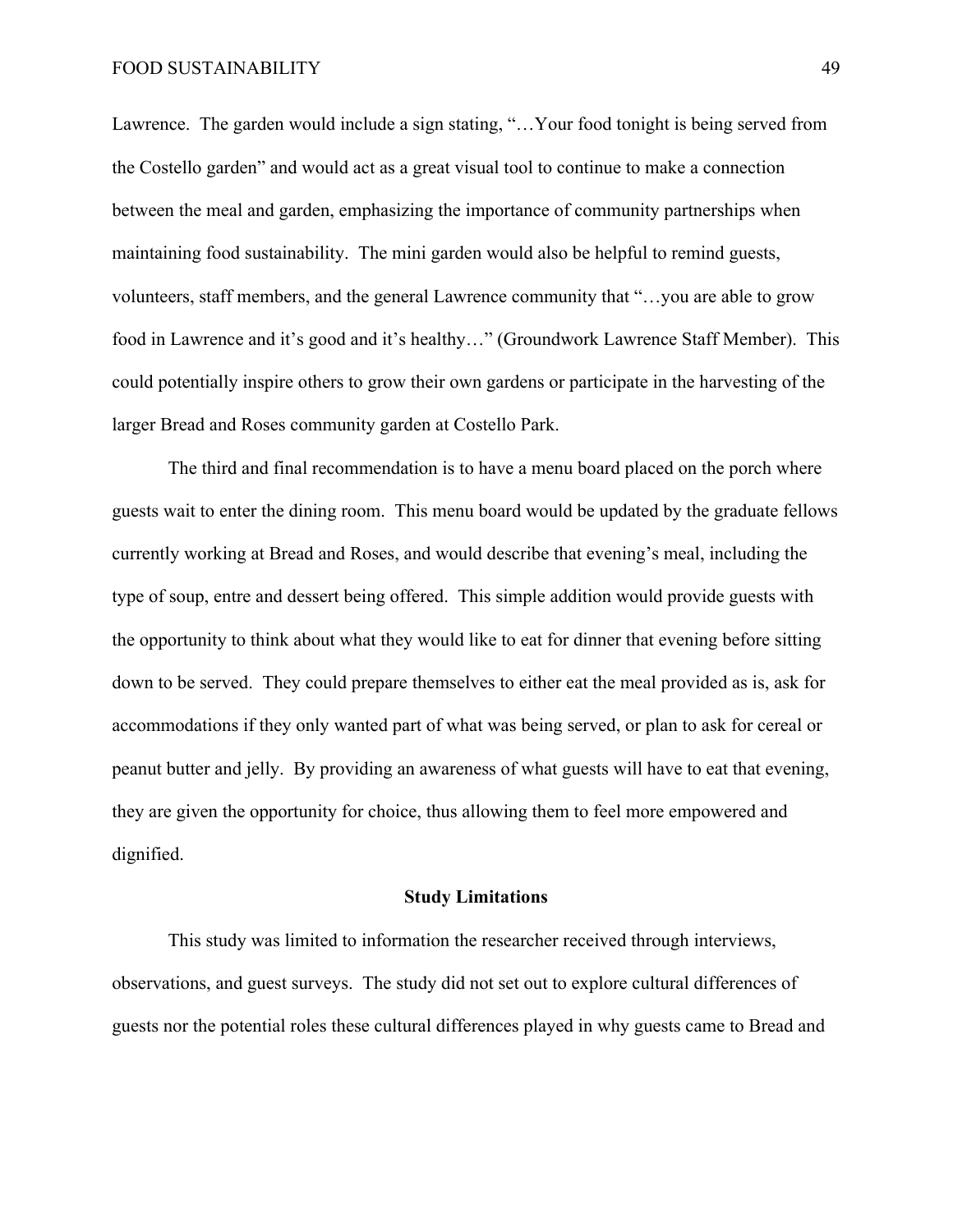Roses. While these reasons were mentioned during the interviews and on the surveys, the responses were not connected to cultural differences of guests in this study.

Additionally, not every guest who participated in the evening meal was able to be surveyed for various reasons. Bread and Roses serves around 150 guests on average each night, sometimes serving as many as 250 guests. By only having surveyed guests during one evening meal, voices were not heard from the majority of the community. While ideally every guest would have had the opportunity to complete a survey, due to the nature of the study, this was one of a few obstacles that were not able to be worked around. Some reasons for the smaller data size included limited ability for some guests to read and write, a variety of languages spoken other than English and Spanish, time restrictions of the study, and limited space to easily complete the survey while guests were eating due to the set up of the dining room.

While there were probably other limitations, a final limitation observed was the differences in questions between the interviews and surveys. While guests were asked if they would like to see a menu board outside on the porch with that evening's meal posted, this question was not included in the interview protocol for staff and volunteers. Any information obtained from volunteers or staff regarding sharing the menu for the evening ahead of time with guests was gathered through general observation, and day-to-day conversations between the researcher and the people of Bread and Roses. Interview protocols were created and approved prior to survey questions being developed. Therefore, the two documents could have mirrored each other a bit better, so as to obtain more consistent data between guests, volunteers, and staff members. Despite these limitations mentioned, the data collected was sufficient to complete this study and provided the researcher with recommendations. Additionally, as this study did not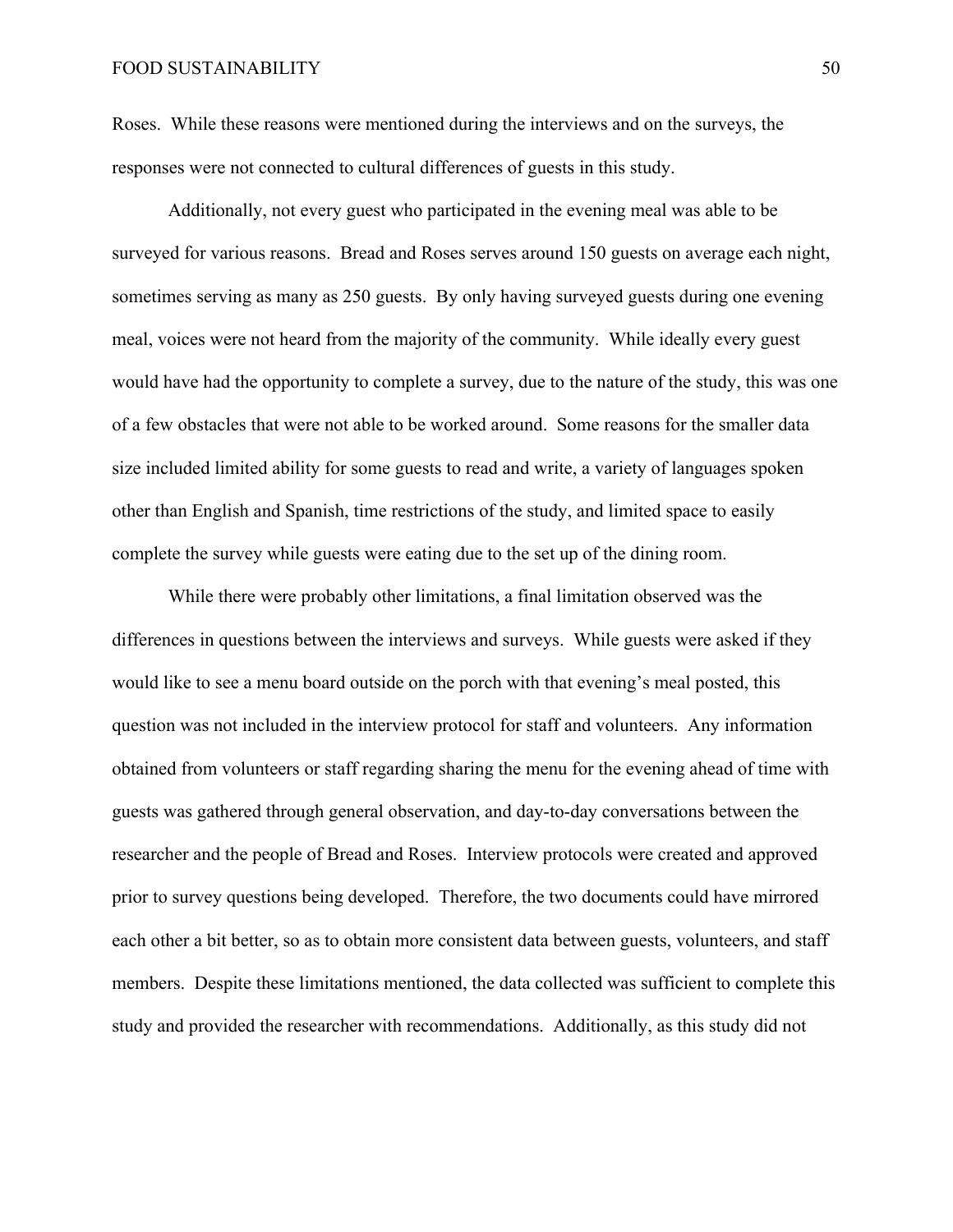cover all possible subject matters, there are areas for further research, which will be discussed in the following sections.

#### **Areas for Future Research**

While many themes developed from the data analysis, only three key themes were presented in this capstone. Therefore, there is an opportunity for future research to be conducted around a variety of topics such as:

- The affect of organizational or mission changes
- Volunteer motivations
- Benefits of educational programming for nonprofits
- Expanded research about other community partnerships, such as The Hunger Roundtable not expanded upon in this study
- The relationship between psychological and physiological aspects of receiving food assistance, and the affects healthy and unhealthy food has on low-income populations

There was a discrepancy of opinions when staff members were asked about future programming being discussed for Bread and Roses. Some believed programming should stay true to the mission of the organization and relate to food and nutritional improvements. Others referenced adding to the medical services that are already being offered. This difference of opinion showcased an area for future research surrounding organizational change within nonprofits, and what can happen when there is a difference of opinion as far as the vision and mission are concerned. Is there an old verse new mentality? While there can be value in having a young and fresh perspective, there can also be value in historical data and relying on what has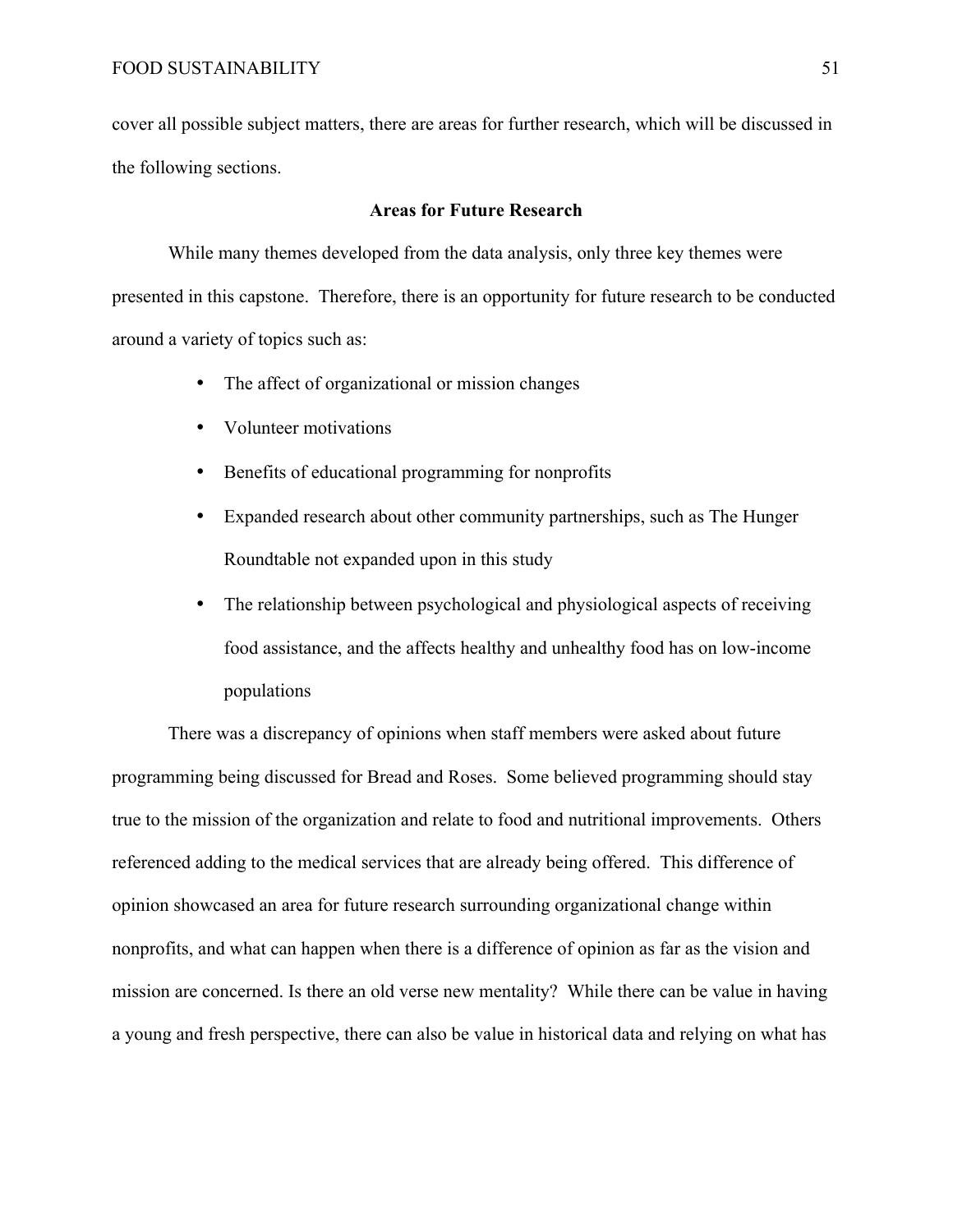worked in the past. Other thoughts to consider include, the ultimate goal for the organization to move forward, and whether or not the mission needs to change from what it has been.

Bread and Roses could not carry on without the dedicated volunteers scheduled to serve dinner, coordinate donations, write thank you notes, and many other tasks. While all volunteers who were interviewed felt confident in the mission of Bread and Roses, there were differences in opinions related to their views of the guests, meals, and overall management of the organization. This opened an opportunity for future research surrounding volunteer motivation, specifically why volunteers donate their time to organizations such as Bread and Roses. This question was not part of the interview protocol and would be interesting to research further. Is there a service learning mentality where volunteers simply want to "do good" for others or are they viewing their time as social justice and community engagement work that is a long-term investment?

While there was a question surrounding nutritional programming in the guest survey, results from this question were not included in the final capstone report. Future research could be explored as to benefits of creating workshops and programming surrounding topics such as life skills training, cooking classes and demonstrations, nutrition classes, or educational programs about healthy foods available for purchase with food stamps, among many others.

There are many future research opportunities surrounding the benefits of community partnerships for non-profits. This capstone only discussed benefits relating to food sustainability focusing on one partnership in particular. However, other types of community partnerships and benefits could be explored. One example that was mentioned during multiple interviews was The Hunger Roundtable, which was created by Bread and Roses in response to the growing needs of Lawrence. The Hunger Roundtable is a collaboration of local soup kitchens and food pantries in the area that meet once a month to share ideas, knowledge, and resources they may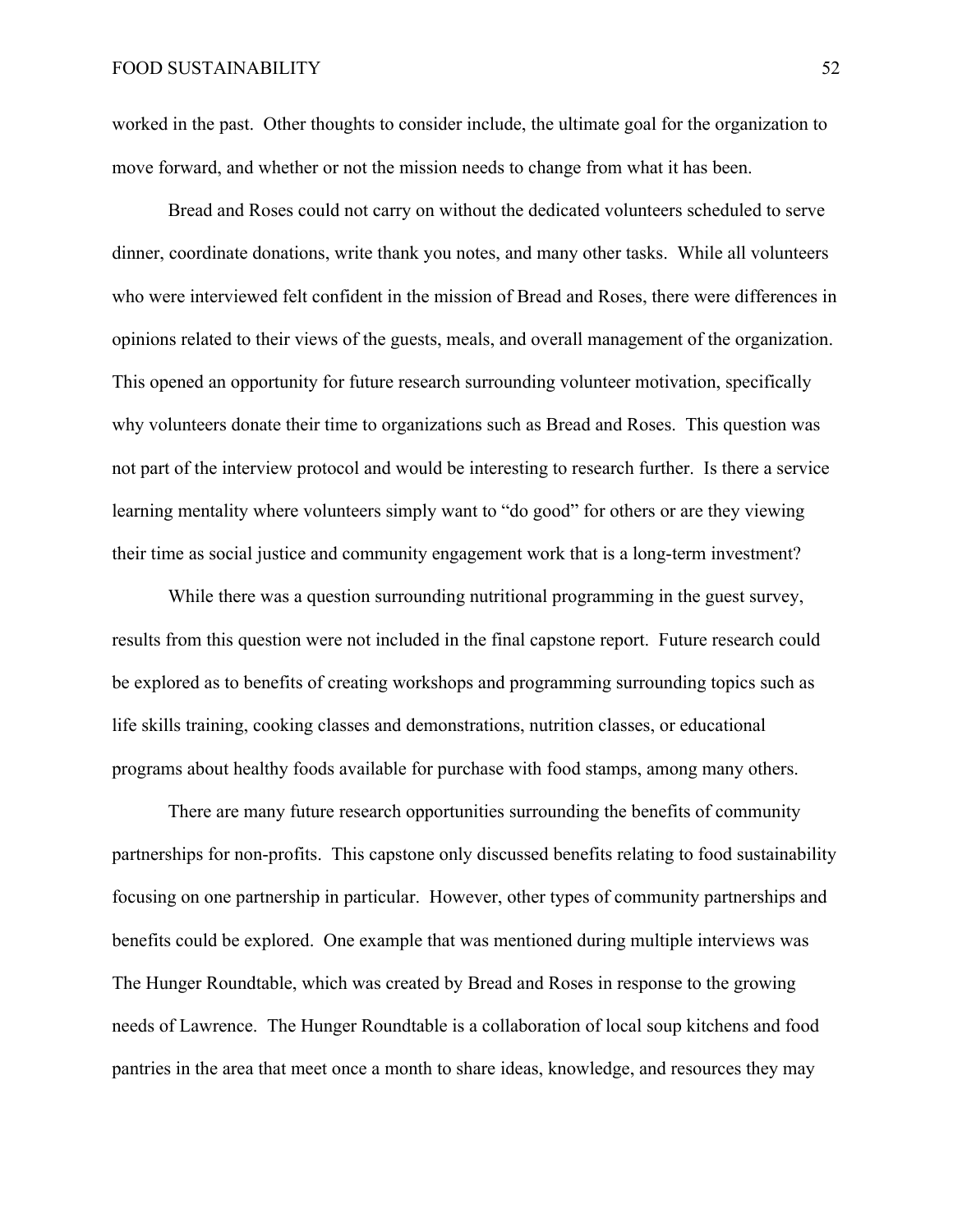have to help each other. During these meetings, they developed the idea to create a central distribution location, such as a community warehouse, where surplus donations could be stored and made accessible to any organization in need. This is just one example showing the value collaboration of organizations can have and the potential change that can occur from community partnerships.

Finally, while some psychological aspects of receiving food assistance were discussed, there are many additional areas that could be explored in future research. A key area would be the physiological impact nutrition can have on low-income populations. More research could be done surrounding the health implications of eating healthy foods, the benefits for local businesses to investing in healthy food sources, and benefits of nutrition education. A connection could also be made to the way in which low-income and food insecure populations move through Maslow's Hierarchy of Needs, striving to reach the top, if adapted to relate to the food conversation.

#### **Conclusion**

Change is difficult for most people to accept and typically does not happen overnight. It is only through great ideas, perseverance of motivated and dedicated people, and patience for making small strides towards desired outcomes that improvements can be made. Collaboration and focus on every cog in the wheel are also imperative when making change. When soup kitchens build partnerships with other local organizations in the community, opportunities are created beyond simply providing resources. Each small step can lead to great changes, as was shown in this capstone. Community partnerships, if managed properly, can create opportunities for healthy eating, nutrition education, and positive psychological impacts to recipients through community involvement. Respect of patrons of food assistance programs is paramount, and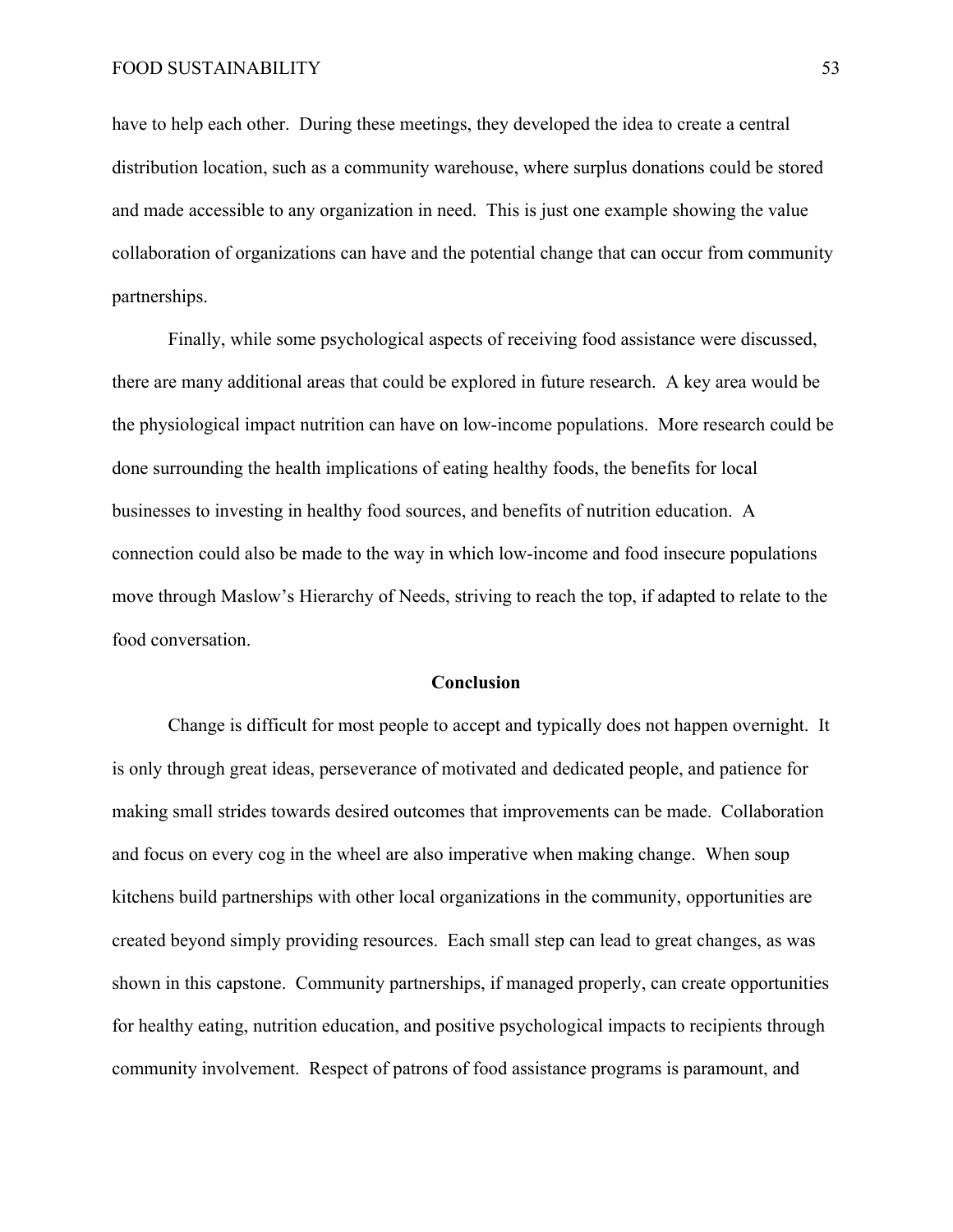makes a difference in the way guests view the organizations from whom they are receiving help. When guests are involved with community partnerships, opportunities grow and develop, thus fostering mutual respect and care for the entire community. Everyone is in this world together; why not help each other survive whenever and wherever possible?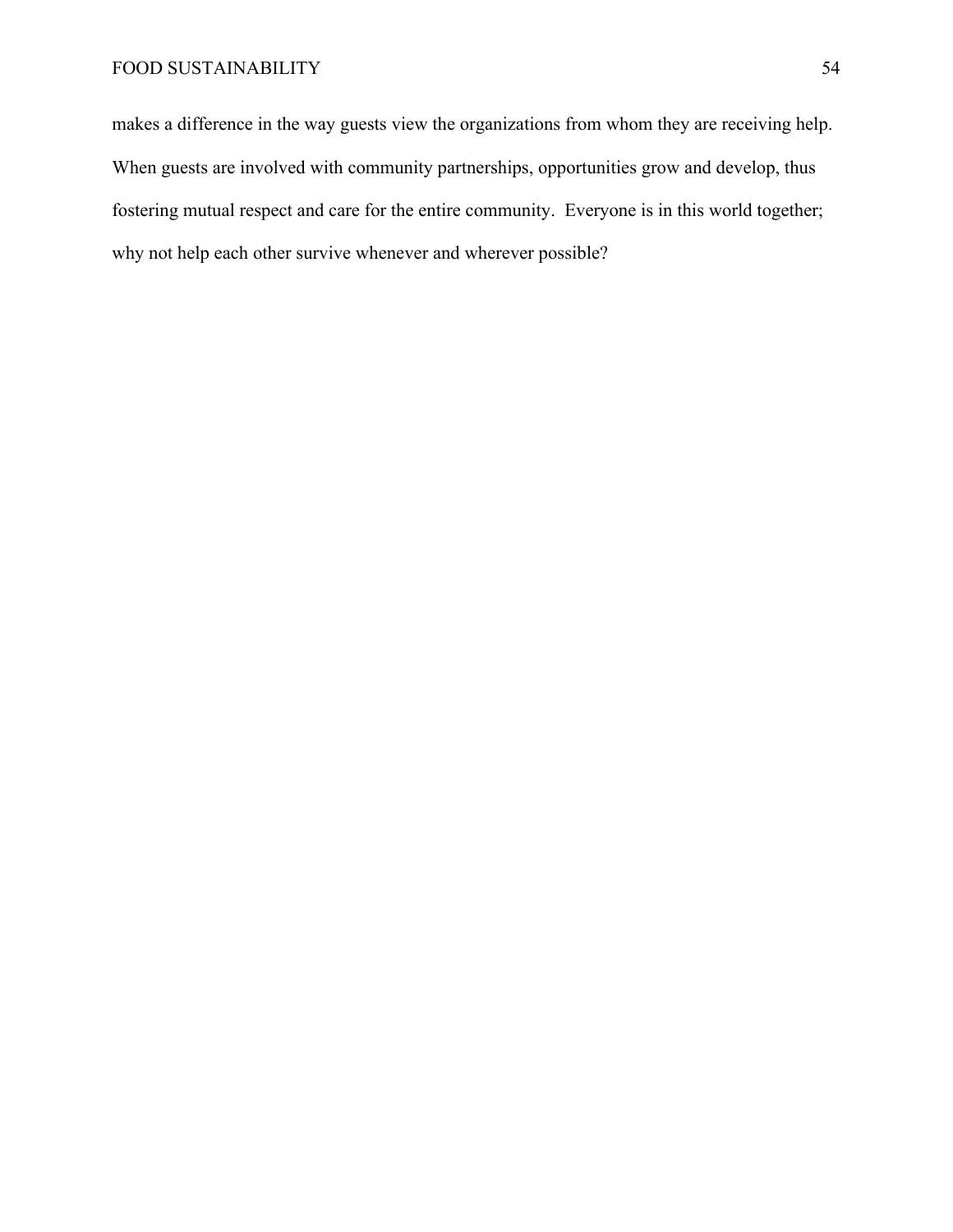#### **References**

- Andrews, M. & Nord, M. (2001, April). Food security is improving in the United States. *USDA Agriculture Information Bulletin Number 765-7.* Retrieved from http://www.ers.usda. gov/publications/fanrr8/
- Badger, E. (2013). How poverty taxes the brain. *The Atlantic Cities*. Retrieved from http://m.theatlanticcities.com/jobs-and-economy/2013/08/how-poverty-taxes-brain/6716/
- Bread and Roses, Inc. History and Mission (2012). Retrieved November 12, 2013 from http://www.breadandroseslawrence.org
- Bruening, M., MacLehose, R., Loth, K., Story, M., & Neumark-Sztainer, D. (2012). Feeding a family in a recession: Food insecurity among Minnesota parents. *American Journal of Public Health, 102(3), 520-526.* doi:10.2105/AJPH.2011.300390
- Corrigan, M. (2011). Growing what you eat: Developing community gardens in Baltimore, Maryland. *Applied Geography,* 31, 1232-1241. doi:10.1016/j.apgeog.2011.01.017
- Food Desert (2010). *TEDxWindyCity and Food Deserts.* Retrieved from http://www.fooddesert .net
- Godoy, M. (2013, December 6). What separates a healthy and unhealthy diet? Just \$1.50 per day [Web log post]. Retrieved from http://www.npr.org/blogs/thesalt/2013/12/05/249072685/ what-separates-a-healthy-and-unhealthy-diet-just-1-50-per-day?utm\_content=socialflow &utm\_campaign=nprfacebook&utm\_source=npr&utm\_medium=facebook
- Greenberger, R. (2011, March 7). Massachusetts food deserts: Yes in your back yard [Web log post]. Retrieved from http://examiner.com/article/Massachusetts-food-deserts-yes-yourback-yard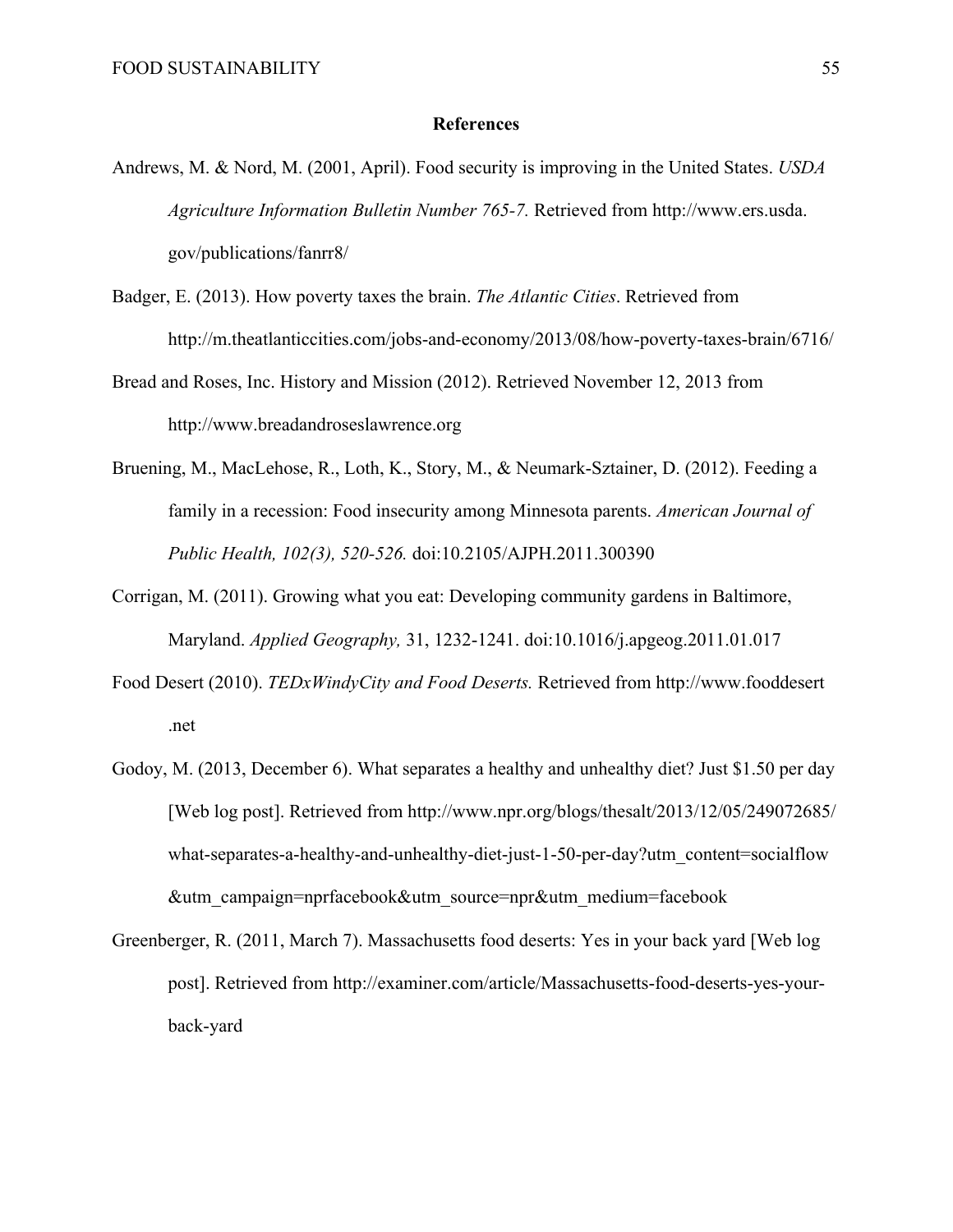- Hamilton, H. (2013, May 6). Why sustainable food needs big business, and why business can't do it alone. Retrieved from: http://www.sustainablefoodlab.org/images/stories/ pdf/why\_sus\_ag\_needs\_big\_business\_5-6-13.pdf
- Holland, L. (2004). Diversity and connections in community gardens: a contribution to local sustainability. *Local Environment, 9(3)*, 285-305. doi:10.1080/1354983042000219388

Karpyn, A., Manon, M., Treuhaft, S., Giang, T., Harries, C., & McCoubrey, K. (2001). Policy solutions to the 'grocery gap'. *Health Affairs, 29(3),* 473-480. doi:10.1377/hlthaff.2009.0740

- Koltko-Rivera, M. E. (2006). Rediscovering the later version of Maslow's hierarchy of needs: Self-transcendence and opportunities for theory, research, and unification. *Review Of General Psychology*, *10*(4), 302-317. doi:10.1037/1089-2680.10.4.302
- Kumanyika, S. (2014, April 10). Food justice, obesity and the social determinants of health [webinar] in *Healthy Food Action webinar series.* Retrieved from https://www.youtube.com/watch?v=Xm2IVw9O\_T8&feature=youtu.be
- Let's Move!. *About Let's Move*. Retrieved from http://www.letsmove.gov/about
- Loopstra, R. & Tarasuk, V. (2012) The relationship between food banks and household food insecurity among low-income Toronto families. *Canadian Public Policy, 4,* 497-514. doi:10.1353/cpp.2012.0048
- Mani, A, Mullainathan, S., Shafir, E., & Zhao, J. (2013). Poverty Impedes Cognitive Function. *Science, 341,* 976-980. doi: 10.1126/science.1238041
- Merrimack Valley Food Coop. (Retrieved 2014, January 4). The future we are creating [Web log post]. Retrieved from https://startsomegood.com/Venture/merrimack\_valley\_food\_coop Merrimack Valley Food Coop. (2013, November 19). [Online forum comment]. Retrieved from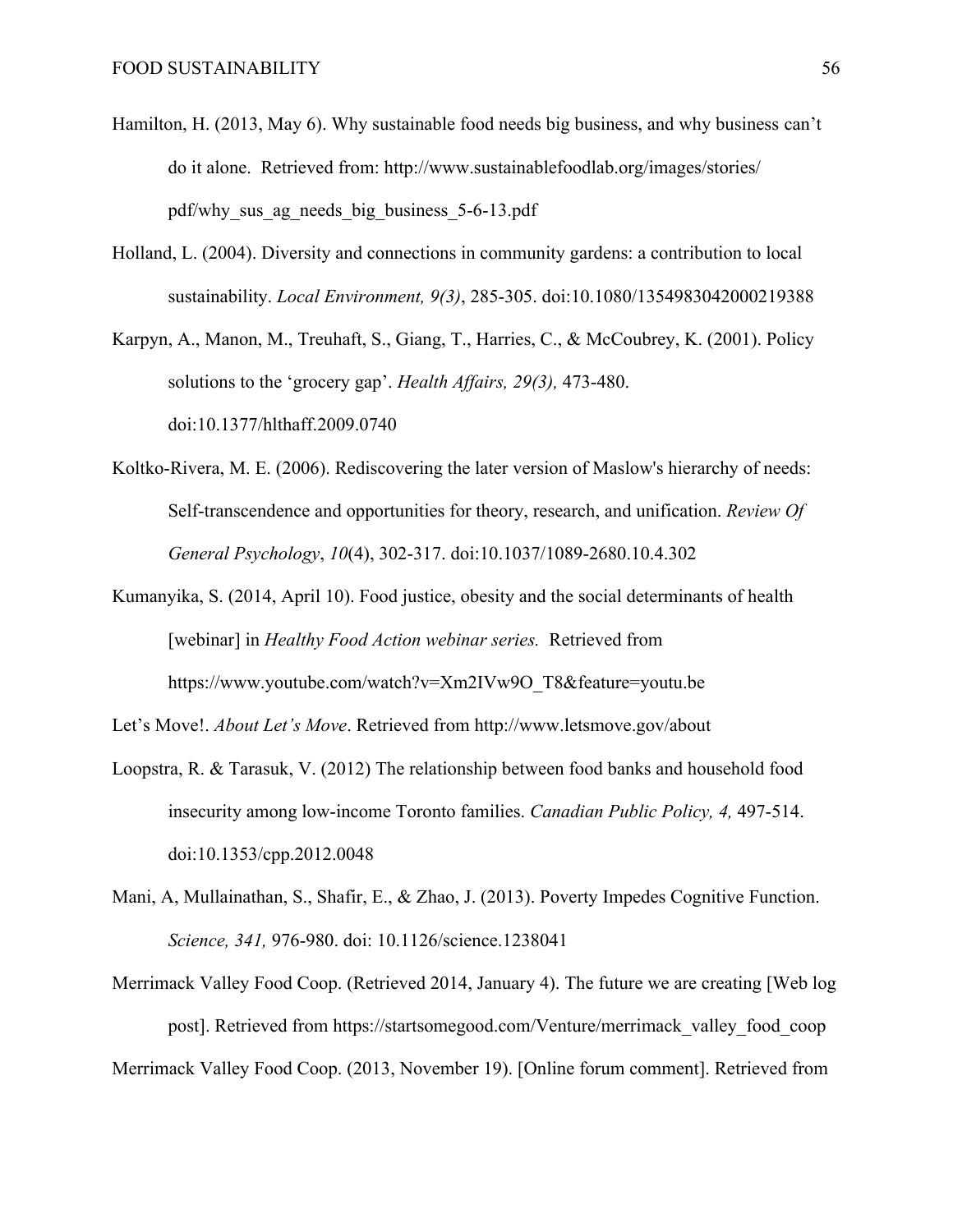https://www.facebook.com/merrimackvalleyfoodcoop

- Mertens, D. M. (2010). *Research and evaluation in education and psychology* (3<sup>rd</sup> Edition). Thousand Oaks, CA: SAGE Publishing.
- Owen, A.L. & Videras, J. (2008). Trust, cooperation, and implementation of sustainability programs: The case of Local Agenda 21. *Ecological Economics, 68,* 259-272. doi:10.1016/j.ecolecon.2008.03.006
- Satija, N. (2011, August 28). Food fundamentals. *The Boston Globe*. Retrieved from http://www.boston.com
- Stringer, E.T. (2014). Think: Reflection and Analysis in *Action Research* (4<sup>th</sup> Edition) (pp. 135-165). Thousand Oaks, CA: SAGE Publishing.
- Tu, C. (2013). Edible communities: Institutionalizing the lawn-to-garden movement to promote food independence for low-income families. *Sustainable Development Law & Policy. 13(1).* 36, 66). Retrieved from http://heinonline.org/HOL/Landingpage?handle=hein. journals/sdlp13&div=9&id=&page=
- United States Department of Agriculture Economic Research Service (2013). *Can low-income Americans afford a healthy diet?* Retrieved from www.ers.usda.gov/briefing/dietquality
- Whiting, E.F. & Ward, C. (2009). Food provisioning strategies, food insecurity, and stress in an economically vulnerable community: the Northern Cheyenne case. *Agric Hum Values*, 27, 489-504. doi:10.1007/s10460-009-9248-z
- Wikipedia (2014). *Lawrence, Massachusetts* Retrieved from http://en.wikipedia.org/wiki/ Lawrence, Massachusetts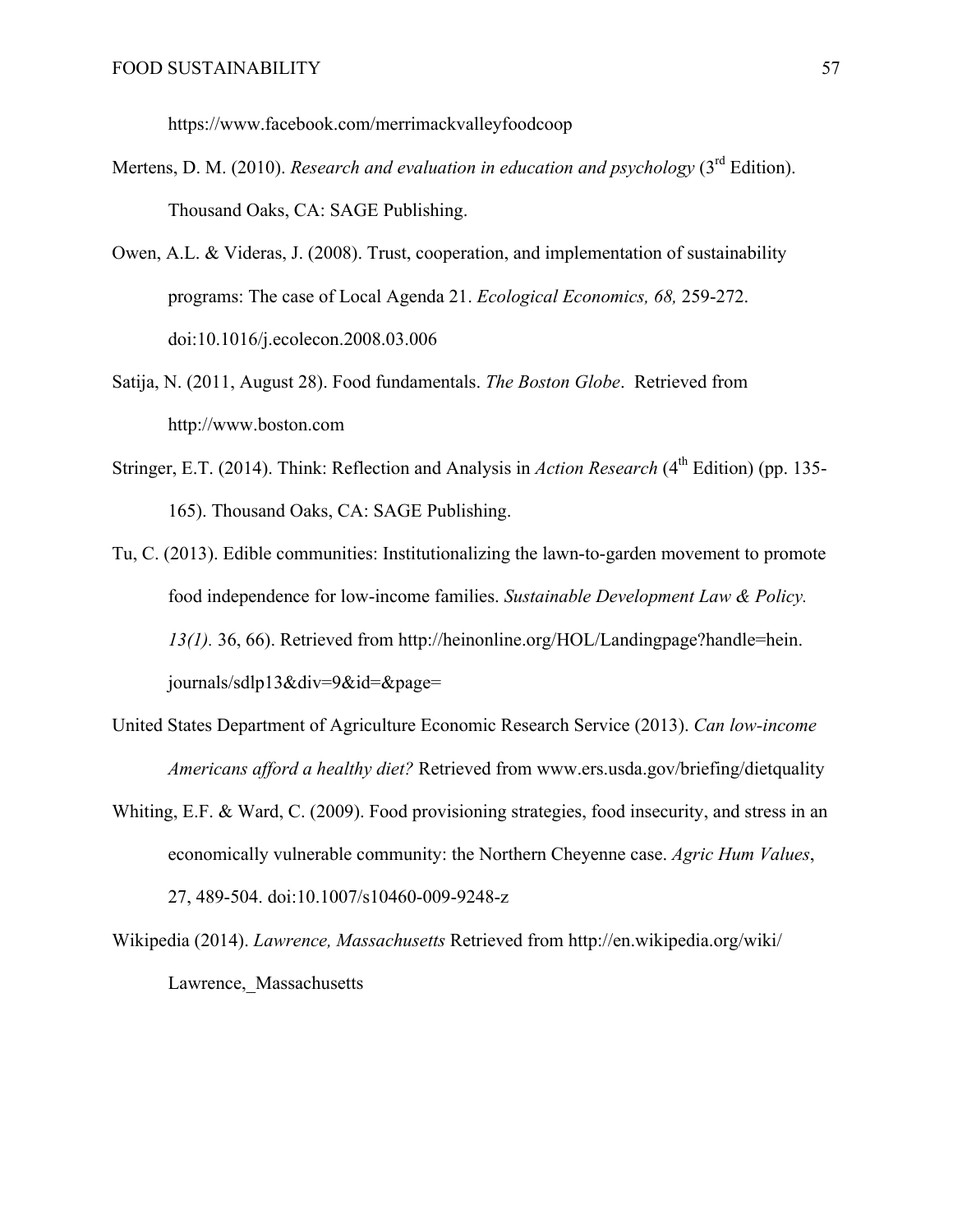#### **Appendix A**

Bread and Roses Staff and Volunteer Consent Form



#### INFORMED CONSENT

CONSENT TO PARTICIPATE IN RESEARCH PROJECT ENTITLED: From Source to Soup to Soul: Creating Sustainable Food Sources within Nonprofit Organizations through Community Partnerships

Principal Investigator(s): Katelyn Grimes

Participant Name:

As a volunteer/staff member with Bread and Roses, you are invited to take part in a research case study exploring the need, want and feasibility of community partnerships to maintain food sustainability and healthy eating within soup kitchens, particularly the relationship between Bread and Roses and Groundwork Lawrence. You have been asked to participate because you have volunteered/worked with this organization in such a capacity that will provide valuable information for this study.

Procedures: If you choose to participate in the study, you will be asked to participate in a 30-40 minute interview. The interview questions will be focused around your current involvement with Bread and Roses and how you see community partnership developing over time, specifically related to the partnership with Groundwork Lawrence. The interviews will be semi-structured so there will be questions to answer; however, you will have the opportunity to expand on the questions provided if you'd like to do so. These questions will be anonymous unless otherwise requested. Interviews will be recorded and responses transcribed by the researcher.

Benefits: This study may or may not be direct benefit to you. It will improve our knowledge of the current relationship between Bread and Roses and Groundwork Lawrence, thus potentially improving the experience for our volunteers, staff and guests. The interview may provide you with ideas of how you and other volunteers/staff members can develop within Bread and Roses and keep the organization moving forward with continued success. Participating in an interview will also provide you with an opportunity to express your opinions about the community partnerships and these organizations involved.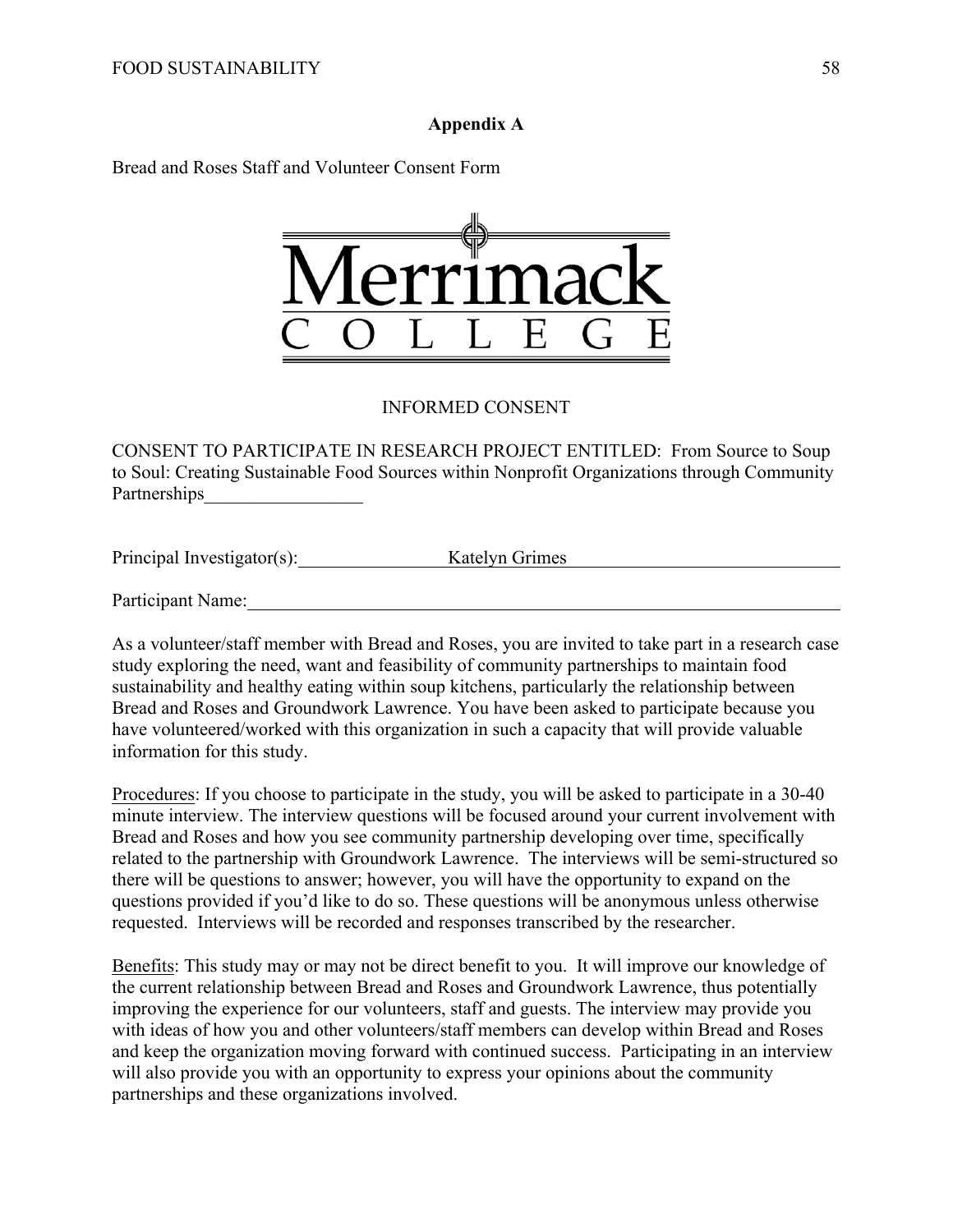Potential Risks: There are no inherent physical risks in the procedures themselves, and it is not anticipated that participants will experience risks in completing the questionnaire. Participants will not be exposed to any more risk of harm or discomfort than those ordinarily encountered in daily life. Occasionally, an individual may be more aware of ongoing stresses as a result of completing the questionnaire. If this is the case, you are free to discontinue completing the surveys at any time.

Confidentiality: The information from the surveys will be used for research purposes only. Your responses will be identified by a number and the identity any participant will be kept confidential unless otherwise discussed. In addition, your name will not be used in any reports or publications of this study.

Freedom of Choice to Participate: You are free (1) to decide whether or not to participate, and also free (2) to withdraw from the study at any time. A decision not to participate will not adversely affect any interactions with the investigator or any representative/employee of Merrimack College.

Questions: Before you sign this form, please ask any questions on any part of this study that is unclear to you. You may take as much time as necessary to think this over. At any point in the study, you may question the Principal Investigator about the study, Katelyn Grimes, 508-737- 6829 and grimesk@merrimack.edu. In addition, you are free to contact Dr. Russell Mayer, the Institutional Review Board Chair, with any questions (irb@merrimack.edu, 978-837-3499).

Consent: This project has been explained to me to my satisfaction and in language I can understand, and I have received a copy of this consent form. I understand what my participation will involve and I agree to take part in this project under the terms of this agreement. I understand that I am not giving up my legal rights by signing this form.

Signature of Participant Date

Printed Name of Participant

Signature of Investigator/Designee Obtaining Informed Consent Date

 $\mathcal{L}_\text{max}$  , and the contract of the contract of the contract of the contract of the contract of the contract of the contract of the contract of the contract of the contract of the contract of the contract of the contr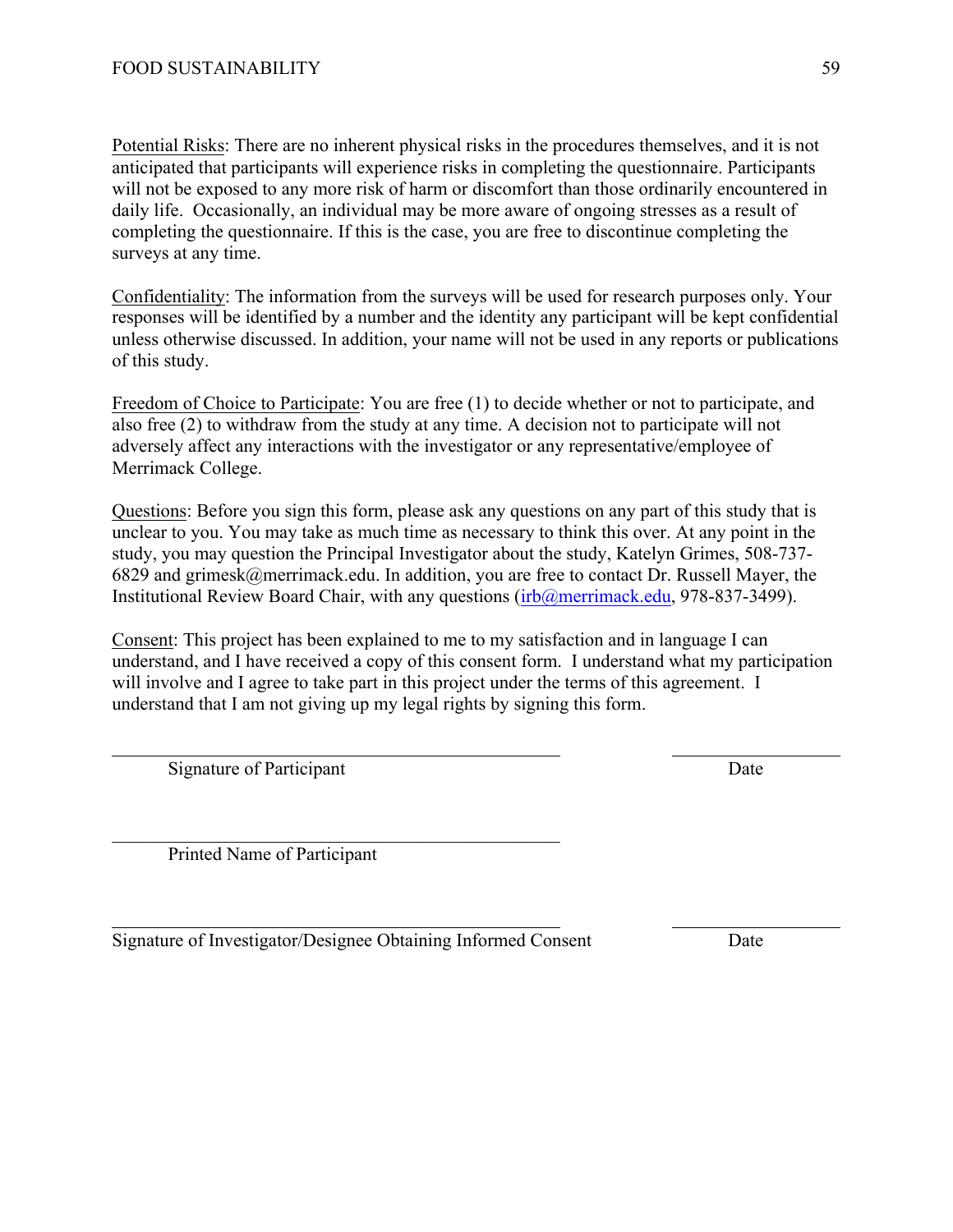# **Appendix B**

Groundwork Lawrence Staff Consent Form



# INFORMED CONSENT

CONSENT TO PARTICIPATE IN RESEARCH PROJECT ENTITLED: From Source to Soup to Soul: Creating Sustainable Food Sources within Nonprofit Organizations through Community Partnerships

Principal Investigator(s): Katelyn Grimes

Participant Name:

As a staff member of Groundwork Lawrence, you are invited to take part in a research case study exploring the need, want and feasibility of community partnerships to maintain food sustainability and healthy eating within soup kitchens, particularly the relationship between Bread and Roses and Groundwork Lawrence. You have been asked to participate because you have worked with this organization in such a capacity that will provide valuable information for this study.

Procedures: If you choose to participate in the study, you will be asked to participate in a 30-40 minute interview. The interview questions will be focused around your current involvement with Groundwork Lawrence and how you see community partnership developing over time, specifically related to the partnership with Bread and Roses. The interviews will be semistructured so there will be questions to answer; however, you will have the opportunity to expand on the questions provided if you'd like to do so. These questions will be anonymous unless otherwise requested. Interviews will be recorded and responses transcribed by the researcher.

Benefits: This study may or may not be direct benefit to you. It will improve our knowledge of the current relationship between Bread and Roses and Groundwork Lawrence, thus potentially improving the partnership and experiences for Bread and Roses volunteers, staff and guests. The interview may provide you with ideas of how you and other volunteers/staff members can develop within Groundwork Lawrence and keep the partnership moving forward with continued success. Participating in an interview will also provide you with an opportunity to express your opinions about the community partnerships and these organizations involved.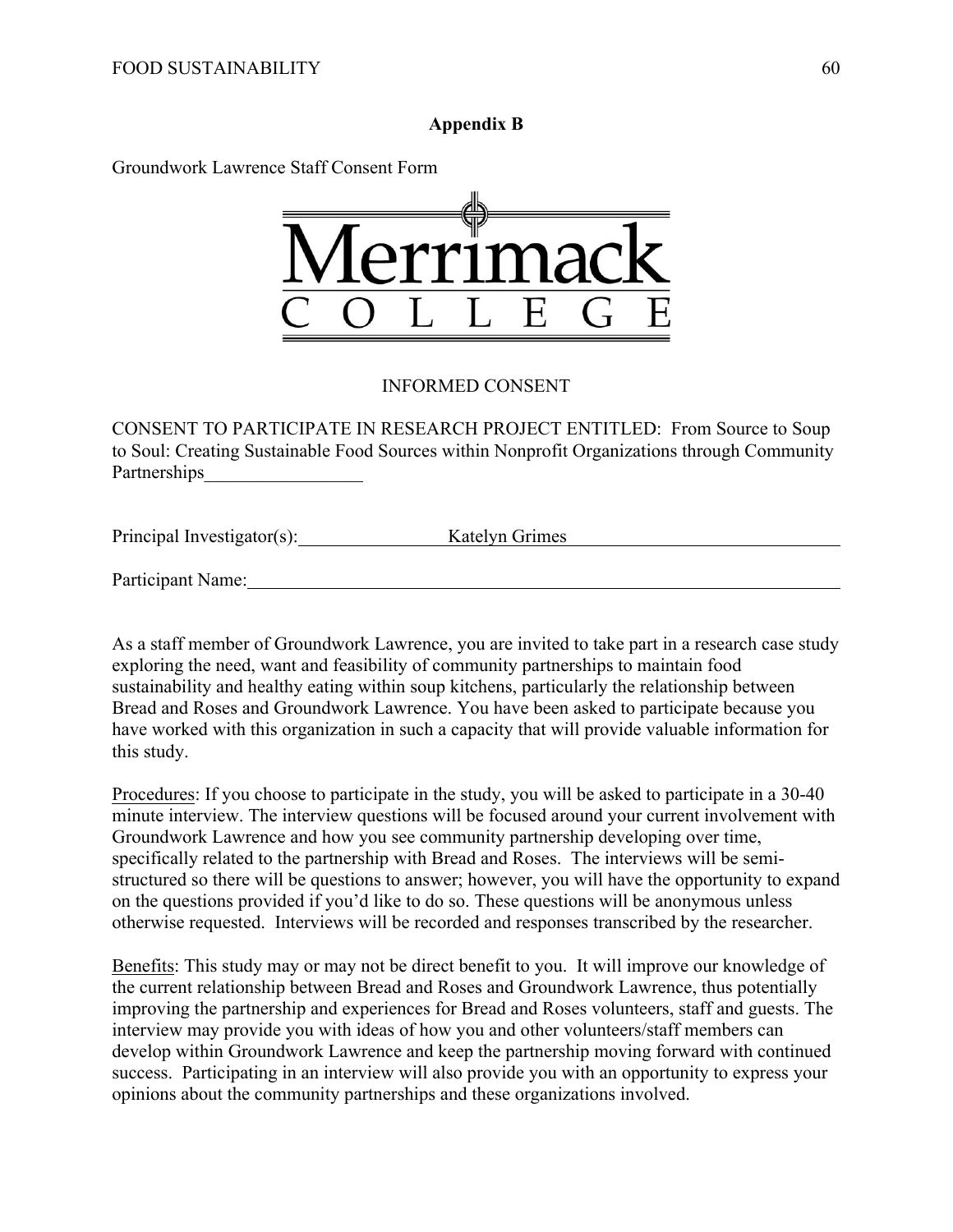Potential Risks: There are no inherent physical risks in the procedures themselves, and it is not anticipated that participants will experience risks in completing the questionnaire. Participants will not be exposed to any more risk of harm or discomfort than those ordinarily encountered in daily life. Occasionally, an individual may be more aware of ongoing stresses as a result of completing the questionnaire. If this is the case, you are free to discontinue completing the surveys at any time.

Confidentiality: The information from the surveys will be used for research purposes only. Your responses will be identified by a number and the identity any participant will be kept confidential unless otherwise discussed. In addition, your name will not be used in any reports or publications of this study.

Freedom of Choice to Participate: You are free (1) to decide whether or not to participate, and also free (2) to withdraw from the study at any time. A decision not to participate will not adversely affect any interactions with the investigator or any representative/employee of Merrimack College.

Questions: Before you sign this form, please ask any questions on any part of this study that is unclear to you. You may take as much time as necessary to think this over. At any point in the study, you may question the Principal Investigator about the study, Katelyn Grimes, 508-737- 6829 and grimesk@merrimack.edu. In addition, you are free to contact Dr. Russell Mayer, the Institutional Review Board Chair, with any questions (irb@merrimack.edu, 978-837-3499).

Consent: This project has been explained to me to my satisfaction and in language I can understand, and I have received a copy of this consent form. I understand what my participation will involve and I agree to take part in this project under the terms of this agreement. I understand that I am not giving up my legal rights by signing this form.

Signature of Participant Date

Printed Name of Participant

Signature of Investigator/Designee Obtaining Informed Consent Date

 $\mathcal{L}_\text{max}$  and the contract of the contract of the contract of the contract of the contract of the contract of the contract of the contract of the contract of the contract of the contract of the contract of the contrac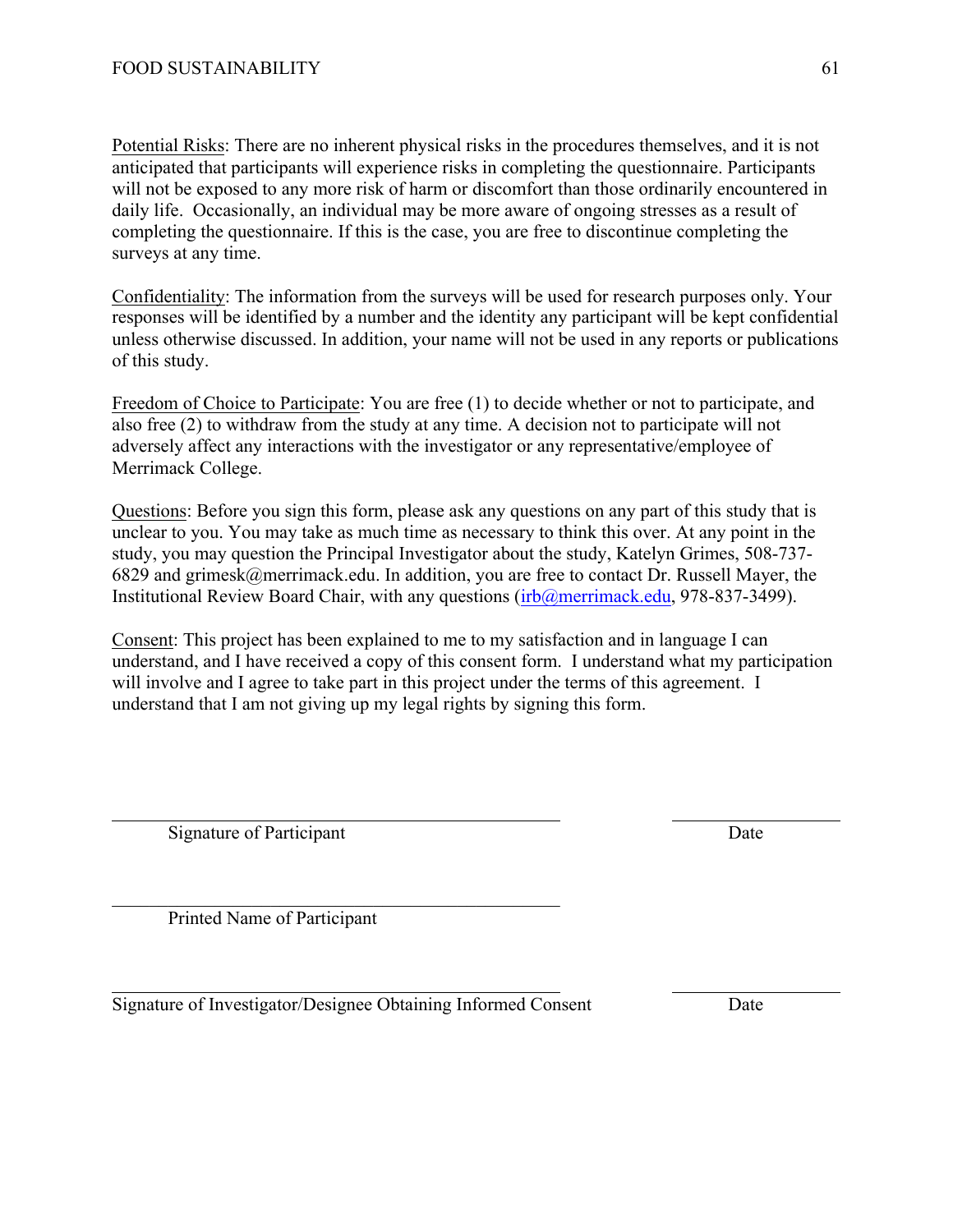# **APPENDIX C**

### **Email Invitation for Volunteers**

Greetings,

As you may or may not already be aware, I am in the process of completing my Masters of Education in Community Engagement at Merrimack College and am working with Bread and Roses as a fellow from August, 2013 – May, 2014. Part of my graduation requirements is to complete a Capstone Research project. I have chosen to focus my study around community partnerships within nonprofit organizations, focusing on the relationship between Bread and Roses and Groundwork Lawrence.

As a volunteer with Bread and Roses or Groundwork Lawrence, I am interested in your perspective around this topic and would greatly appreciate 30-45 min of your time to speak with me during a semi-structured interview.

Please reply by (INSERT DATE HERE) if you are willing to participate and I will respond with further details.

Thank you in advance for your time reviewing my request.

Sincerely,

Katelyn Grimes Bread and Roses Fellow

#### **Verbal Script for Bread and Roses/Groundwork Lawrence Staff Members**

Greetings,

As you may or may not know, part of my graduation requirements for my Masters Fellowship at Merrimack is to complete a Capstone Research project. I have chosen to focus my study around community partnerships within nonprofit organizations, focusing on the relationship between Bread and Roses and Groundwork Lawrence.

As a staff member of Bread and Roses/Groundwork Lawrence, I am interested in your perspective around this topic and would greatly appreciate 30-40 min of your time to speak with me during a semi-structured interview. Are you willing to set up a time to have an interview and discuss the above topic? If so, I will follow up this conversation with an email confirming our interview date, time and further details. Thank you very much for your time.

Sincerely,

Katelyn Grimes Bread and Roses Fellow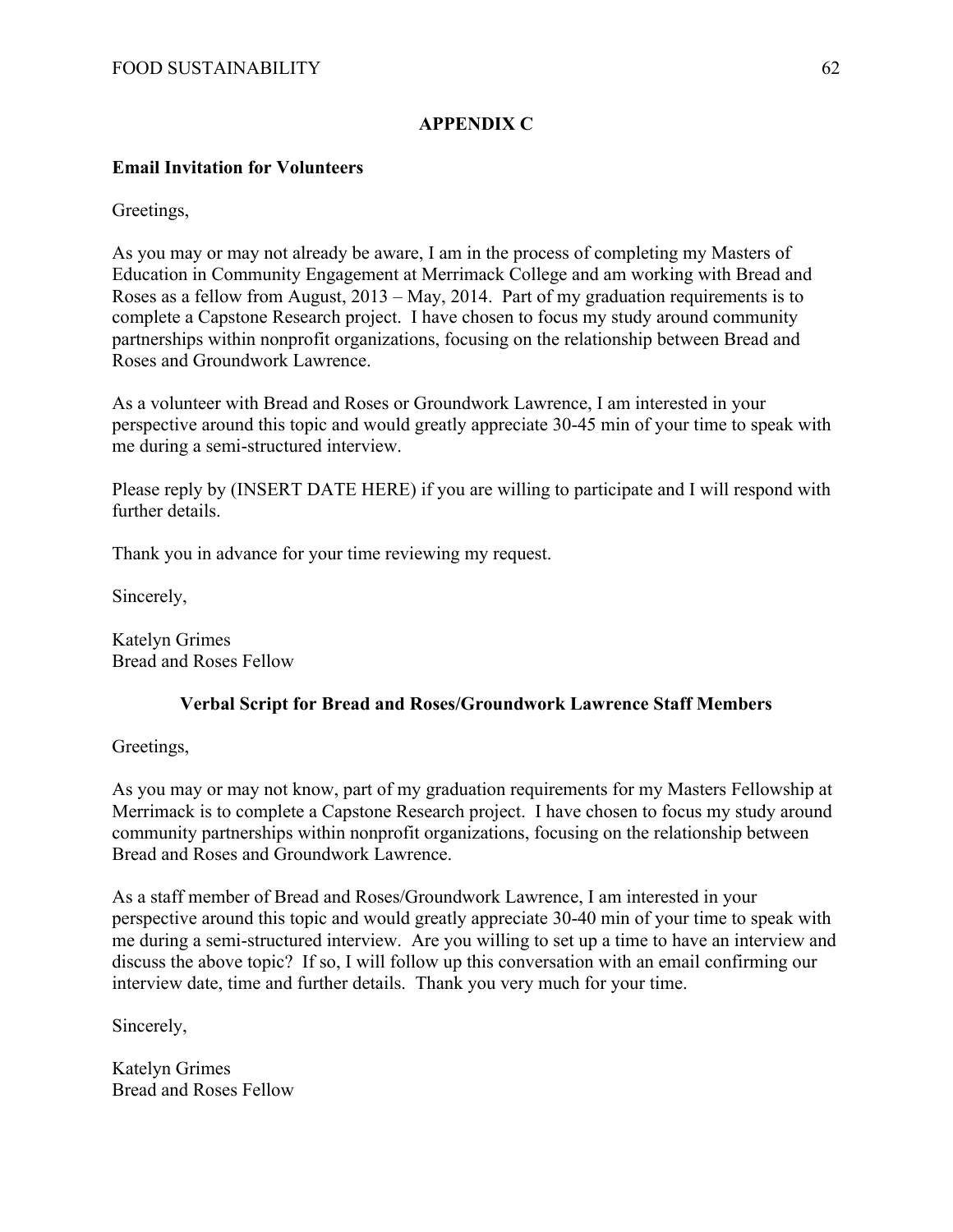# **Appendix D**

# **Bread and Roses Volunteer/Staff and Groundwork Lawrence Interview Protocol**

Programs:

- What programs are currently in place at Bread and Roses/Groundwork Lawrence?
- Are you aware of future programs being discussed? If so, please describe.
- What type of programming would you like to see at Bread and Roses/Groundwork Lawrence that may not be in the works?
- How would you feel about integrating food education programming to Bread and Roses?

Community Partnerships:

- What community partnerships are you aware of that are currently in place at Bread and Roses/Groundwork Lawrence?
- Do you see the partnership developing with Groundwork Lawrence and if so, how? (reversed when asked Groundwork Lawrence)
- How would you suggest strengthening community partnerships that currently exist or create new partnerships to maintain food sustainability? (Partnership with Groundwork Lawrence/Bread and Roses)
- What are some benefits you see to community partnerships beyond immediate donations and support?

Community Garden:

- Are you aware of our community garden? If so, please describe your involvement (if any) in our community garden. If not, are you interested in becoming involved?
- Where do you see our community garden going in the future?
- What is your awareness of the term food insecurity in Lawrence and among our guests?
- What are your thoughts on future guest involvement in the community garden?

Food Sources/Donations (Only asked to Bread and Roses Staff)

- How much food is donated to Bread and Roses from the Groundwork Lawrence partnership?
- What is the breakdown of donations currently? (Community partnerships, individual volunteers, prepared meals/Bread and Roses prepared meals? Random? Consistent?)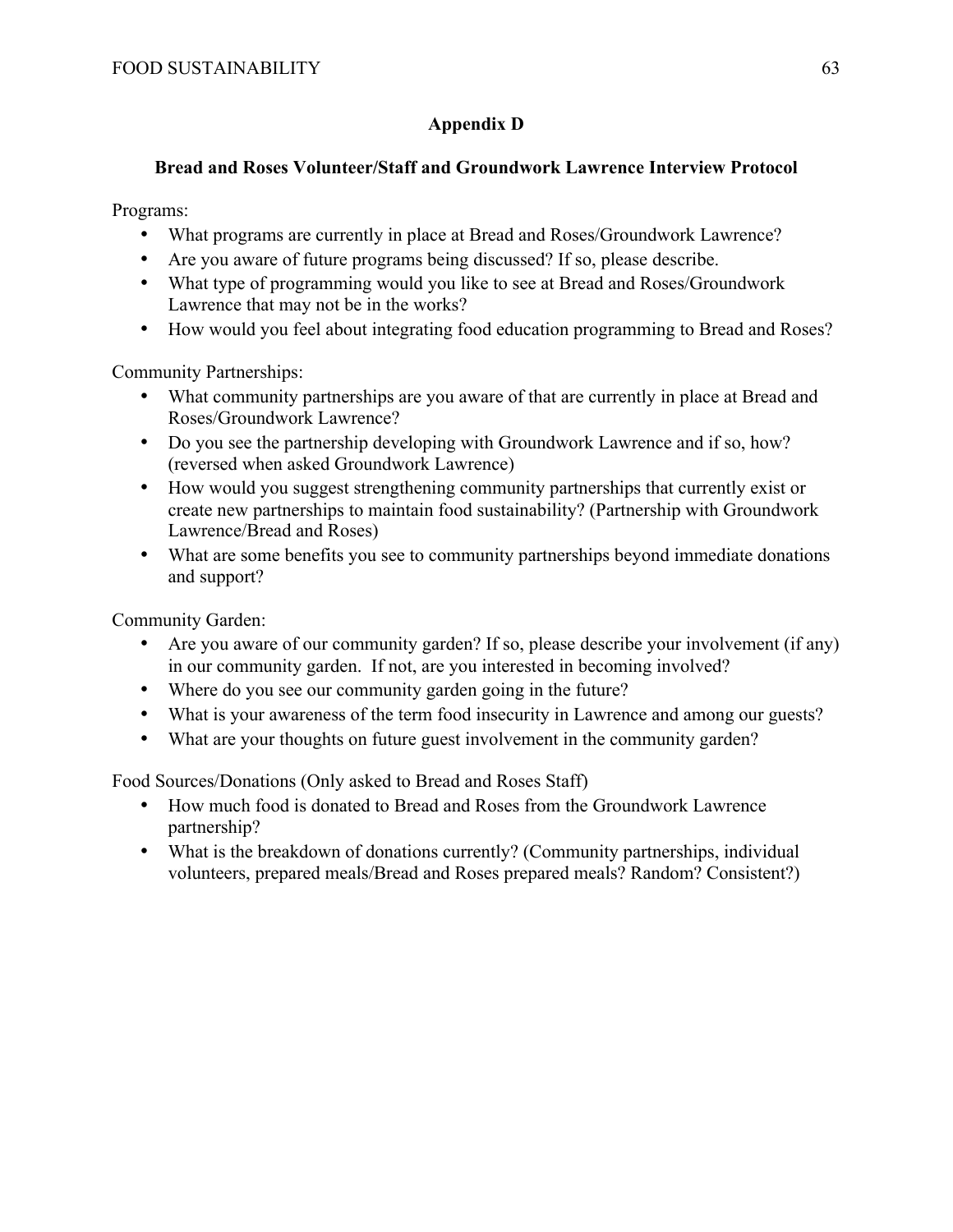# **Appendix E**

# **Optional Guest Survey**

Created in English and translated into Spanish

\*\*Questions were duplicated below. \*\* The original was not included due to the page orientation and formatting issues.

As a guest of Bread and Roses, you are invited to take part in a research case study exploring the needs, wants and feasibility of community partnerships to maintain food sustainability and healthy eating within soup kitchens. Your opinions are much appreciated and incredibly valuable to this study. By completing this survey, you agree to participate in this study. If you choose to participate, you will not be identified. Please complete only once.

How long have you been coming to Bread and Roses? (Blank line) (enter in amount of days, months or years)

How often do you eat dinner at Bread and Roses? Daily Weekly Monthly Infrequent (a few times per year as needed)

Are you interested in volunteering in our community garden in the future? (Circle one) Yes No

**Please place an X in the correct box that best describes your feelings for each statement.**  (boxes were under each topic with a scale of Strongly agree, agree, disagree, strongly disagree and I don't know)

I was aware of the programs offered by Bread and Roses prior to reading this survey (Check all that apply below: Doctor visits on Wednesdays, Emergency Food Pantry, Emergency Hygiene Products and Emergency clothing

I am aware of where the food comes from that is served at Bread and Roses. I would attend workshops about food preparation, life skills training, or other subjects if offered. It would be nice to see a sign posted in the entranceway with that evening's meal described, much like a "specials" board.

Open ended questions

What programs or services would you like to see at Bread and Roses that may not already be offered?

Any additional comments